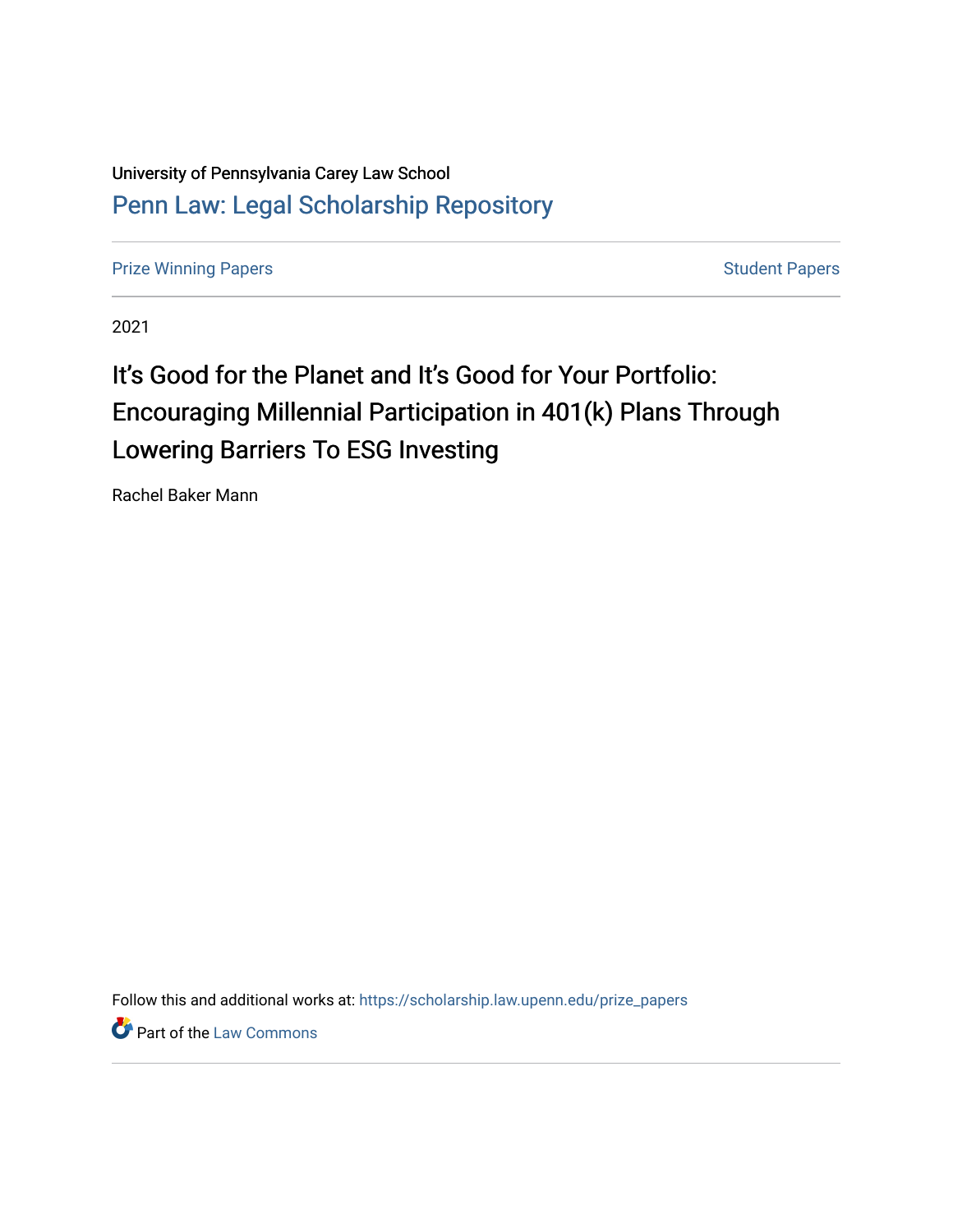# IT'S GOOD FOR THE PLANET AND IT'S GOOD FOR YOUR PORTFOLIO: ENCOURAGING MILLENNIAL PARTICIPATION IN 401(K) PLANS THROUGH LOWERING BARRIERS TO ESG INVESTING

## RACHEL BAKER MANN<sup>1</sup>

*Investors are demanding greener and cleaner investment options. These values-based investors are increasingly pursing a strategy known as ESG, where a company's environmental, social, and governance decisions are included in the overall investment process. This strategy is especially popular among millennials, who are particularly concerned about climate change and other social justice issues. In a recent survey, 90% of millennials stated they would be interested in an ESG option in their 401(k) retirement plan lineup. Yet, only 3% of employers offer one.* 

*Employers' reticence to offer an ESG option is understandable in light of Department of Labor regulations that suggest doing so might violate the strict fiduciary requirements under the federal law regulating employee benefit plans (known as ERISA.) The Department of Labor justified this regulation by suggesting that ESG is a suspect strategy that values a positive impact on the planet over maximizing financial returns. But long-term research into ESG investing shows this concern is unwarranted—ESG investments perform as well, and sometimes better than, non-ESG investments, which makes sense when you understand the ESG strategy to be simply another layer of investment analysis and risk management.*

*ESG investing does not violate any of ERISA's fiduciary requirements. To the contrary, ESG investing offers values-based investors the rare win-win—it is good for the planet, and it is good for their retirement portfolio. The Department of Labor should re-write the ESG regulations accordingly to encourage more employers to offer an ESG option. In turn, offering an ESG option may encourage more millennials to participate in their 401(k)s, saving more for retirement while also providing a market incentive for companies to get greener. An ESG investment option in a 401(k) plan lineup would be good for a portfolio and good for the planet.*

<sup>&</sup>lt;sup>1</sup> J.D. Candidate, 2021, University of Pennsylvania Law School; B.A. University of Pennsylvania. Thanks to Allison Hoffman, Tom Baker, Amy Monahan, and Jonathan Mann for their thoughtful guidance and revisions. Love to Jack and Teddy Mann for their constant affection and patience. All errors and omissions are my own.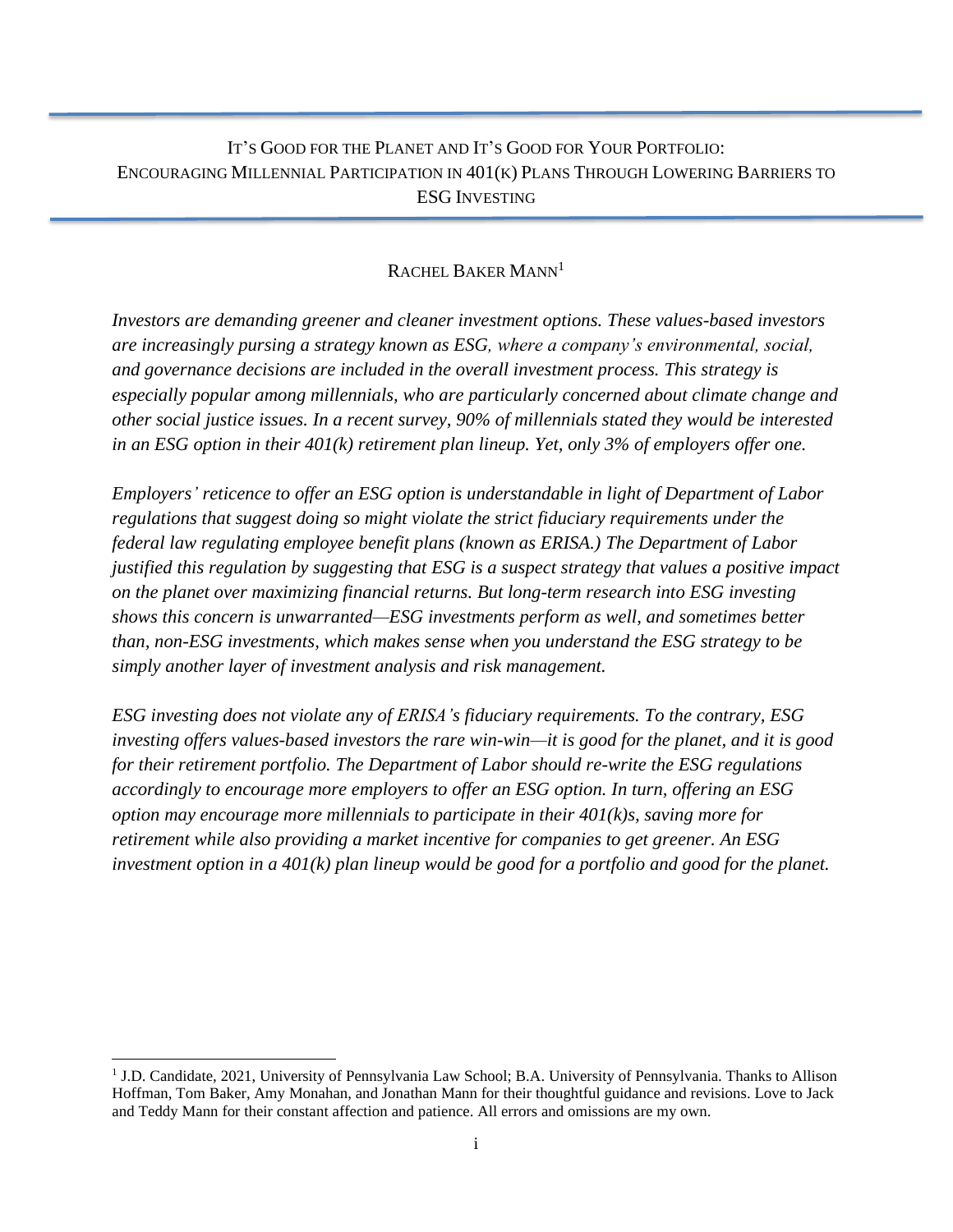# TABLE OF CONTENTS

| I.              |                                                                                      |  |
|-----------------|--------------------------------------------------------------------------------------|--|
| A.              |                                                                                      |  |
| $B$ .           |                                                                                      |  |
| $\mathcal{C}$ . |                                                                                      |  |
| D.              |                                                                                      |  |
| П.              |                                                                                      |  |
| A.              |                                                                                      |  |
| $B$ .           |                                                                                      |  |
| III.            |                                                                                      |  |
| A.              |                                                                                      |  |
| $B$ .           |                                                                                      |  |
| $\mathcal{C}$ . | ERISA's Fiduciary Duties and Fiduciaries' Selection of Plan Investment Options 22    |  |
| 1.              |                                                                                      |  |
| 2.              |                                                                                      |  |
| IV.             |                                                                                      |  |
| A.              |                                                                                      |  |
| <i>B</i> .      | Encourage ESG Investment Inclusion by Creating a Safe Harbor for Lineups with ESG 29 |  |
| 1.              | Expand the 404(c) Safe Harbor to Shield Fiduciaries from ESG-related Liability 32    |  |
| 2.              |                                                                                      |  |
| $\mathcal{C}$ . |                                                                                      |  |
|                 |                                                                                      |  |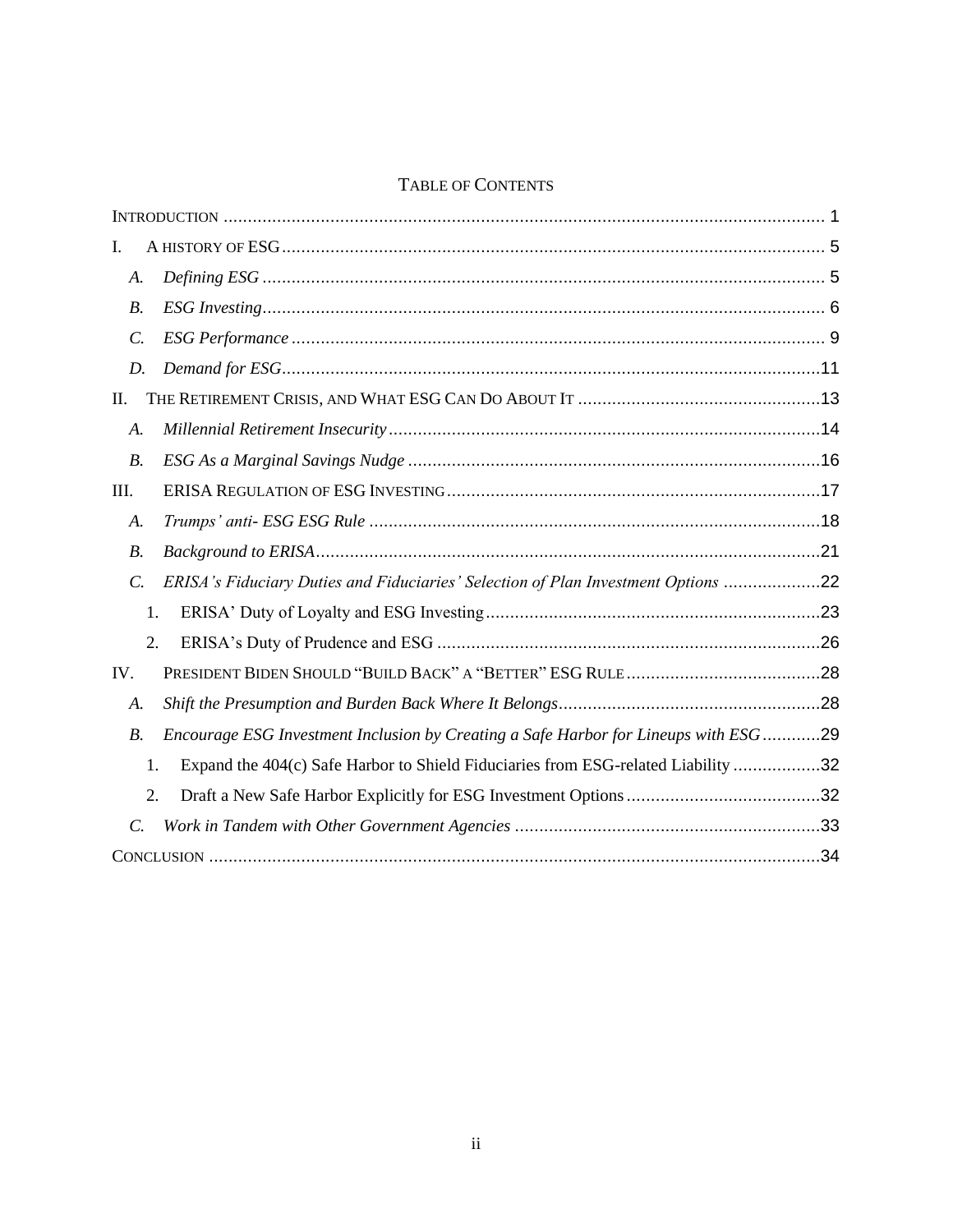#### **INTRODUCTION**

<span id="page-3-0"></span>Imagine the stereotypical millennial—what comes to mind? Do you think of avocado toast?<sup>2</sup> Side parts and skinny jeans?<sup>3</sup> Maybe you think of the recent runup of GameStop and the increasing popularity of millennial investing websites like Robinhood,<sup>4</sup> or the millennial (and Gen-Z) dominated protests for climate change<sup>5</sup> and racial equity.<sup>6</sup>

Stereotypes aside, one of the defining features of the millennial generation is its focus on corporate values and sustainability. 71% report feeling their lives are immediately threatened by climate change.<sup>7</sup> 70% of millennials actively consider a company's values when making a purchase, as compared with 52% of all adults.<sup>8</sup> 90% say they want to tailor their investments to their values.<sup>9</sup>

Millennials' focus on sustainability and values-based investing is no surprise, given the increasing threat of climate change that looms over this generation. But many millennials, and Americans in general, do not have access to a sustainable investment option that might accord with their values. For more than 20% of Americans, their only form of investment vehicle is their  $401(k)$ ,<sup>10</sup> and only 3% of employers offer a sustainable investment option in their  $401(k)$ lineup.<sup>11</sup> It is possible that encouraging more employers to offer sustainable investment options

[https://climatecommunication.yale.edu/publications/young-adults-climate-activism/.](https://climatecommunication.yale.edu/publications/young-adults-climate-activism/)

<sup>&</sup>lt;sup>2</sup> Sam Levin, *Millionaire Tells Millennials: If you Want a House, Stop Buying Avocado Toast*, THE GUARDIAN (May 15, 2017), https://www.theguardian.com/lifeandstyle/2017/may/15/australian-millionaire-millennials-avocado-toasthouse.

<sup>&</sup>lt;sup>3</sup> Erica Tempesta, *Millennials Go to War with Gen Z Over Skinny Jeans and Side Parts*, THE DAILY MAIL (Feb. 5, 2021), [https://www.msn.com/en-us/lifestyle/lifestyle-buzz/millennials-go-to-war-with-gen-z-over-skinny-jeans-and](https://www.msn.com/en-us/lifestyle/lifestyle-buzz/millennials-go-to-war-with-gen-z-over-skinny-jeans-and-side-parts/ar-BB1dr8l3)[side-parts/ar-BB1dr8l3.](https://www.msn.com/en-us/lifestyle/lifestyle-buzz/millennials-go-to-war-with-gen-z-over-skinny-jeans-and-side-parts/ar-BB1dr8l3)

<sup>4</sup> Miles Brignall, *How GameStop Traders Fired the First Shot in Millennials' War on Wall Street*, THE GUARDIAN (Jan. 30, 2021), [https://www.theguardian.com/business/2021/jan/30/how-gamestop-traders-fired-the-first-shots-in](https://www.theguardian.com/business/2021/jan/30/how-gamestop-traders-fired-the-first-shots-in-millenials-war-on-wall-street)[millenials-war-on-wall-street;](https://www.theguardian.com/business/2021/jan/30/how-gamestop-traders-fired-the-first-shots-in-millenials-war-on-wall-street) Dave Fogel, *Millennials and the Robinhood Revolution*, American Bar Ass'n: After the Bar, [https://www.americanbar.org/groups/young\\_lawyers/publications/after-the-bar/student-loans-and](https://www.americanbar.org/groups/young_lawyers/publications/after-the-bar/student-loans-and-finances/millennials-robinhood-revolution/)[finances/millennials-robinhood-revolution/.](https://www.americanbar.org/groups/young_lawyers/publications/after-the-bar/student-loans-and-finances/millennials-robinhood-revolution/)

<sup>5</sup> Matthew Ballew, Jennifer Marlon, et al, *Young Adults, Across Party Lines, Are More Willing to Take Climate Action,* YALE PROGRAM ON CLIMATE CHANGE COMMUNICATION (April 28, 2020),

<sup>6</sup> Ruth Milkman, *A New Political Generation: Millennials and the Post-2008 Wave of Protest,* 82(1) AM. SOCIOLOGICAL R. 1, 1 (2017), [https://journals.sagepub.com/doi/pdf/10.1177/0003122416681031.](https://journals.sagepub.com/doi/pdf/10.1177/0003122416681031)

<sup>7</sup> *Climate Change Will Still Matter to Gen Z & Millennials—Here's How We Know*, YPULSE (April 22, 2020), [https://www.ypulse.com/article/2020/04/22/climate-change-will-still-matter-to-gen-z-millennials-heres-how-we](https://www.ypulse.com/article/2020/04/22/climate-change-will-still-matter-to-gen-z-millennials-heres-how-we-know/)[know/.](https://www.ypulse.com/article/2020/04/22/climate-change-will-still-matter-to-gen-z-millennials-heres-how-we-know/)

<sup>8</sup> Anjali Lai, *Millennials Call for Values-Driven Companies, But They're Not the Only Ones Interested*, FORBES (May 23, 2018)[, https://www.forbes.com/sites/forrester/2018/05/23/millennials-call-for-values-driven-companies](https://www.forbes.com/sites/forrester/2018/05/23/millennials-call-for-values-driven-companies-but-theyre-not-the-only-ones-interested/?sh=1a6d0d7d5464)[but-theyre-not-the-only-ones-interested/?sh=1a6d0d7d5464.](https://www.forbes.com/sites/forrester/2018/05/23/millennials-call-for-values-driven-companies-but-theyre-not-the-only-ones-interested/?sh=1a6d0d7d5464)

<sup>&</sup>lt;sup>9</sup> MSCI, SWIPE TO INVEST: THE STORY BEHIND MILLENNIALS AND ESG INVESTING 1 (March 2020), [https://www.msci.com/documents/10199/07e7a7d3-59c3-4d0b-b0b5-](https://www.msci.com/documents/10199/07e7a7d3-59c3-4d0b-b0b5-029e8fd3974b#:~:text=%E2%80%9CDemand%20for%20sustainable%20investments%20is,management%20clients%20at%20Ernst%20%26%20Young)

[<sup>029</sup>e8fd3974b#:~:text=%E2%80%9CDemand%20for%20sustainable%20investments%20is,management%20clients](https://www.msci.com/documents/10199/07e7a7d3-59c3-4d0b-b0b5-029e8fd3974b#:~:text=%E2%80%9CDemand%20for%20sustainable%20investments%20is,management%20clients%20at%20Ernst%20%26%20Young) [%20at%20Ernst%20%26%20Young.](https://www.msci.com/documents/10199/07e7a7d3-59c3-4d0b-b0b5-029e8fd3974b#:~:text=%E2%80%9CDemand%20for%20sustainable%20investments%20is,management%20clients%20at%20Ernst%20%26%20Young)

<sup>&</sup>lt;sup>10</sup> GARY MOTTOLA, A SNAPSHOT OF INVESTOR H[OUSEHOLDS IN](file:///C:/Users/hoffman/Dropbox/Student%20Supervision/Independent%20Studies/Gary%20Mottola,%20A%20Snapshot%20of%20Investor%20Households%20in%20America,%20FINRA%20Investor%20Education%20Foundation%20(Sept.%202015),%20available%20at%20https:/www.sec.gov/spotlight/fixed-income-advisory-committee/finra-investor-education-foundation-investor-households-fimsa-040918.pdf) AMERICA, FINRA INVESTOR EDUCATION FOUNDATION [\(Sept. 2015\), available at https://www.sec.gov/spotlight/fixed-income-advisory-committee/finra](file:///C:/Users/hoffman/Dropbox/Student%20Supervision/Independent%20Studies/Gary%20Mottola,%20A%20Snapshot%20of%20Investor%20Households%20in%20America,%20FINRA%20Investor%20Education%20Foundation%20(Sept.%202015),%20available%20at%20https:/www.sec.gov/spotlight/fixed-income-advisory-committee/finra-investor-education-foundation-investor-households-fimsa-040918.pdf)[investor-education-foundation-investor-households-fimsa-040918.pdf.](file:///C:/Users/hoffman/Dropbox/Student%20Supervision/Independent%20Studies/Gary%20Mottola,%20A%20Snapshot%20of%20Investor%20Households%20in%20America,%20FINRA%20Investor%20Education%20Foundation%20(Sept.%202015),%20available%20at%20https:/www.sec.gov/spotlight/fixed-income-advisory-committee/finra-investor-education-foundation-investor-households-fimsa-040918.pdf)

<sup>&</sup>lt;sup>11</sup> Greg Iacurci, *Climate Funds Hold Less than 1% of 401(k) Money. Here's Why, CNBC (Dec. 14, 2020),* [https://www.cnbc.com/2020/12/11/heres-why-401k-plans-lag-in-green-investment-options.html.](https://www.cnbc.com/2020/12/11/heres-why-401k-plans-lag-in-green-investment-options.html)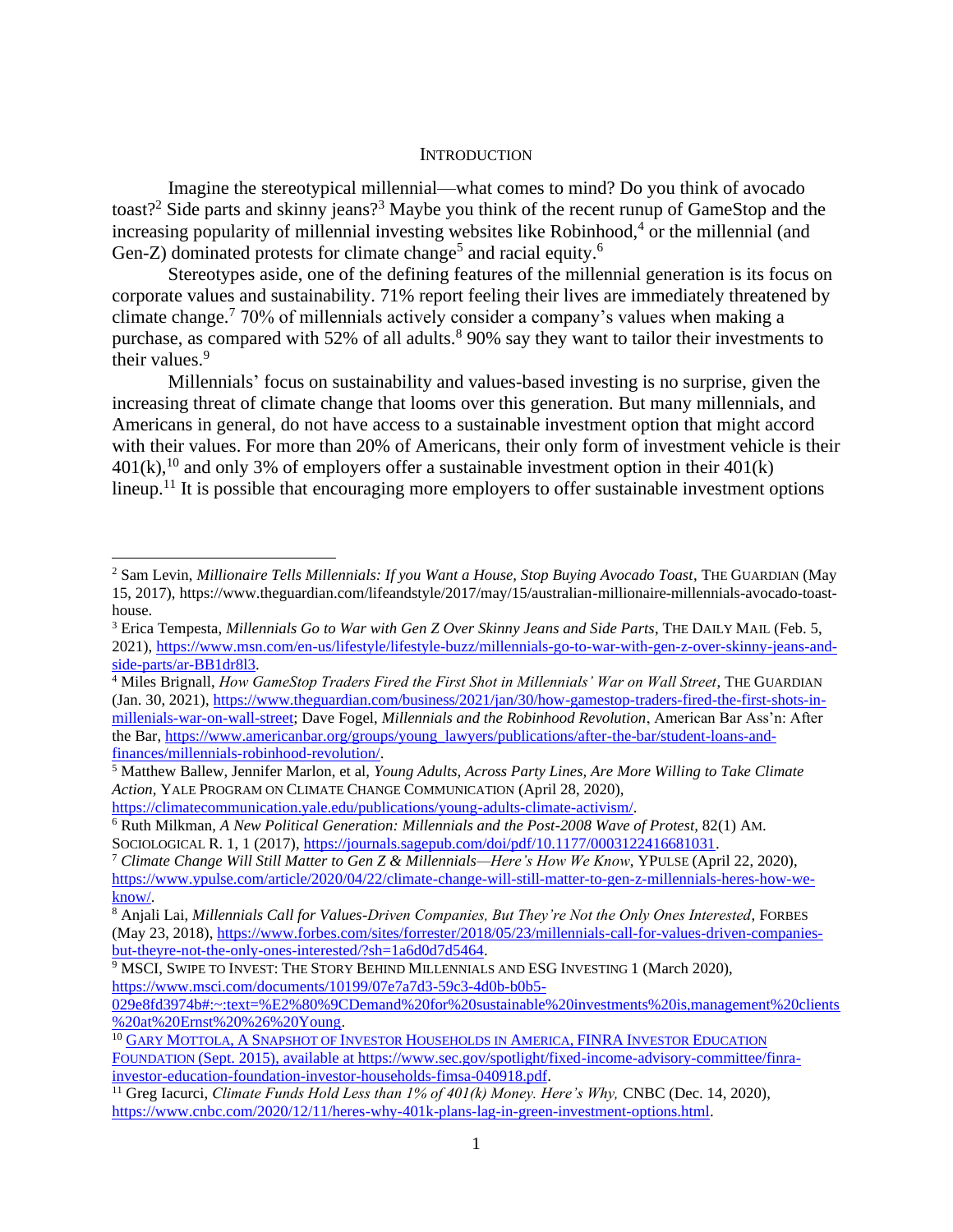in their 401(k) lineups could encourage more millennials, who are vastly under saving for retirement,<sup>12</sup> to participate more and contribute in greater amounts to their  $401(k)s$ .

Millennials are not the only group interested in sustainable investing. A sustainable investment strategy known as "ESG investing" is popular across all generations. Individual and institutional investors are increasingly promoting ESG investing. This strategy involves identifying companies that have a positive impact on the planet (using certain environmental, social, and governance, or "ESG", factors) and then directing assets towards those companies, either through purchasing individual stocks or bonds, or through building and buying ESGfriendly funds. $13$ 

Currently, a third of all U.S. professionally managed assets are held in funds using some form of ESG investing strategy, to the tune of \$17 trillion dollars.<sup>14</sup> And over \$1.7 trillion are invested directly in ESG funds<sup>15</sup> (not all funds using ESG strategies self-identify as an "ESG fund.")<sup>16</sup> But these dollars invested in ESG funds are overwhelming in taxable accounts, and are almost exclusively *not* in retirement accounts. In fact, less than 0.1% of total 401(k) assets (less than \$9 billion) are invested in ESG funds.<sup>17</sup> ESG is vastly underrepresented in  $401(k)$  plans.

The discrepancy between taxable assets invested in funds using ESG investing strategies and employer-sponsored retirement assets invested in ESG-type funds is because of a lack of ESG-friendly 401(k) investment options. Fewer than 3% of employers offer an ESG investment in their  $401(k)$  lineup.<sup>18</sup> The dearth of ESG in  $401(k)$  plans makes it harder for employees to access ESG and likely makes 401(k) plans less desirable savings vehicles for values-based investors, such as many millennials. This lack of ESG access for retirement plan investors is due to the Trump-era Department of Labor's strict regulation of retirement plan fiduciaries, and the current regulatory framework around what type of investments are allowed in employersponsored, participant-direct retirement plans.

A Trump Administration U.S Department of Labor regulation<sup>19</sup> entitled "Financial" Factors for Selecting Plan Investments," —also known as the ESG Rule<sup>20</sup>— increases the burden upfront for retirement plan providers who want to offer an ESG option in their lineup by

<sup>&</sup>lt;sup>12</sup> *Employment Alert: Young Workers Face Hard Times in Retirement*, 1 *EMP. ALERT 11, 28 (Jan. 14, 2011)*, available at

[https://www.westlaw.com/Document/I873fa4701d7c11e08b05fdf15589d8e8/View/FullText.html?transitionType=D](https://www.westlaw.com/Document/I873fa4701d7c11e08b05fdf15589d8e8/View/FullText.html?transitionType=Default&contextData=(sc.Default)&VR=3.0&RS=cblt1.0) [efault&contextData=\(sc.Default\)&VR=3.0&RS=cblt1.0](https://www.westlaw.com/Document/I873fa4701d7c11e08b05fdf15589d8e8/View/FullText.html?transitionType=Default&contextData=(sc.Default)&VR=3.0&RS=cblt1.0) (finding that millennials are at the highest risk of retirement insecurity compared to older generations, and predicting that eight out of ten millennials will not be able to meet their financial needs in retirement without significant changes in their saving and investing behaviors.) <sup>13</sup> Alana Benson, *ESG Investing: A Beginner's* Guide, NERDWALLET (April 6, 20201), [https://www.nerdwallet.com/article/investing/esg-investing.](https://www.nerdwallet.com/article/investing/esg-investing)

<sup>&</sup>lt;sup>14</sup> PARNASSUS INVESTMENTS, REPORT ON US SUSTAINABLE AND IMPACT INVESTING TRENDS 1 (2020), [https://www.ussif.org/files/Trends%20Report%202020%20Executive%20Summary.pdf.](https://www.ussif.org/files/Trends%20Report%202020%20Executive%20Summary.pdf)

<sup>15</sup> Simon Jessop & Elizabeth Howcroft, *Sustainable Fund Assets hit Record \$1.7 Trillion in 2020: Morningstar,*  REUTERS (Jan. 28, 2021), [https://www.reuters.com/article/us-global-funds-sustainable/sustainable-fund-assets-hit](https://www.reuters.com/article/us-global-funds-sustainable/sustainable-fund-assets-hit-record-1-7-trln-in-2020-morningstar-idUSKBN29X2NM)[record-1-7-trln-in-2020-morningstar-idUSKBN29X2NM.](https://www.reuters.com/article/us-global-funds-sustainable/sustainable-fund-assets-hit-record-1-7-trln-in-2020-morningstar-idUSKBN29X2NM)

<sup>&</sup>lt;sup>16</sup> Sophie Baker, *Global ESG-data Driven Assets Hit \$40.5 trillion*, PENSIONS & INVESTMENTS (July 2, 2020), [https://www.pionline.com/esg/global-esg-data-driven-assets-hit-405-trillion.](https://www.pionline.com/esg/global-esg-data-driven-assets-hit-405-trillion)

<sup>&</sup>lt;sup>17</sup> Greg Iacurci, *Climate Funds Hold Less than 1% of 401(k) Money. Here's Why, CNBC (Dec. 14, 2020),* [https://www.cnbc.com/2020/12/11/heres-why-401k-plans-lag-in-green-investment-options.html.](https://www.cnbc.com/2020/12/11/heres-why-401k-plans-lag-in-green-investment-options.html) <sup>18</sup> *Id.*

 $19$  Financial Factors in Selecting Plan Investments, 29 C.F.R. 2509, available at

[https://www.federalregister.gov/documents/2020/11/13/2020-24515/financial-factors-in-selecting-plan-investments.](https://www.federalregister.gov/documents/2020/11/13/2020-24515/financial-factors-in-selecting-plan-investments) <sup>20</sup> Maureen J. Gorman & Debra B. Hoffman, *The Department of Labor's ESG-less Final ESG* Rule, MAYER BROWN:

BENEFITS & COMPENSATION BLOG (Nov. 11, 2020), https://www.usbenefits.law/2020/11/the-dol-final-esg-rule/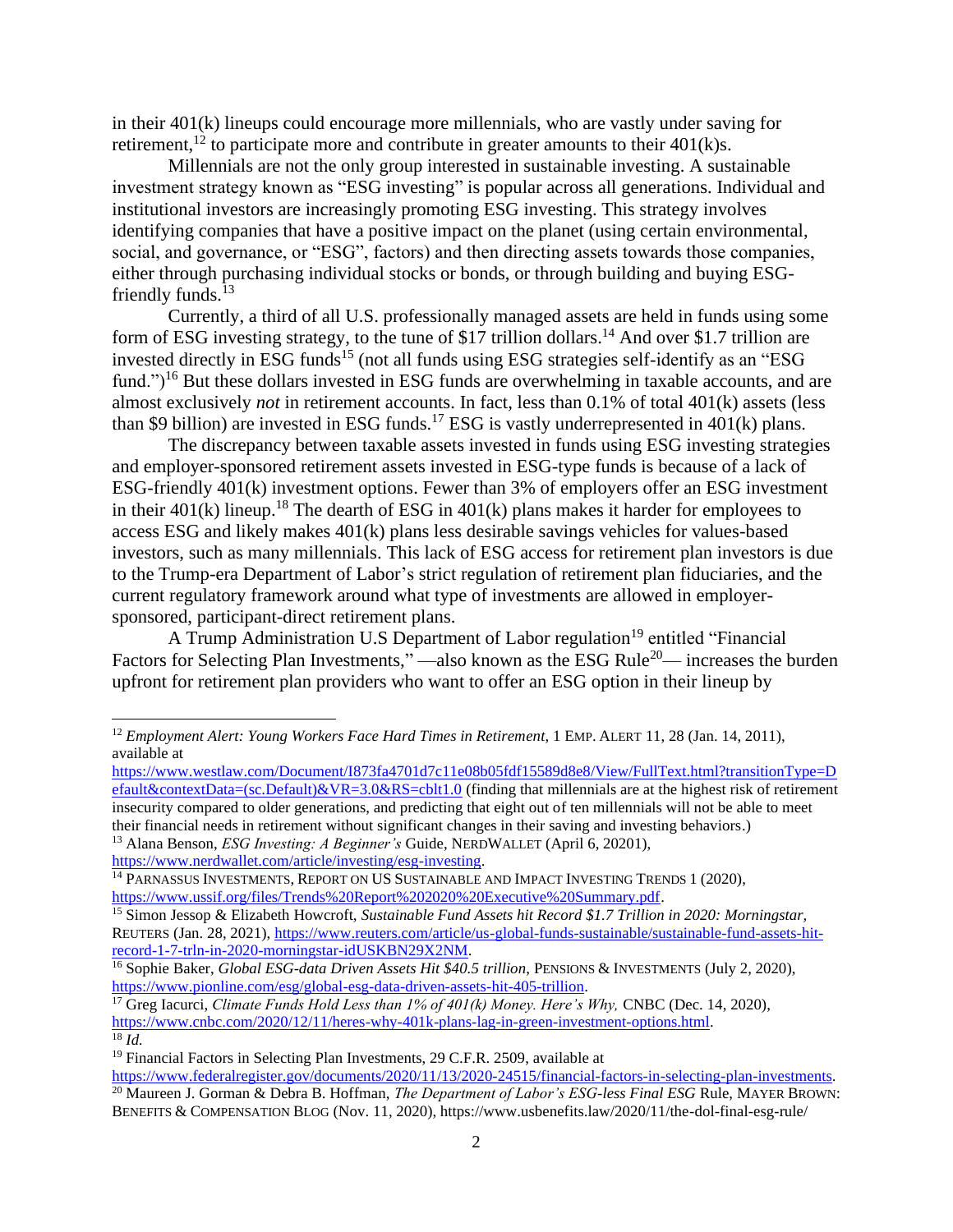requiring them to excessively document the process and rationale upfront for selecting a fund relying on "non pecuniary" factors, such as ESG. The Labor Department justified this strict regulation of ESG investing by centering it within the narrow focus that the Employee Retirement Income Security Act of 1974 (ERISA) takes towards ensuring retirement security. To ensure that workers' retirement savings are adequately managed, ERISA sets out strict fiduciary duties of loyalty solely to the plan beneficiaries and prudence as to the process of selecting and monitoring fiscally responsible investment options.<sup>21</sup> But ruling out ESG funds for fiduciary reasons is flawed for (at least) two reasons.

First, this justification sets up a false dichotomy between good financial returns and ESG factors. It fails to recognize that employers and their fiduciaries can increase retirement saving *through* allowing values-based investing. A well-selected ESG investment option has as much of a chance of providing positive returns as a well-selected non ESG investment option.<sup>22</sup> It is neither disloyal to the plan participant nor fiscally imprudent to offer a well-managed and thoughtfully constructed ESG investment option that will both provide excellent returns for the beneficiary and have a positive impact on global sustainability.

Second, this justification takes too narrow of a look at how fiduciaries can facilitate retirement security for employees. It is insufficient to focus solely on risk/return of plan participants without also encouraging employees to opt into the plan in the first place. If millennials are choosing not to invest in their retirement plan, but are using apps like Robinhood to direct values-based investments using other discretionary funds,  $2<sup>3</sup>$  fiduciaries can entice these values-based millennial investors to continue to invest in sustainable business, but with taxadvantaged retirement savings and an employer match instead.<sup>24</sup>

ESG investing is particularly attractive to millennials, a generation that has been hard hit both by increased climate change and increased retirement insecurity.<sup>25</sup> According to recent surveys, millennial investors are twice as likely as the general investor population to invest in companies with ESG related goals.<sup>26</sup> 90% of millennial investors stated they want an ESG option in their  $401(k)$  plan.<sup>27</sup> Many of these values-driven millennials are also not adequately saving for retirement, and at least a small portion of them are under saving in their 401(k)s because they are

<sup>23</sup> Dave Fogel, *Millennials and the Robinhood Revolution*, AMERICAN BAR ASS'N: AFTER THE BAR, [https://www.americanbar.org/groups/young\\_lawyers/publications/after-the-bar/student-loans-and](https://www.americanbar.org/groups/young_lawyers/publications/after-the-bar/student-loans-and-finances/millennials-robinhood-revolution/)[finances/millennials-robinhood-revolution/.](https://www.americanbar.org/groups/young_lawyers/publications/after-the-bar/student-loans-and-finances/millennials-robinhood-revolution/)

 $25$  THE DELOITTE GLOBAL MILLENNIAL SURVEY 2020 3, 7, 9-11 (2020), available at

[https://www2.deloitte.com/global/en/pages/about-deloitte/articles/millennialsurvey.html;](https://www2.deloitte.com/global/en/pages/about-deloitte/articles/millennialsurvey.html) Audrey Choi, *How Younger Investors Could Reshape the World,* MORGAN STANLEY: WEALTH MANAGEMENT (Jan. 24, 2018), <https://www.morganstanley.com/access/why-millennial-investors-are-different> ("In 2012, 31 percent of millennials participated in an employer-sponsored program, whether a defined benefit plan such as a pension or a defined contribution plan such as a  $401(k)$ . A About half of Gen Xers participated in a plan that year, while 56 percent of baby boomers took part in one. Though traditional pensions were once the more typical way to build retirement income, participation rates for defined benefit plans varied in a relatively narrow range, rising from 6 percent for millennials to 13 percent for boomers. Participation rates in defined contribution plans rose more dramatically by generation, from 25 percent for millennials to 40 percent for Gen Xers and 43 percent for boomers.") <sup>26</sup> *Id.*

 $^{21}$  [https://www.federalregister.gov/d/2020-24515/p-36.](https://www.federalregister.gov/d/2020-24515/p-36)

<sup>22</sup> Madison Sargis & Patrick Wang, *How Does Investing in ESG Companies Affect Returns,* MORNINGSTAR (Feb. 19, 2020), https://www.morningstar.com/insights/2020/02/19/esg-companies

<sup>&</sup>lt;sup>24</sup> *The Tax Benefits of Your 401(k) Plan,* TURBOTAX, (2020), [https://turbotax.intuit.com/tax-tips/investments-and](https://turbotax.intuit.com/tax-tips/investments-and-taxes/the-tax-benefits-of-your-401k-plan/L8QHCzbiO)[taxes/the-tax-benefits-of-your-401k-plan/L8QHCzbiO.](https://turbotax.intuit.com/tax-tips/investments-and-taxes/the-tax-benefits-of-your-401k-plan/L8QHCzbiO)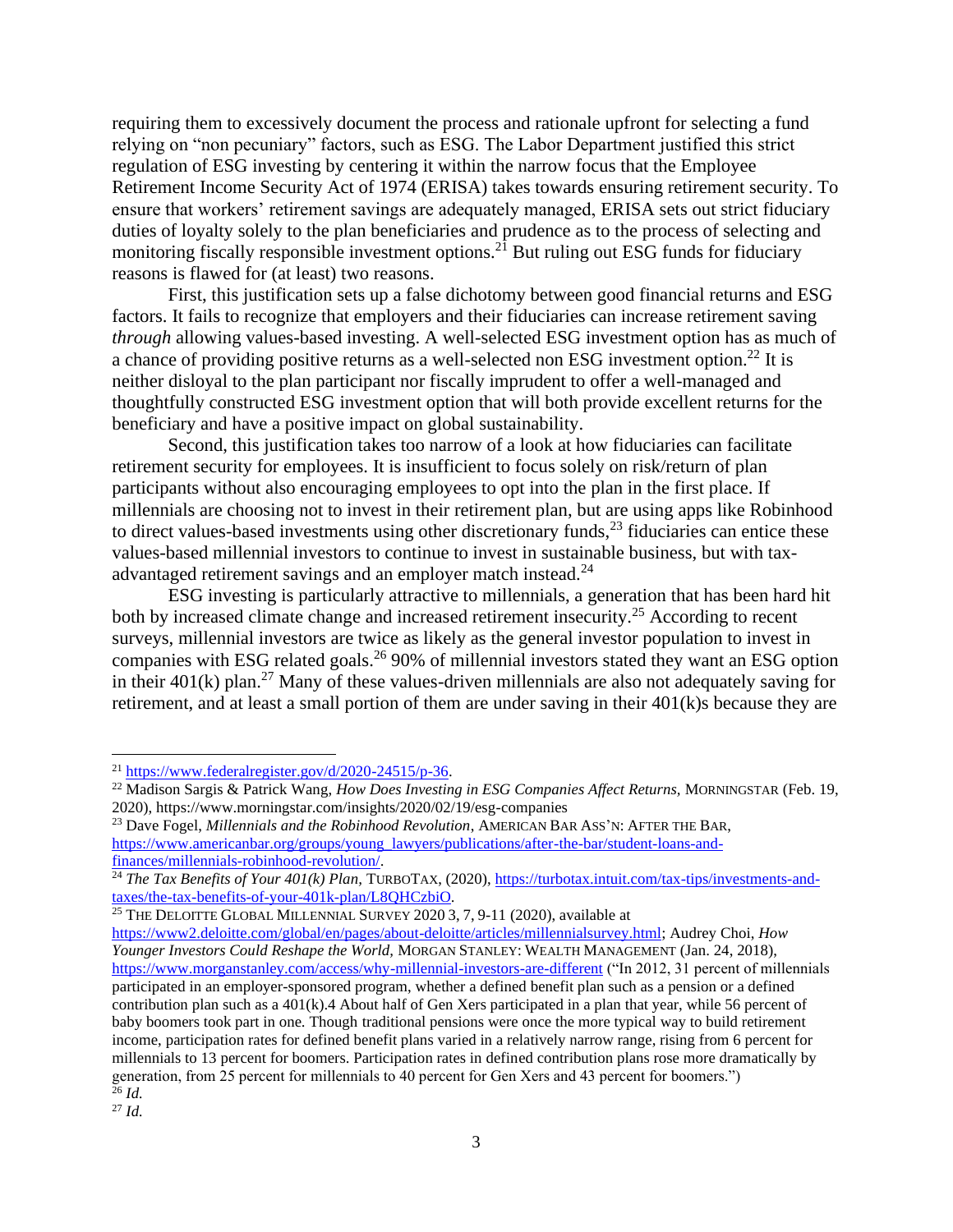saving in other types of investment vehicles.<sup>28</sup> Providing a greener and cleaner ESG option in their tax-advantaged retirement plans could redirect millennial investment dollars into 401(k)s, encouraging millennials to save more towards retirement and facilitating ERISA's overall goal of ensuring retirement security for American workers.

This article argues that, if new regulations lower the burden of offering an ESG option in a retirement plan lineup, retirement investors, particularly millennials, would likely redirect some or all of their retirement plan assets towards a sustainable investment option. This would not only be good for the planet, since it would direct more dollars towards companies with a sustainable footprint and incentivize other companies to get on board, but would be good for millennial retirement plan participants. Giving those investors a greener, cleaner retirement plan option aligned to their millennial values might prompt more millennials and other values-driven retirement plan investors to participate in greater numbers and invest in higher amounts in their retirement plans. Given the power of compound interest, even a marginal change in millennial participation in 401(k) plans as a result of increased access to ESG investing would have an outsized impact on their economic stability in retirement.

While the 2021 Department of Labor recently announced a nonenforcement policy of the ESG Rule, a simple non enforcement of this rule does not go far enough to encourage plan fiduciaries to offer an ESG investment in their lineup. The Biden Administration should go further and issue a new ESG Rule that actively encourages plan fiduciaries to offer a fiscally responsible ESG fund in their lineup to encourage more millennial and other values-based investor participation and contribution to their retirement savings.

It is important to note that this article does not pretend to offer an easy Labor Department regulatory fix to all of the millennial generation's economic hardships. ESG investing will not somehow magically cure millennials of a debt crisis caused by ballooning costs of higher education and a depressed job market post Great Recession and the COVID-19 pandemic. But marginal retirement investing at a young age has enormous returns, thanks to compound interest. And this regulatory change is a cheap and easy way to encourage a *bit* more saving, while also increasing investment in sustainable businesses and encouraging companies to care about climate change.

Plenty has been written about ERISA's regulation of plan investments, and in the past few years there have been strong pieces of scholarship on the role the Labor Department should play in regulating ESG in ERISA-regulated lineups.<sup>29</sup> This article adds to the body of scholarship in two ways. First, it argues that ERISA and the Labor Department should actively encourage ESG investing, and that intelligent and modern approaches to ESG investing do not run afoul of ERISA's duties of loyalty and prudence. Second, this article novelly suggests that lowering the burden, or even encouraging, fiduciaries to include ESG investment options in their plan lineup might encourage more retirement savings in general.

This article will proceed in four parts. Part I will provide background on ESG—the history of values-based investing, changing approaches to ESG investing, and increased individual and institutional investor appetite for ESG investment options.

<sup>28</sup> *Generational Retirement Trends Study*, T. ROWE PRICE (2015), at slide 12, available at [https://www.slideshare.net/TRowePrice/generational-retirement-trends-study-2015/12-](https://www.slideshare.net/TRowePrice/generational-retirement-trends-study-2015/12-1212By_Worker_GenerationMajor_Reasons_for) 1212By Worker GenerationMajor Reasons for.

<sup>29</sup> *See generally* Bernard Sharfman, *ESG Investing Under ERISA,* 38 YALE J. REG. BULLETIN 112 (2020); Max M. Schanzenbach & Robert H. Sitkoff, *Reconciling Fiduciary Duty and Social Conscience: The Law and Economics of ESG Investing by a Trustee,* 72 STANFORD L. REV. 381 (2020); Susan N. Gary, *Best Interests in the Long Term: Fiduciary Duties and ESG Integration,* 90 U. COLORADO L. REV. 731 (2019).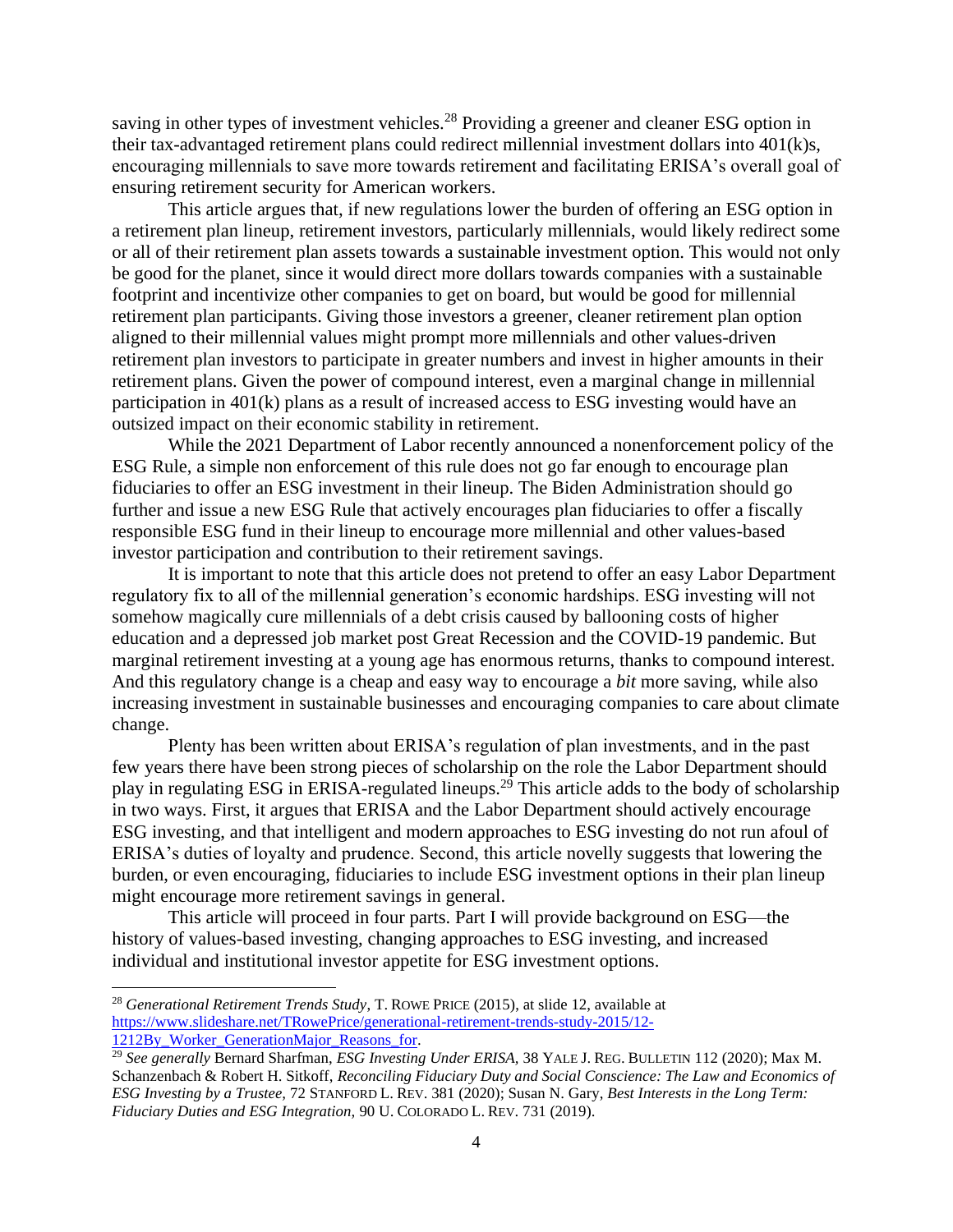Part II will dive into the marginal positive impacts that opening up access to retirement plan investing in ESG could have on retirement saving in general. This section will discuss the general retirement savings crisis in the United States, and the particular hurdles the millennial generation faces with retirement saving. This section will posit that allowing employees to invest their retirement savings into ESG funds could, on the margin, increase retirement savings, which for young employees could have a large financial impact thanks to compound interest.

Part III will examine the relationship between ERISA, the Department of Labor, and ESG investing. This Part will discuss how ESG investing fits into ERISA's regulation of fiduciaries, and suggest how fiduciaries could include ESG options in their lineups without running afoul of their fiduciary duties.

<span id="page-7-0"></span>Finally, Part IV will lay out recommendations to the incoming Biden Administration for how they can revise the Financial Factors rule to lower the burden, or even encourage, ERISAregulated fiduciaries to include an ESG option in their retirement plan investment lineup.

#### I. A HISTORY OF ESG

#### *A. Defining ESG*

<span id="page-7-1"></span>What is colloquially referred to today as "ESG investing" has a number of different names. Some people refer to this type of investing as values-based investing, or responsible investing, or sustainable investing. In the past it was referred to as "socially responsible investing." These different names all have the same core strategy—to consider facts that traditionally were not part of a classic financial analysis process, yet have broader relevance to the impact of a company on the environment. Many investors believe, and many studies have shown, that while these factors may not have been traditionally considered as part of the investment valuation process, they have significant financial relevance to the performance of the company. They may include how companies are responding to climate change, the size of their "carbon footprint", how their health and safety policies work to protect their employees, how they treat workers more generally, or whether their corporate culture builds trust and spurs innovation.<sup>30</sup>

While evidence of values-based investing can be traced back as early as the  $1700s$ ,  $31$  this type of investing strategy took hold in the United States in the 1970s and 1980s in response to the Vietnam War and apartheid in South Africa. Back then, this type of values-based investing was coined "socially responsible investing", or SRI.<sup>32</sup> Activists called for boycotts and

<sup>30</sup> E. Napoletano & Benjamin Curry, *Environmental, Social and Governance: What is ESG Investing?,* FORBES: ADVISOR (Mar. 1, 2021), [https://www.forbes.com/sites/georgkell/2018/07/11/the-remarkable-rise-of](https://www.forbes.com/sites/georgkell/2018/07/11/the-remarkable-rise-of-esg/?sh=19865b3d1695) $esg$ /?sh=19865b3d1695.

<sup>&</sup>lt;sup>31</sup> The founder of the Methodist Church, John Wesley, warned his followers not to profit off of harmful business practices, such as alcohol, the slave trade, and the production of dangerous chemicals. Max Schanzenbach & Robert H. Sitkoff, *Reconciling Fiduciary Duty and Social Conscience: The Law and Economics of ESG Investing by a Trustee*, 72 STAN. L. REV. 381, 392 (2020).

<sup>32</sup> E. Napoletano & Benjamin Curry, *Environmental, Social and Governance: What is ESG Investing?,* FORBES: ADVISOR (Mar. 1, 2021), [https://www.forbes.com/sites/georgkell/2018/07/11/the-remarkable-rise-of](https://www.forbes.com/sites/georgkell/2018/07/11/the-remarkable-rise-of-esg/?sh=19865b3d1695)[esg/?sh=19865b3d1695.](https://www.forbes.com/sites/georgkell/2018/07/11/the-remarkable-rise-of-esg/?sh=19865b3d1695)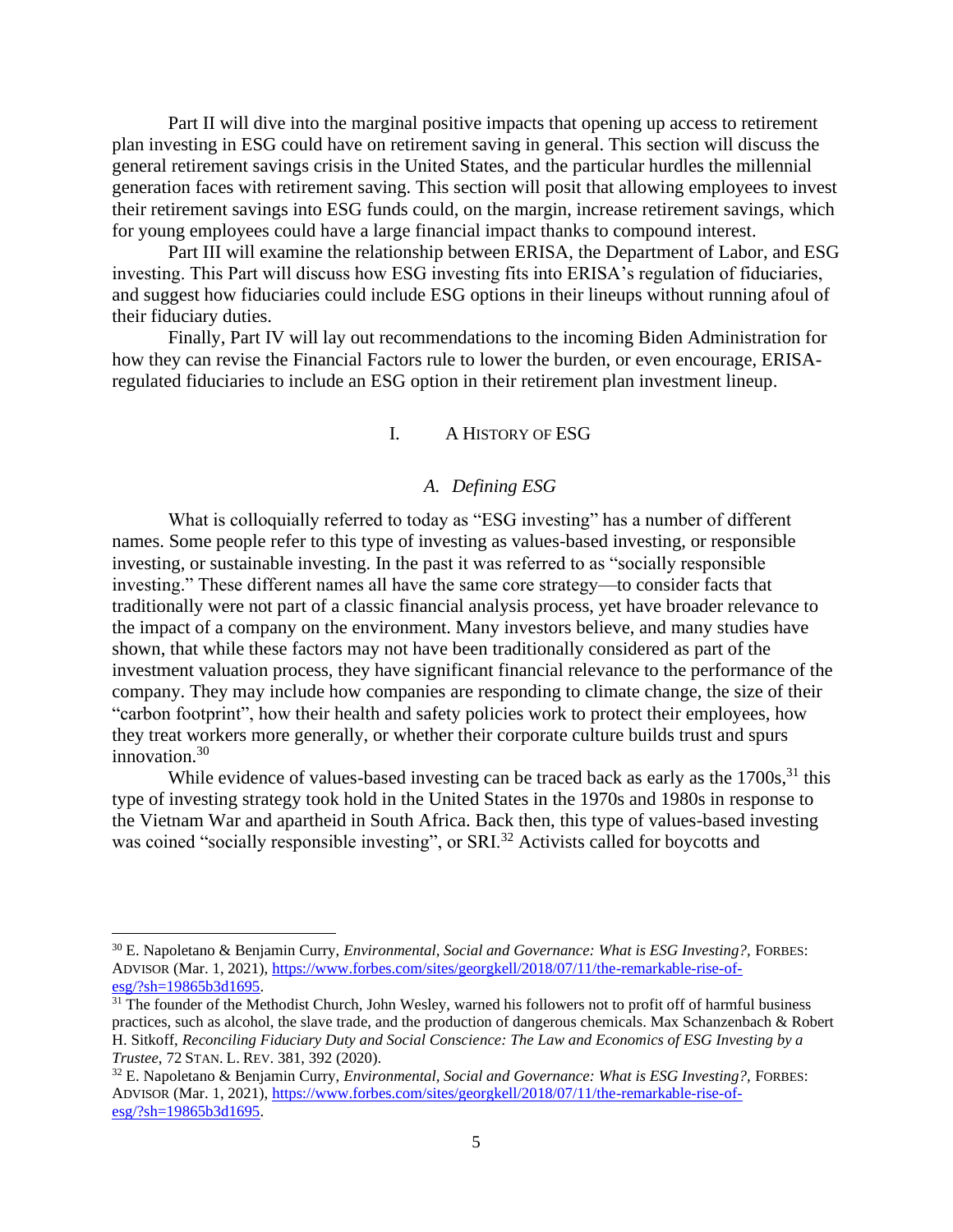divestment from companies doing business in South Africa, or from companies who did not promise to abide by certain nondiscrimination principles in their South African operations.<sup>33</sup>

Values-based investment strategies and marketing has shifted since the 1970s. In addition to incorporating a company's environmental and social impact into the valuation process, modern ESG investors also incorporate corporate governance structure into their investment strategies (the "G" in ESG.) In addition, these values-based funds now seek to allure investors through the superior investment returns, in addition to their ethical benefits, as the funds may have less exposure to long-term risks by avoiding certain ESG red flags.<sup>34</sup>

The modern term "ESG" was first used in a 2005 research study titled, 'Who Cares Wins,"<sup>35</sup> authored by twenty financial institutions from nine countries with total assets under managements of over \$6 trillion.<sup>36</sup> The report argued there was a direct connection between the way companies manage their environmental, social, and corporate governance issues and their overall management qualities.<sup>37</sup> In addition, the report argued that companies with high E, S, and G performance increase shareholder value, by "properly managing risks, anticipating regulatory action or accessing new markets, while at the same time contributing to the sustainable development of the societies in which they operate. Moreover, these issues can have a strong impact on reputation and brands, an increasingly important part of company value."<sup>38</sup> The report recommended that investment analysts and financial institutions incorporate ESG factors into their research and investment processes to help better value companies and contribute towards more stable and sustainable financial markets.<sup>39</sup>

## *B. ESG Investing*

<span id="page-8-0"></span>Individuals today have many different opportunities to invest in ESG. Research firms evaluate companies for their corporate governance structure and their environmental and social impact and give an ESG or green designation to companies meeting certain requirements. Additionally, investment companies offer ESG funds that invest in ESG-friendly companies, and individuals can buy into these funds just as they can buy into a mutual fund or exchange-traded fund (ETF).<sup>40</sup> Individuals can either invest directly in ESG-friendly companies or in ESGfriendly investment vehicles like a mutual fund or an ETF.<sup>41</sup> They can invest their discretionary dollars in a taxable brokerage account, through brokers such as Fidelity or Robinhood, or they can allocate portions of a retirement account, like an IRA, towards those companies or funds. In theory, if an employer provided an ESG option, employees could also direct their 401(k) dollars into an ESG fund, much as employees can currently direct those funds into a suite of non-ESG investment options.

<sup>35</sup> UNITED NATIONS GLOBAL COMPACT, WHO CARES WINS (2004), available at

[https://d306pr3pise04h.cloudfront.net/docs/issues\\_doc%2FFinancial\\_markets%2Fwho\\_cares\\_who\\_wins.pdf.](https://d306pr3pise04h.cloudfront.net/docs/issues_doc%2FFinancial_markets%2Fwho_cares_who_wins.pdf) <sup>36</sup> *Id.* at i.

<sup>33</sup> Max Schanzenbach & Robert H. Sitkoff, *Reconciling Fiduciary Duty and Social Conscience: The Law and Economics of ESG Investing by a Trustee*, 72 STAN. L. REV. 381, 392 (2020).

<sup>34</sup> *Id.*

<sup>37</sup> *Id.*

<sup>38</sup> *Id.*

<sup>39</sup> *Id.* at ii, v

<sup>40</sup> Jeff Reeves, *7 Socially Responsible ETFs to Buy Now,* U.S. NEWS (June 17, 2020),

[https://money.usnews.com/investing/funds/slideshows/socially-responsible-etfs-to-buy-now.](https://money.usnews.com/investing/funds/slideshows/socially-responsible-etfs-to-buy-now)  <sup>41</sup> Debbie Carlson, *How to Invest In Green Stocks,* U.S. NEWS (May 28, 2020),

[https://money.usnews.com/investing/investing-101/articles/how-to-invest-in-green-stocks.](https://money.usnews.com/investing/investing-101/articles/how-to-invest-in-green-stocks)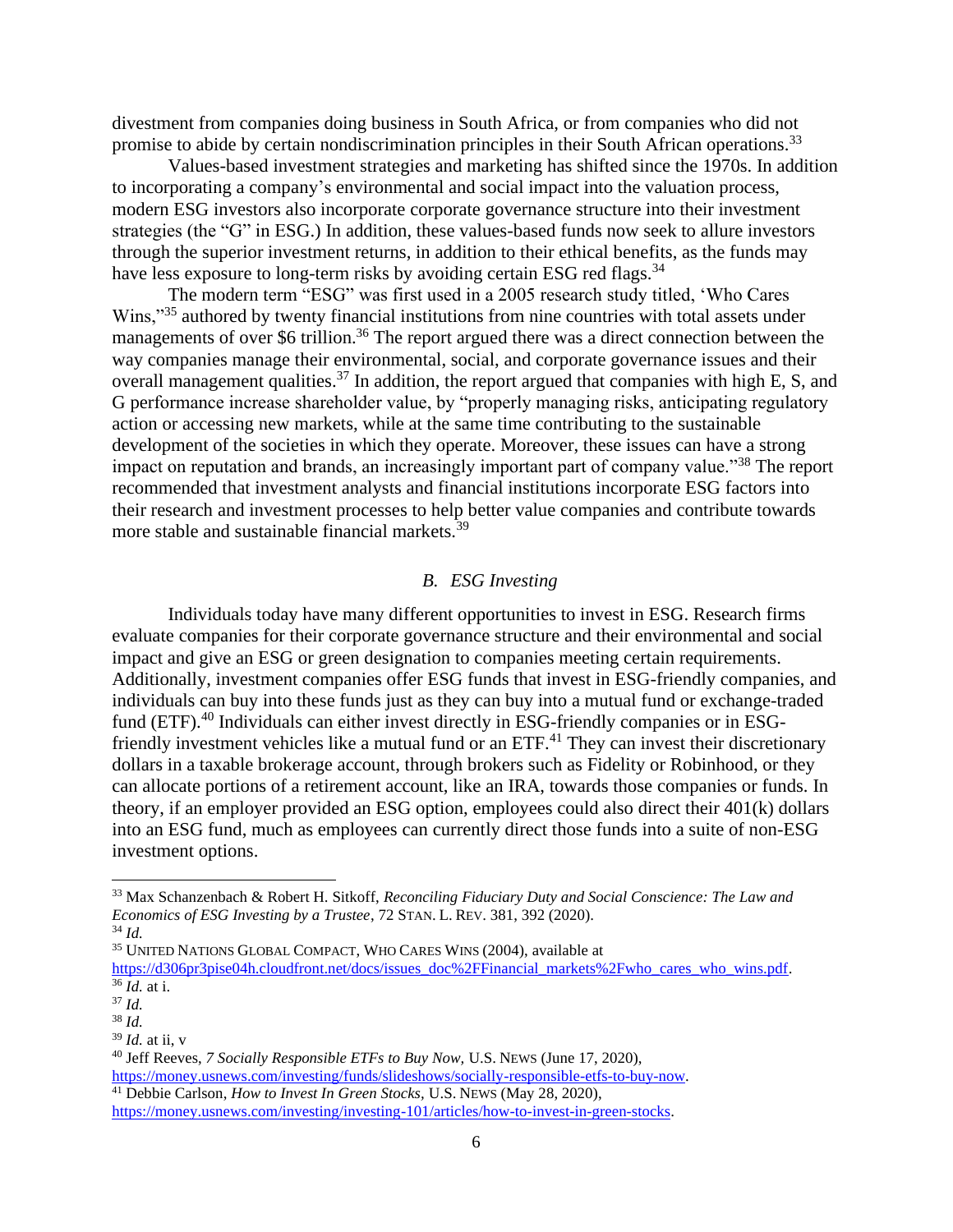ESG funds and ESG managers use different types of portfolio construction tools and strategies to build fiscally and socially responsible investment products. Except for passive ESG indexes (discussed below), most ESG funds are actively-managed funds that use ESG information as a part of their investment strategy. All actively managed funds use a specific strategy in their attempt to "beat the index," or product risk-adjusted returns.<sup>42</sup> Some of those strategies might include being overweight in growth sectors or looking for a specific amount of leverage or debt to capital ratio. Active ESG funds use ESG metrics to attempt to come to a deeper understanding of a company's value and beat a benchmark to produce outsized returns. Recent research by JP Morgan Chase concluded there is a significant value-add to considering ESG factors as part of active portfolio management and demonstrates "that the boost in alpha [returns] arises from ESG's risk mitigant nature...[and] carr[ies] significantly lower credit risk relative to the 'Pure Value' [non ESG] strategy."<sup>43</sup>

A group of financial industry leaders working with the Investment Company Institute classified three different methods of ESG investing.<sup>44</sup> The first method of ESG investing is "ESG exclusionary," which is the most similar to the passive screening tactics used in the past.<sup>45</sup> These types of funds simply eliminate companies based on a specific value. For example, Nuveen's ESG Mid-Cap Growth ETF is a broad asset allocation fund that screens out fossil fuel companies, while still maintaining traditional broad market exposure.<sup>46</sup> Another example of an ESG friendly ETF that maintains broad exposure while screening out fossil fuels is State Street's SPDR S&P 500 Fossil Fuel Free ETF, which mimics the S&P 500 but screens out fossil fuel companies.<sup>47</sup> Similar ESG funds and indexes exist where the manager just screens out tobacco companies.<sup>48</sup>

Funds using ESG exclusionary strategies can be active or passive funds—fund managers can choose either to simply mimic an existing index, but exclude certain companies for "bad" ESG practices,<sup>49</sup> or funds can be actively managed using a proprietary investment strategies, yet refuse to include certain companies with "bad" ESG practices.

The second and third type of ESG investing, called "ESG inclusionary" and "impact investing," both take an active investment approach.<sup>50</sup> Morningstar, a highly regarded independent investment research company, described this active approach to ESG investing as

<sup>42</sup> *Active Management,* CORPORATE FINANCIAL INSTITUTE,

[https://corporatefinanceinstitute.com/resources/knowledge/trading-investing/active-management/.](https://corporatefinanceinstitute.com/resources/knowledge/trading-investing/active-management/)

<sup>&</sup>lt;sup>43</sup> SHIVAM GHOSH, J.P. MORGAN CHASE & CO., VIRTUE ISN'T THE ONLY REWARD 1 (15 March 2020). On file with the author, Courtesy J.P. Morgan Chase & Co., Copyright 2021.

<sup>44</sup> INVESTMENT COMPANY INSTITUTE, FUNDS USE OF ESG INTEGRATION AND SUSTAINABLE INVESTING STRATEGIES: AN INTRODUCTION 3 (2020), [https://www.ici.org/pdf/20\\_ppr\\_esg\\_integration.pdf.](https://www.ici.org/pdf/20_ppr_esg_integration.pdf)

<sup>45</sup> *Id.* at 5

<sup>46</sup> Lara Crigger, *Dirtiest & Cleanest ESG Funds,* ETF.COM (June 30, 2020), https://www.etf.com/sections/featuresand-news/dirtiest-cleanest-esg-funds?nopaging=1

<sup>&</sup>lt;sup>47</sup> Max Chen, *Investors are Re-Evaluating the Future of Fossil Fuel, Energy, ETF TRENDS: ESG CHANNEL (Dec. 11, CHANNEL (Dec. 11,* 2020), [https://www.etftrends.com/esg-channel/investors-are-re-evaluating-the-future-of-fossil-fuel-energy/.](https://www.etftrends.com/esg-channel/investors-are-re-evaluating-the-future-of-fossil-fuel-energy/)

<sup>48</sup> Joe McGrath, *MSCI Launches Tobacco Exclusion Indexes,* ESG CLARITY (Sept. 27, 2018), [https://esgclarity.com/msci-launches-tobacco-exclusion-indexes/.](https://esgclarity.com/msci-launches-tobacco-exclusion-indexes/)

<sup>49</sup> Dana Brakman Reiser & Anne Tucker, *Buyer Beware: Variation and Opacity in ESG and ESG Index Funds*, 41 CARDOZO L. REV. 1921, 1935-1938.

 $^{\rm 50}$  Investment Company Institute, Funds Use of ESG Integration and Sustainable Investing Strategies: AN INTRODUCTION 6-7 (2020)[, https://www.ici.org/pdf/20\\_ppr\\_esg\\_integration.pdf.](https://www.ici.org/pdf/20_ppr_esg_integration.pdf)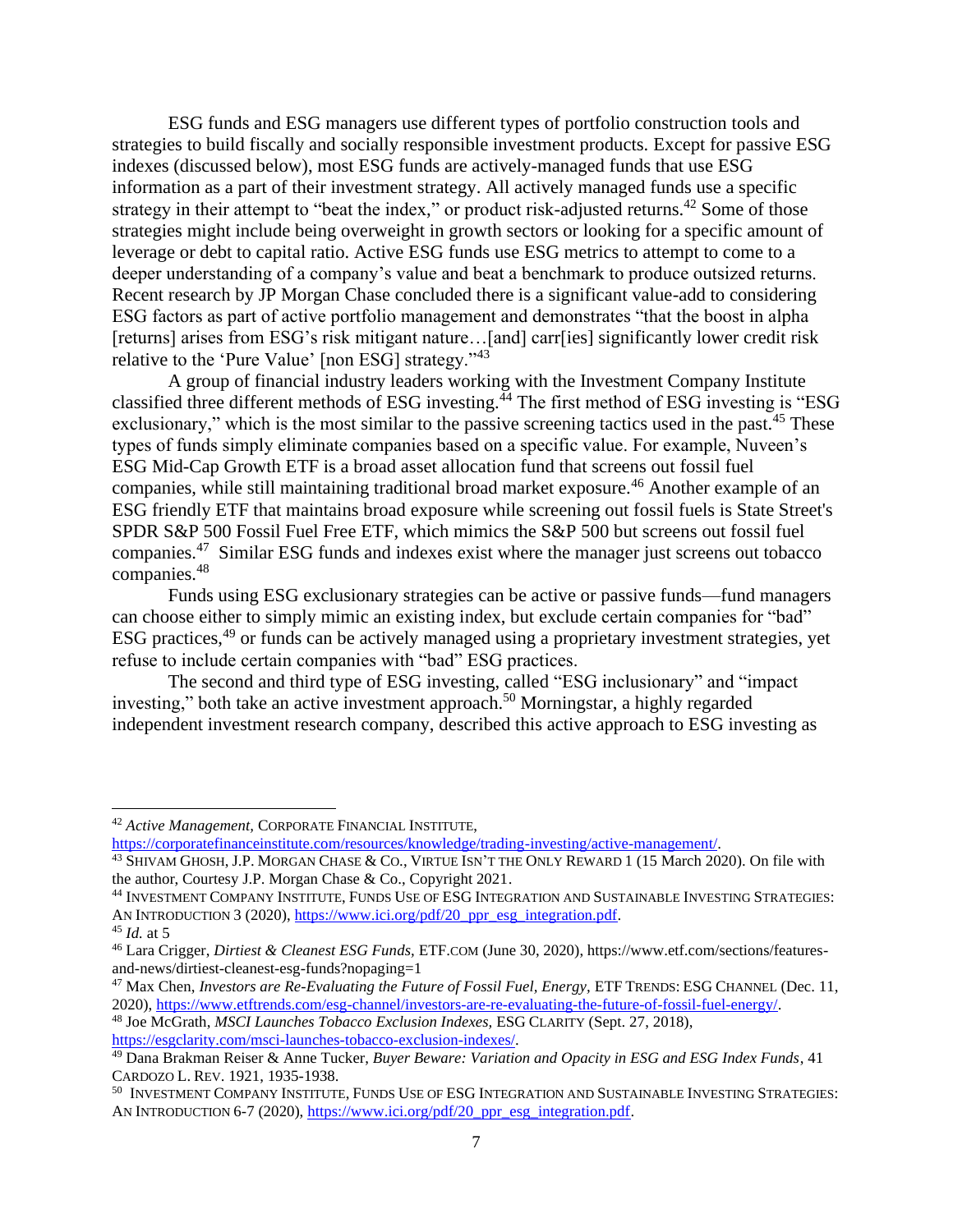a risk-management process, as companies that embrace sustainable practices are managing liabilities better than others, perhaps recognizing new opportunities, and may be better positioned to grow in the future. Environmental, social, and governance investing has evolved from funds that simply screened out undesirable companies like polluters or sellers of tobacco to strategies that apply a matrix of sophisticated screens to assess the best and worst players in every industry and actively seek to have a positive impact in many ways.  $51$ 

Both ESG inclusionary and impact investing strategies use ESG information to select which companies to include in a portfolio. A portfolio using an ESG inclusionary strategy might diversify its holding across sectors and choose to include companies with higher relative ESG scores as compared to peer companies in that same industry. A fund using the impact investing strategy would have its investment analysts pick high quality companies with high ESG scores in a specific value of interest, to build a "green" fund or a "gender diversity" fund. Both of these strategies use active investing rather than passive screening, as analysts are actively reviewing and investigating a company's overall structure and value, and include high quality companies that also score well on the specific desired ESG metric. This is different from a passive screening strategy, where a fund will simply mimic another fund or index, but screen out "bad" ESG companies.

One example of an ESG investment advisor that uses active asset management research to pick companies that are predicted to perform well overall *and* have a positive ESG global impact is the newly launched Humankind Investments. This investment advisor has an actively managed ESG ETF that, like many of the other actively managed ESG funds, uses the same sort of valuation tactics as other non-ESG funds, but simply weighs the ESG classifications higher than a non ESG fund might otherwise.

Humankind's analysts use a variety of factors, including ESG and traditional financial metrics, to calculate a Humankind Value score, and invests in companies with high scores on this metric. The founder, James Katz, explained the logic behind the process as reflective of his belief "that traditional investment analysis, with its typically narrow focus on standalone financial performance, fails to fully capture a company's ability to remain sustainable and competitive in the long run."<sup>52</sup> Humankind acknowledges they are not looking only to invest in companies that are perfect on all possible ESG factors and that they are just looking to include companies that add more positive impact on the world than negative.<sup>53</sup> This approach of looking at the overall ESG picture and the company's overall ESG global impact is a strategy that is common across active ESG investors.

<sup>51</sup> Russel Kinnel, *How Vanguard, Fidelity, and Others Embrace ESG Investing,* MORNINGSTAR (Jun. 2, 2020), [https://www.morningstar.com/articles/986785/how-vanguard-fidelity-and-others-embrace-esg-investing.](https://www.morningstar.com/articles/986785/how-vanguard-fidelity-and-others-embrace-esg-investing)

<sup>52</sup> Baley McCann, *Former Vanguard Analyst James Katz Launched Humankind Investments in 2019, and its ESG Etf Will Track a Proprietary 'Equity Index'*, CITY WIRE (Feb. 24, 2021), [https://citywireusa.com/professional](https://citywireusa.com/professional-buyer/news/former-vanguard-analysts-firm-launches-its-first-esg-etf/a1471387)[buyer/news/former-vanguard-analysts-firm-launches-its-first-esg-etf/a1471387.](https://citywireusa.com/professional-buyer/news/former-vanguard-analysts-firm-launches-its-first-esg-etf/a1471387)

<sup>53</sup> *Positive Impact Doesn't Require Perfection,* HUMANKIND INVESTMENTS, [https://www.humankind.co/article?\\_\\_hstc=246760475.03ac9d2db8fdaac5096f8982b29c438b.1614198786313.1614](https://www.humankind.co/article?__hstc=246760475.03ac9d2db8fdaac5096f8982b29c438b.1614198786313.1614198786313.1614198786313.1&__hssc=246760475.1.1614198786314&__hsfp=1895085607#3Cf2oVL59Ag0CbVTqHe7wx) [198786313.1614198786313.1&\\_\\_hssc=246760475.1.1614198786314&\\_\\_hsfp=1895085607#3Cf2oVL59Ag0CbVT](https://www.humankind.co/article?__hstc=246760475.03ac9d2db8fdaac5096f8982b29c438b.1614198786313.1614198786313.1614198786313.1&__hssc=246760475.1.1614198786314&__hsfp=1895085607#3Cf2oVL59Ag0CbVTqHe7wx) [qHe7wx,](https://www.humankind.co/article?__hstc=246760475.03ac9d2db8fdaac5096f8982b29c438b.1614198786313.1614198786313.1614198786313.1&__hssc=246760475.1.1614198786314&__hsfp=1895085607#3Cf2oVL59Ag0CbVTqHe7wx) last accessed April 16, 2021.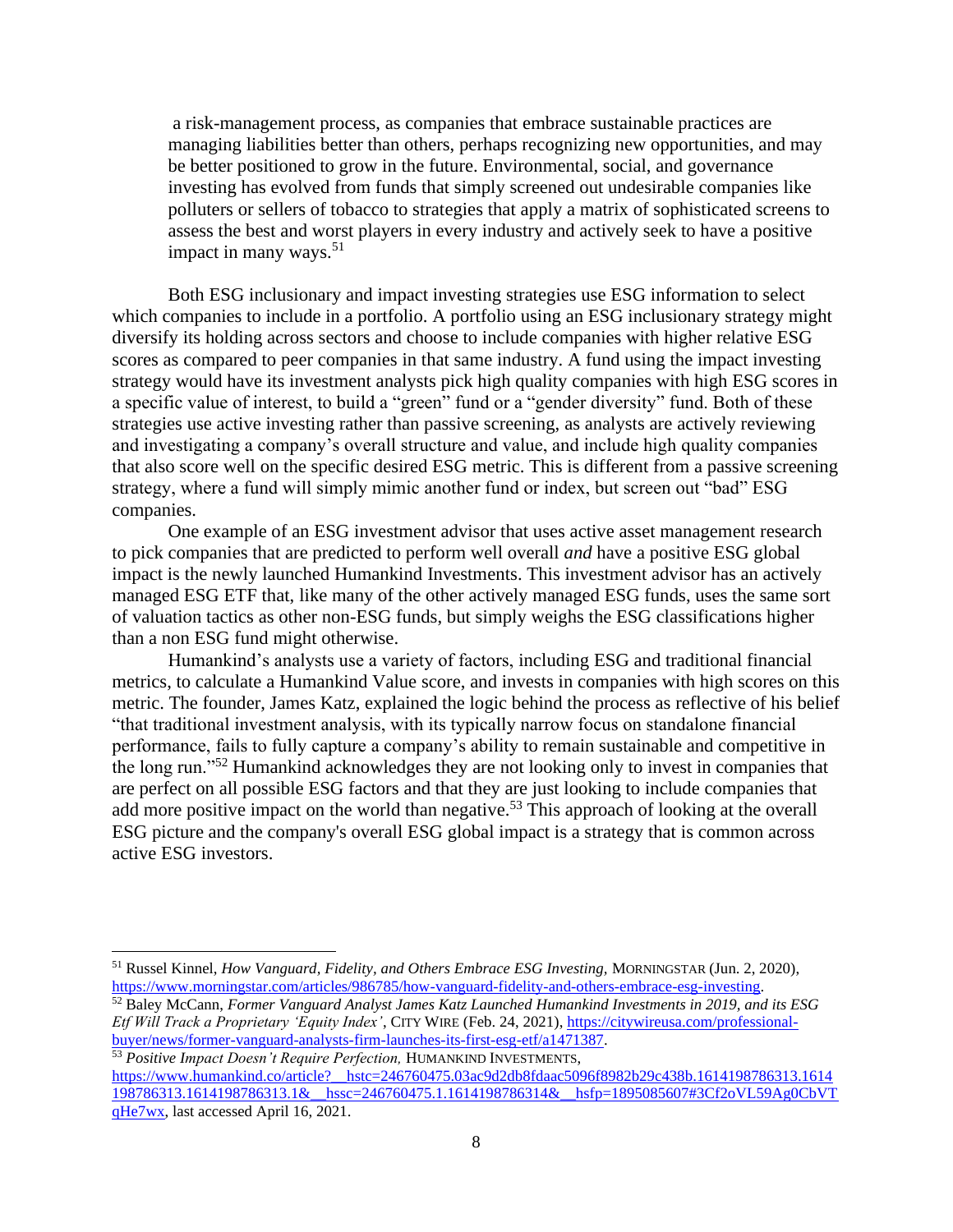#### *C. ESG Performance*

<span id="page-11-0"></span>A persistent, but untrue, stereotype about ESG investing that has likely contributed to the Labor Department's strict regulation on ESG investing, is that ESG investments have poor returns compared to non-ESG investments.<sup>54</sup> This claim may come from outdated understandings of what ESG investing looks like (pure screening mechanism versus an active process as detailed above) or from a political agenda seeking to discourage investment in sustainable or green businesses. No matter its generation or motivation, broad brushing ESG investing as irresponsible investing is simply untrue.

Scores of studies and years of research have shown no increased risk in investing in ESG versus traditional non-ESG funds, and, in fact, some recent studies and interviews with investment analysts have suggested there is *less* risk in investing in ESG versus non ESG funds. A 2020 Morningstar study showed there was no greater investment risk to investing in ESG, rather than non-ESG, on a global level.<sup>55</sup> A 2019 study found that a high ESG portfolio outperformed a comparable low ESG portfolio by 16 basis points per year.<sup>56</sup> A 2015 study examined over 2,000 studies of ESG performance and found that, in 90% of the studies, there was no negative relationship between concern for social factors and corporate financial performance.<sup>57</sup> And, a large majority of the studies found a stable and positive relationship between ESG factors and corporate financial performance.<sup>58</sup> This positive correlation between ESG scores and financial performance makes sense—the factors underlying high ESG ratings also help to drive value, by lowering risks of worker safety incidents, pollution spills, litigation, and other public relations disasters that can damage a company's brand and valuation.<sup>59</sup>

<sup>54</sup> Susan N. Gary, *Best Interests in the Long Term: Fiduciary Duties and ESG Integration,* 90 U. COLORADO L. REV. 731, n. 7 ("See, e.g., Jon Hale, Does Sustainable Investing Help or Hurt Returns?, MORNINGSTAR (Dec. 7, 2017), http://news.morningstar.com/articlenet/article.aspx?id=839607 [https://perma.cc/F5JL-RRMH] (describing the continuing "misimpression" that sustainable investing will hurt returns). A 2015 study found that "misperceptions of negative impact of investment performance" was considered a major challenge by 60 percent of respondents and a moderate challenge by 28 percent. ROBERT G. ECCLES & MIRTHA D. KASTRAPELI, THE INVESTING ENLIGHTENMENT: HOW PRINCIPLE AND PRAGMATISM CAN CREATE SUSTAINABLE VALUE THROUGH ESG (2017) (quoting UNPRI & CERULLI ASSOCIATES, Evolving Product Trends: Strategic Beta and ESG/SRI, U.S. PROD. & STRATEGIES 2016, 80 (2016)),

http://www.statestreet.com/content/dam/statestreet/documents/Articles/The\_Investing\_Enlightenment.pdf [https://perma.cc/GB53-ZM8H].

<sup>55</sup> Madison Sargis & Patrick Wang, *How Does Investing in ESG Companies Affect Returns,* MORNINGSTAR (Feb. 19, 2020), [https://www.morningstar.com/insights/2020/02/19/esg-companies.](https://www.morningstar.com/insights/2020/02/19/esg-companies)

<sup>56</sup> Guatum Dhingra & Christopher J. Olson, *ESG Investing: Can You Have Your Cake and Eat it Too?* CFA Institute, (Sept. 3, 2019), [https://blogs.cfainstitute.org/investor/2019/09/03/esg-investing-can-you-have-your-cake](https://blogs.cfainstitute.org/investor/2019/09/03/esg-investing-can-you-have-your-cake-and-eat-it-too/)[and-eat-it-too/.](https://blogs.cfainstitute.org/investor/2019/09/03/esg-investing-can-you-have-your-cake-and-eat-it-too/)

<sup>57</sup> Gunnar Friede et al, *ESG and Financial Performance: Aggregated Evidence from More than 2000 Empirical Studies,* 5. J. Sustainable Finance & Investment 210,

https://www.tandfonline.com/doi/full/10.1080/20430795.2015.1118917. <sup>58</sup> *[Id.](https://www.tandfonline.com/doi/full/10.1080/20430795.2015.1118917)*

<sup>59</sup> SARA BERNOW ET AL, MCKINSEY & COMPANY, FROM 'WHY' TO 'WHY NOT': SUSTAINABLE INVESTING AS THE NEW NORMAL 3 (Oct. 2017),

[https://www.mckinsey.com/~/media/McKinsey/Industries/Private%20Equity%20and%20Principal%20Investors/Ou](https://www.mckinsey.com/~/media/McKinsey/Industries/Private%20Equity%20and%20Principal%20Investors/Our%20Insights/From%20why%20to%20why%20not%20Sustainable%20investing%20as%20the%20new%20normal/From-why-to-why-not-Sustainable-investing-as-the-new-normal.ashx) [r%20Insights/From%20why%20to%20why%20not%20Sustainable%20investing%20as%20the%20new%20normal/](https://www.mckinsey.com/~/media/McKinsey/Industries/Private%20Equity%20and%20Principal%20Investors/Our%20Insights/From%20why%20to%20why%20not%20Sustainable%20investing%20as%20the%20new%20normal/From-why-to-why-not-Sustainable-investing-as-the-new-normal.ashx) [From-why-to-why-not-Sustainable-investing-as-the-new-normal.ashx.](https://www.mckinsey.com/~/media/McKinsey/Industries/Private%20Equity%20and%20Principal%20Investors/Our%20Insights/From%20why%20to%20why%20not%20Sustainable%20investing%20as%20the%20new%20normal/From-why-to-why-not-Sustainable-investing-as-the-new-normal.ashx)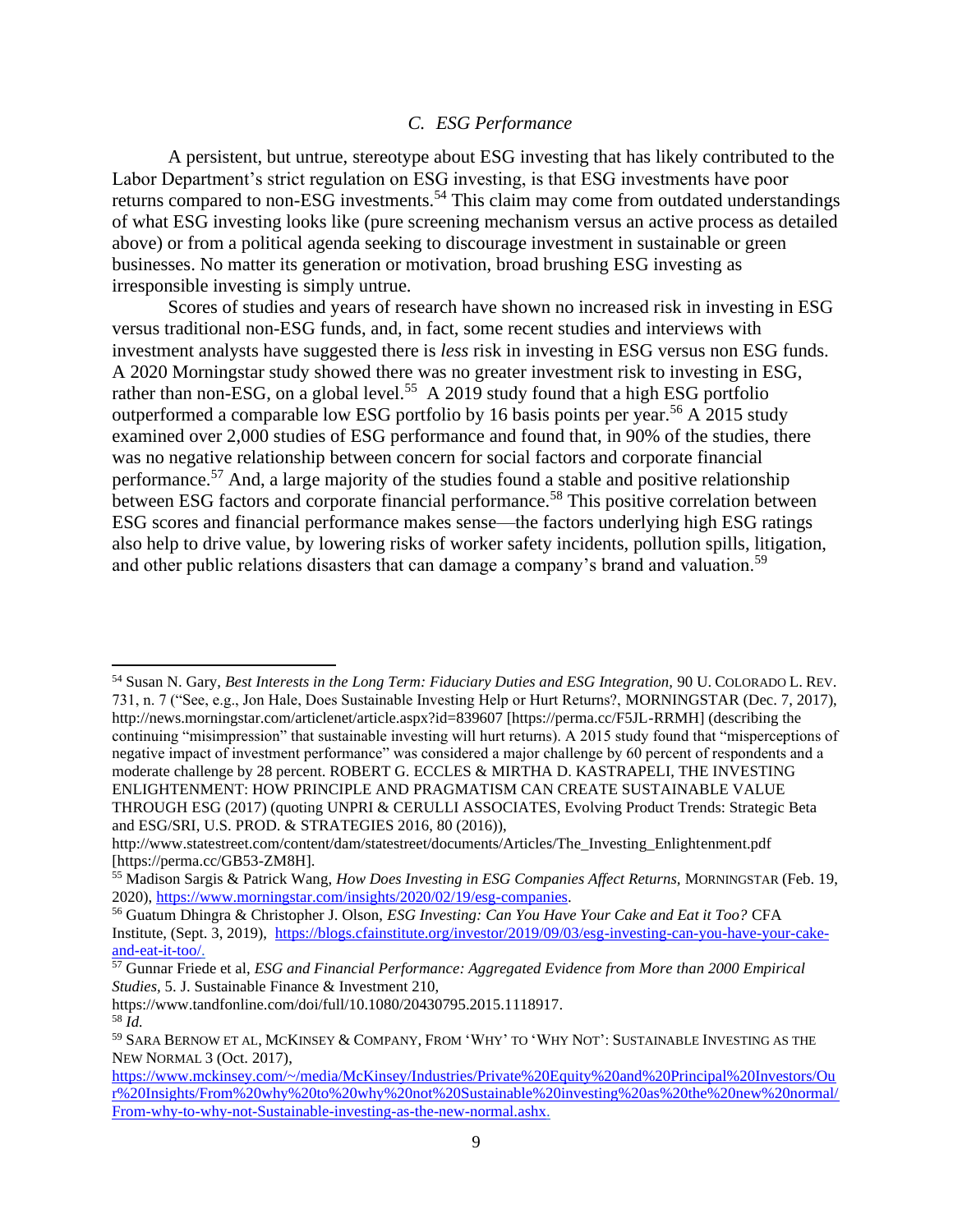Incorporating ESG analysis is now considered by the financial industry to be an important part of responsible portfolio construction.<sup>60</sup> A recent research report from J.P. Morgan Chase tested this theory, tracking the performance of funds constrained to only the "top rated ESG issuers," and found this type of ESG constraint "not only improves the ESG profile of a portfolio but also boosts alpha [return]."<sup>61</sup> The report concluded that "for an active manager following a Value-like strategy, ESG constraints can increase returns and improve risk adjusted performance."<sup>62</sup>

Unsurprisingly, many actively managed ESG funds outperform other types of actively managed funds. This outperformance makes sense when you understand the value-add of ESG factor analysis to an analyst's understanding of a company's ESG-related risk exposure. For example, Vanguard's FTSE Social Index Fund saw outsized returns over one year (18.3%,) three years (10%,) and five years  $(14.4\%)$ <sup>63</sup> This performance beat out 98% of non-ESG funds holding stock in large companies with similar growth and value characteristics.<sup>64</sup>

The anti-ESG advocates arguing that it is fiscally irresponsible to invest retirement plan assets in ESG funds are out-of-step with what the financial industry has determined is the best step for increased returns.

As mentioned above, one reason why this negative, yet untrue, perception of ESG investing continues to circulate even in highly educated circles is because of an outdated understanding of what ESG investing entails. Critics point to some ESG investors' tendencies to screen out companies based on non-ESG friendly factors, such as companies that issue dual-class shares (a "no no" for ESG investors particularly concerned about governance issues.) Bernard S. Sharfman recently made the claim in the Yale Journal on Regulation Bulletin that ESG investing is irresponsible because it screens out companies with bad "G" ratings, like Alphabet or Zoom, making the fund inherently underperform the broader market. <sup>65</sup> The argument is that, if ESG funds are excluding companies with dual-class shares, they are inherently screening out some of the most successful and high performing equities from companies like Alphabet, Zoom, and Facebook, all of which issue multiple classes of shares.

This way of describing ESG investing is misleading for many reasons, mostly because it mis-characterizes what ESG investing actually is. As discussed above, much of ESG investing today does not use the automatic ESG exclusionary strategy criticized by some anti-ESG advocates. So, the criticism that ESG investing is inherently irresponsible because it screens out high performers doesn't even apply to a huge swath of the ESG market.

And, in many cases, using the ESG exclusionary strategy criticized by Sharfman and others actually produces the opposite of what critics claim it does. In many instances, excluding companies with "bad" ESG metrics can *cause* outperformance, as described above, rather than underperformance, exactly because the screened-out characteristics make those "bad" companies higher risk or poor investments. For example, many fossil-fuel exclusionary ESG funds have

<sup>60</sup> SHIVAM GHOSH, J.P. MORGAN CHASE & CO., VIRTUE ISN'T THE ONLY REWARD 1 (15 March 2020). On file with the author, Courtesy J.P. Morgan Chase & Co., Copyright 2021.

 $61$  *Id.* at 2.

<sup>62</sup> *Id.* at 1.

<sup>63</sup> Nellie S. Huang, *6 Vanguard Funds That Are Socially Responsible,* KIPLINGER (April 26, 2017) [https://www.kiplinger.com/slideshow/investing/t041-s003-6-vanguard-funds-that-are-socially](https://www.kiplinger.com/slideshow/investing/t041-s003-6-vanguard-funds-that-are-socially-responsible/index.html)[responsible/index.html.](https://www.kiplinger.com/slideshow/investing/t041-s003-6-vanguard-funds-that-are-socially-responsible/index.html) 

<sup>64</sup> *Id.*

<sup>65</sup> Bernard S. Sharfman, *ESG Investing Under ERISA,* 38 YALE J. ON REGULATION BULLETIN 112,121-122 (2020).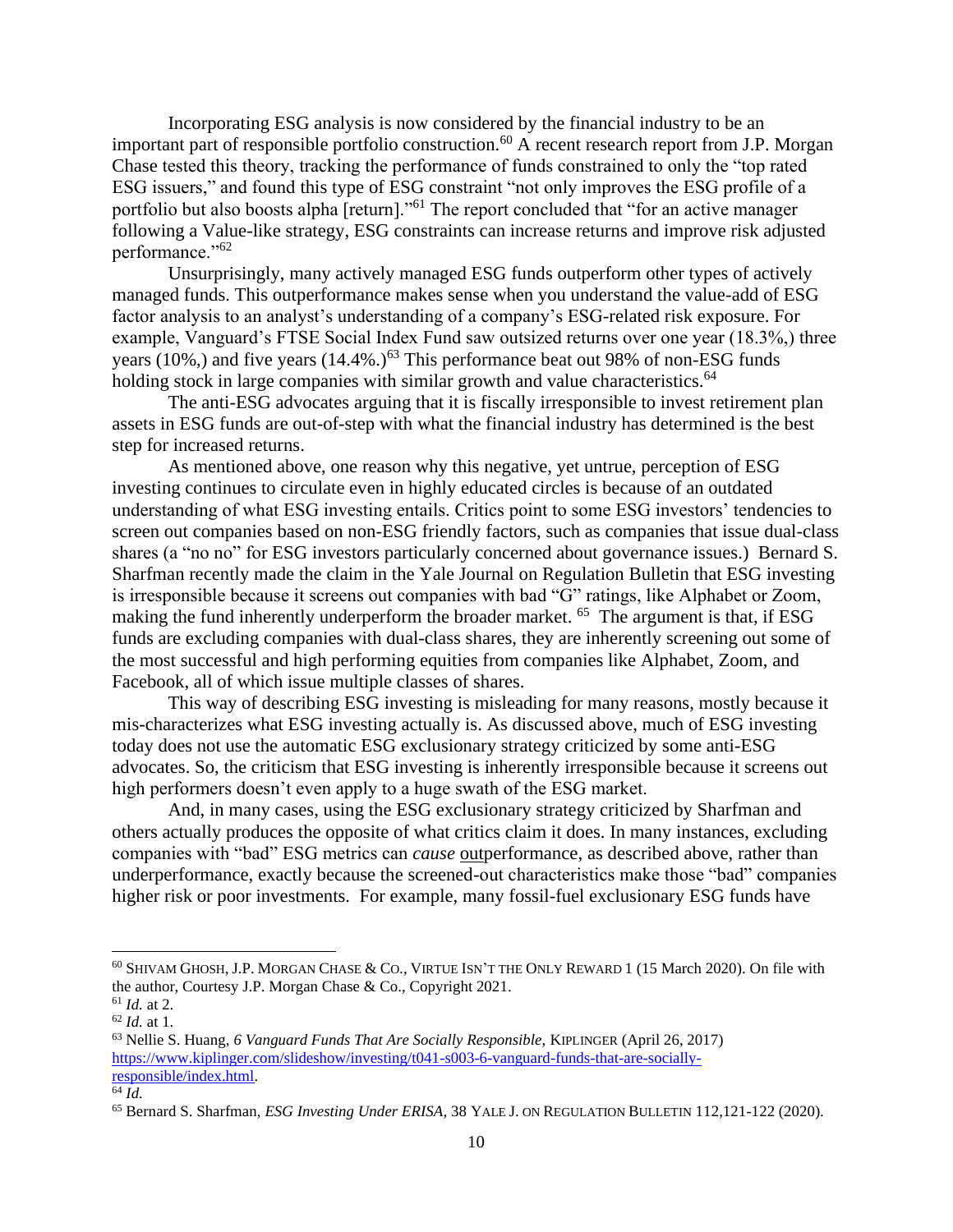outperformed other non ESG indexes *because* they screen out these high-risk fossil fuel companies that have underperformed in the past years.<sup>66</sup>

Evidence suggests that ESG funds, whether actively managed or exclusionary, specifically outperform in economic downturns,<sup>67</sup> as they are better insulated against downside risks. This type of outperformance makes sense because ESG factors align with many of the risks that may hurt a company during a downturn.<sup>68</sup> But whether ESG funds only outperform in a down market, outperform in all markets, or simply provide similar returns to non-ESG investments,<sup>69</sup> it's illogical to treat these types of investments any differently than other kinds of investments, given their similar, or in certain cases more favorable, returns to investors.

#### *D. Demand for ESG*

<span id="page-13-0"></span>ESG investing has become extremely popular, both among individual and institutional investors. ESG's popularity is due to two factors. The first, of course, is the nature of ESG as valued-based. ESG's global value proposition speaks to all values-based investors, and specifically to millennials, who are overrepresented in the recent growth in demand for ESG investment products. Between 2015 and 2019, interest in sustainable investing jumped from 71% to 85% in the general population of investors, but from 84% to 95% in millennial investors.<sup>70</sup> A 2019 Ernst & Young report found that "demand for sustainable investments is being driven, in part, by millennials who prefer to investment in alignment with personal values."<sup>71</sup>

<sup>&</sup>lt;sup>66</sup> Now You Can Compare Fossil Free Funds to Index Funds, Fossil Free Funds (May 20, 2020),

<https://fossilfreefunds.org/blog/2020/05/20/now-you-can-compare-fossil-free-funds-to-index-funds.html> ("Over the past 12 months, again the basic S&P 500 fund is lowest (+0.83), the Parnassus fund is next (+1.58), and the "fossil fuel reserves free" is outperforming (+1.99)."); Jeff Benjamin, *[As Pandemic Rages On, ESG Funds Shine Brightly,](file:///C:/Users/hoffman/Dropbox/Student%20Supervision/Independent%20Studies/Jeff%20Benjamin,%20As%20Pandemic%20Rages%20On,%20ESG%20Funds%20Shine%20Brightly,%20InvestmentNews%20(April%2019,%202020),%20https:/www.investmentnews.com/as-pandemic-rages-on-esg-funds-shine-brightly-191673)*  INVESTMENTNEWS [\(April 19, 2020\), https://www.investmentnews.com/as-pandemic-rages-on-esg-funds-shine](file:///C:/Users/hoffman/Dropbox/Student%20Supervision/Independent%20Studies/Jeff%20Benjamin,%20As%20Pandemic%20Rages%20On,%20ESG%20Funds%20Shine%20Brightly,%20InvestmentNews%20(April%2019,%202020),%20https:/www.investmentnews.com/as-pandemic-rages-on-esg-funds-shine-brightly-191673)[brightly-191673](file:///C:/Users/hoffman/Dropbox/Student%20Supervision/Independent%20Studies/Jeff%20Benjamin,%20As%20Pandemic%20Rages%20On,%20ESG%20Funds%20Shine%20Brightly,%20InvestmentNews%20(April%2019,%202020),%20https:/www.investmentnews.com/as-pandemic-rages-on-esg-funds-shine-brightly-191673) ("Part of the strength of ESG strategies in the current downturn can be attributed to the fact that most ESG funds have limited exposure to the fossil fuel industries, which have suffered so far this year.") <sup>67</sup> *Id.*

<sup>68</sup> Tom Lauricella, Jess Liu, *Sustainable Funds Weather Downturns Better Than Peers,* MORNINGSTAR (Jun. 15, 2020),<https://www.morningstar.com/articles/988114/sustainable-funds-weather-downturns-better-than-peers>

<sup>(&</sup>quot;...evidence continues to build that ESG funds provide less downside risk than do their traditional peers. Investing in sustainable strategies has the potential to offer investors beneficial portfolio risk attributes and downside cushioning over short- and long-term time horizons. Add in the long-run benefits of investing in companies better poised to navigate risks poised by climate change or highlighted by the COVID-19 pandemic, and the ESG story is becoming more compelling.")

<sup>69</sup> Russel Kinnel, *How Vanguard, Fidelity, and Others Embrace ESG Investing,* MORNINGSTAR (Jun 2, 2020), <https://www.morningstar.com/articles/986785/how-vanguard-fidelity-and-others-embrace-esg-investing> ("Will ESG Investing Improve My Performance? The answer is to be determined. When I've looked at the data, it always shows that ESG funds collectively have average performance. Or, to put it another way, an ESG focus doesn't help as much as its biggest cheerleaders say, nor does it hurt as much as its critics say. To me, that makes sense. A sustainable focus ought to be a positive, but on the other hand, many low-ESG companies like tobacco or oil trade at very low valuations because of those liabilities. Perhaps that cheapness will be sufficient to compensate investors for taking on those risks. However, as I mentioned, ESG has evolved significantly in approach and in terms of the firms managing those strategies. So, even if the past data showed a more meaningful performance pattern, I'd be wary of projecting that into the future.")

 $70$  MSCI, SWIPE TO INVEST: THE STORY BEHIND MILLENNIALS AND ESG INVESTING 3 (March 2020), [https://www.msci.com/documents/10199/07e7a7d3-59c3-4d0b-b0b5-](https://www.msci.com/documents/10199/07e7a7d3-59c3-4d0b-b0b5-029e8fd3974b#:~:text=%E2%80%9CDemand%20for%20sustainable%20investments%20is,management%20clients%20at%20Ernst%20%26%20Young)

[<sup>029</sup>e8fd3974b#:~:text=%E2%80%9CDemand%20for%20sustainable%20investments%20is,management%20clients](https://www.msci.com/documents/10199/07e7a7d3-59c3-4d0b-b0b5-029e8fd3974b#:~:text=%E2%80%9CDemand%20for%20sustainable%20investments%20is,management%20clients%20at%20Ernst%20%26%20Young) [%20at%20Ernst%20%26%20Young.](https://www.msci.com/documents/10199/07e7a7d3-59c3-4d0b-b0b5-029e8fd3974b#:~:text=%E2%80%9CDemand%20for%20sustainable%20investments%20is,management%20clients%20at%20Ernst%20%26%20Young)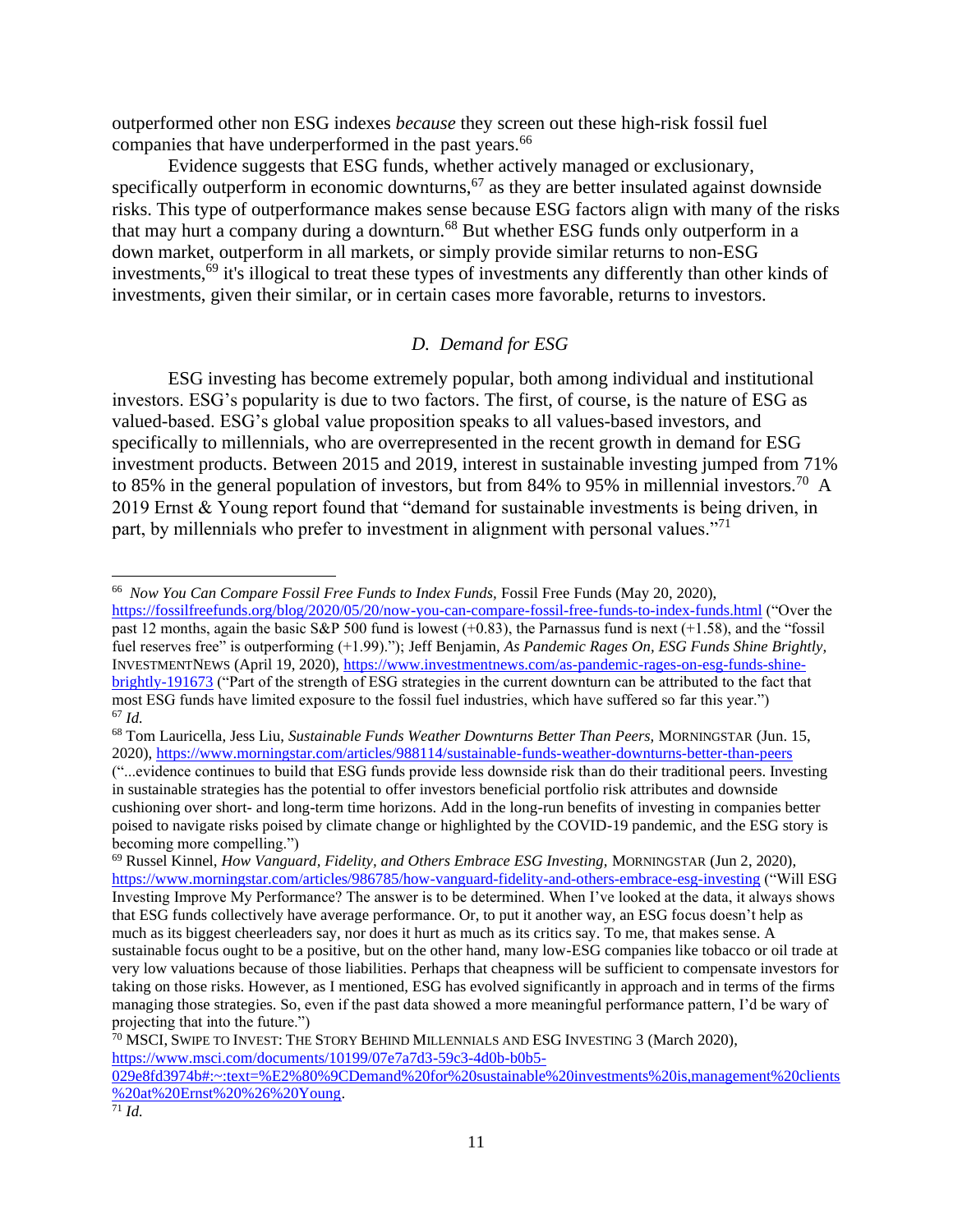The second factor leading to the increase in demand for ESG products, especially more recently, is the continued high performance of ESG funds, due to their inclusion of additional risk factors into the traditional financial analysis. Individual investors and analysts and managers at institutional investment shops are citing *performance* as their main driver of ESG investing.<sup>72</sup> ESG investing truly is both good for the planet and for our portfolios.

Individual investors, who are among the millennial population and the general investor population, are increasingly turning to sustainable investing as a way to align their investment decisions with their values, while making good returns in the process. A 2017 study from Nuveen showed that 4 out of 5 investors "want their investments to make a positive impact on society and on environmental sustainability."<sup>73</sup>

These individual investors are not naive, nor are they subjugating returns to their values. A recent study on individual investors reported that a majority of investors cited *performance* as their main motivation for investing in these types of responsible investments.<sup>74</sup> 53% cited "better" performance" and 46% cited "aligns with my values."<sup>75</sup> ESG investments offer investors a rare opportunity to marry their values with increased financial returns. Institutional investors are also recognizing the financial benefits of investing in ESG, and many even incorporate ESG analysis into their non-ESG funds.<sup>76</sup>

Despite all of this institutional and individual investor interest in ESG investments, 401(k) plans are woefully behind when it comes to offering ESG options for their retirement investors. While one-third of all professional managed assets are invested in funds using ESG strategies (a total of \$17 trillion),<sup>77</sup> and \$1.7 trillion are invested directly in ESG funds,<sup>78</sup> these are almost exclusively held in non-ERISA regulated [definitionally non- $401(k)$  accounts].<sup>79</sup> Just 3% of employers offer an ESG option in their 401(k) lineup and only 0.1% of overall 401(k) assets (less than \$9 billion) are currently invested in an ESG fund.

But this discrepancy between the percent of retirement assets invested in ESG and the percent of overall assets in ESG is *not* due to lack of investor interest—it is due to the high regulatory burden placed on fiduciaries of retirement plan funds. This article posits that, if that barrier were lowered, retirement plan assets would shift towards sustainable investments, increasing the overall total of assets invested in sustainable business.

This change would be good for the planet, since it rewards ESG-friendly options and incentivizes other companies to follow suit, and is good for retirement plan participants, since

<sup>72</sup> SHIVAM GHOSH, J.P. MORGAN CHASE & CO., VIRTUE ISN'T THE ONLY REWARD 1 (15 March 2020). On file with the author, Courtesy J.P. Morgan Chase & Co., Copyright 2021.

<sup>73</sup> Jon Hale, *3 Myths About Sustainable Funds,* MORNINGSTAR (Sept. 18, 2019), [https://www.morningstar.com/articles/946453/3-myths-about-sustainable-funds.](https://www.morningstar.com/articles/946453/3-myths-about-sustainable-funds)

<sup>74</sup> *Performance Tops Investors Motives for Responsible Investing,* Nuveen (June 12, 2020), [https://www.nuveen.com/en-us/insights/responsible-investing/fifth-annual-responsible-investing-survey.](https://www.nuveen.com/en-us/insights/responsible-investing/fifth-annual-responsible-investing-survey)  $75$   $\overline{Id}$ .

<sup>76</sup> Leslie P. Norton, *401(k) Plan Managers Will Promote ESG Funds Despite Pushback,* BARRONS (Oct. 1, 2020), [https://www.barrons.com/articles/401-k-plan-managers-will-promote-esg-funds-despite-pushback-51601580478.](https://www.barrons.com/articles/401-k-plan-managers-will-promote-esg-funds-despite-pushback-51601580478) <sup>77</sup> PARNASSUS INVESTMENTS, REPORT ON US SUSTAINABLE AND IMPACT INVESTING TRENDS 1 (2020)

[https://www.ussif.org/files/Trends%20Report%202020%20Executive%20Summary.pdf.](https://www.ussif.org/files/Trends%20Report%202020%20Executive%20Summary.pdf)

<sup>78</sup> Simon Jessup & Elizabeth Howcroft, *Sustainable Fund Assets Hit Record 41.7 Trillion in 2020: Morningstar,*  Reuters (Jan. 28, 2021), [https://www.reuters.com/article/us-global-funds-sustainable/sustainable-fund-assets-hit](https://www.reuters.com/article/us-global-funds-sustainable/sustainable-fund-assets-hit-record-1-7-trln-in-2020-morningstar-idUSKBN29X2NM)[record-1-7-trln-in-2020-morningstar-idUSKBN29X2NM.](https://www.reuters.com/article/us-global-funds-sustainable/sustainable-fund-assets-hit-record-1-7-trln-in-2020-morningstar-idUSKBN29X2NM)

<sup>79</sup> Greg Iacurci, *Climate Funds Hold Less than 1% of 401(k) Money: Here's Why.* CNBC (Dec. 14, 2020), [https://www.cnbc.com/2020/12/11/heres-why-401k-plans-lag-in-green-investment-options.html.](https://www.cnbc.com/2020/12/11/heres-why-401k-plans-lag-in-green-investment-options.html)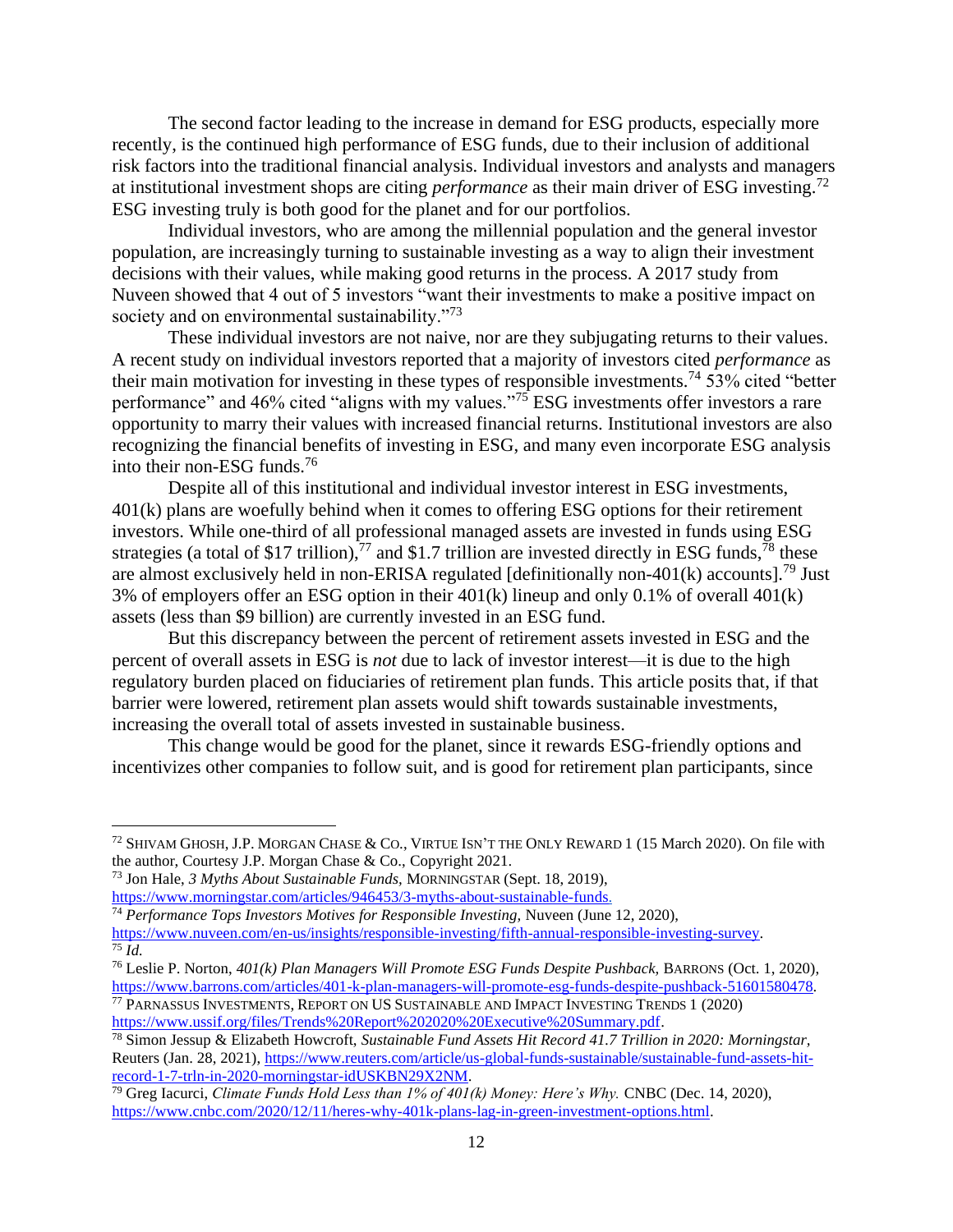<span id="page-15-0"></span>they can direct their assets towards funds they believe in, and trust they will have as good, if not better, returns down the line.

## II. THE RETIREMENT CRISIS, AND WHAT ESG CAN DO ABOUT IT

The extent of the retirement crisis facing Americans is well-documented and wellknown.<sup>80</sup> The typical (median) American worker has \$0 saved for retirement.<sup>81</sup> 40% of Americans have a retirement savings account, but the median amount saved is only \$40,000, while the recommended savings target is six times current income at age 50.<sup>82</sup> Americans are well-aware of their own retirement insecurity -- 65% are convinced they will have to work past the normal retirement age in order to afford to retire<sup>83</sup> and 51% predict tthey will be unable to maintain their current standard of living in retirement.<sup>84</sup>

Congress has attempted to address this retirement crisis over the past two decades. with major retirement-specific legislation, like the Pension Protection Act<sup>85</sup> and the SECURE Act.<sup>86</sup> Congress has also tried incremental changes to encourage more retirement savings, such as creating new forms of retirement accounts such as Roth IRAs or creating other tax-advantaged savings vehicles like health savings accounts.<sup>87</sup> But the retirement crisis still persists.

More action is needed to encourage more people to save for retirement. Allowing employees to invest their retirement dollars in value-based investment vehicles may encourage additional retirement savings, especially for younger workers, as it would allow them to align their retirement savings with their personal values. This could be achieved by a simple regulatory change at the agency level and would not require the expensive and protracted wrangling and politicking that comes with large-scale Congressional action.

<sup>80</sup> David A. Pratt, *Too Big to Fail? The U.S. Retirement System in 2019*, 27 ELDER L. J. 327, 328 (2020); David English, *Covid-19 and its Impact on America's Retirement System*, 46 ACTEC L. J. 35, 35 (2020); Regina T. Jefferson, *"Let Them Eat Cake": Examining United States Retirement Savings Policy Through the Lens of International Human Rights Principles*, 31 HARV. HUM. RTS. J. 63, 64-66 (2018); Chris Farrell, *Analysis: The Pandemic is Making America's Retirement Crisis Worse. Here's What You Can Do*, PBS (April 30, 2020), [https://www.pbs.org/newshour/economy/analysis-the-pandemic-is-making-americas-retirement-crisis-worse-heres](https://www.pbs.org/newshour/economy/analysis-the-pandemic-is-making-americas-retirement-crisis-worse-heres-what-you-can-do)[what-you-can-do;](https://www.pbs.org/newshour/economy/analysis-the-pandemic-is-making-americas-retirement-crisis-worse-heres-what-you-can-do) Teresa Ghilarducci & Tony James, *America's Retirement Savings Crisis is Now. Here's How to Fix It*, CNN (Sept. 15, 2020), [https://www.cnn.com/2020/09/15/perspectives/retirement-savings-crisis/index.html.](https://www.cnn.com/2020/09/15/perspectives/retirement-savings-crisis/index.html) <sup>81</sup> U.S. SENATE JOINT ECONOMIC COMMITTEE, RETIREMENT INSECURITY 2,

[https://www.jec.senate.gov/public/\\_cache/files/0fddd609-a00d-44da-aba8-cd15357010d9/retirement-insecurity](https://www.jec.senate.gov/public/_cache/files/0fddd609-a00d-44da-aba8-cd15357010d9/retirement-insecurity-jec.pdf)[jec.pdf.](https://www.jec.senate.gov/public/_cache/files/0fddd609-a00d-44da-aba8-cd15357010d9/retirement-insecurity-jec.pdf)

<sup>82</sup> *Id.*

<sup>83</sup> *Id.*

<sup>84</sup> Anne Tergesen, *More Americans Face Retirement Insecurity,* WALL ST. J. (Jan. 19, 2021), [https://www.wsj.com/articles/more-americans-face-retirement-insecurity-11611064810.](https://www.wsj.com/articles/more-americans-face-retirement-insecurity-11611064810)

<sup>85</sup> Julia Kagan, *Pension Protection Act of 2006,* INVESTOPEDIA (Nov. 27, 2020),

[https://www.investopedia.com/terms/p/pensionprotectionact2006.asp#:~:text=The%20Pension%20Protection%20A](https://www.investopedia.com/terms/p/pensionprotectionact2006.asp#:~:text=The%20Pension%20Protection%20Act%20sought,their%20401(k)%20plan)  $ct\%$  20sought, their % 20401(k) % 20plan.

<sup>86</sup> Daniel Kurt, *What Is the SECURE Act and How Could it Affect Your Retirement,* INVESTOPEDIA (Mar. 19, 2021), [https://www.investopedia.com/what-is-secure-act-how-affect-retirement-4692743.](https://www.investopedia.com/what-is-secure-act-how-affect-retirement-4692743)

<sup>&</sup>lt;sup>87</sup> Taylor Tepper, *How to Fix America's Retirement Crisis: 10 Experts Weigh In, FORBES: ADVISOR (Feb. 1, 2021)*, [https://www.forbes.com/advisor/retirement/how-to-fix-retirement-crisis/.](https://www.forbes.com/advisor/retirement/how-to-fix-retirement-crisis/)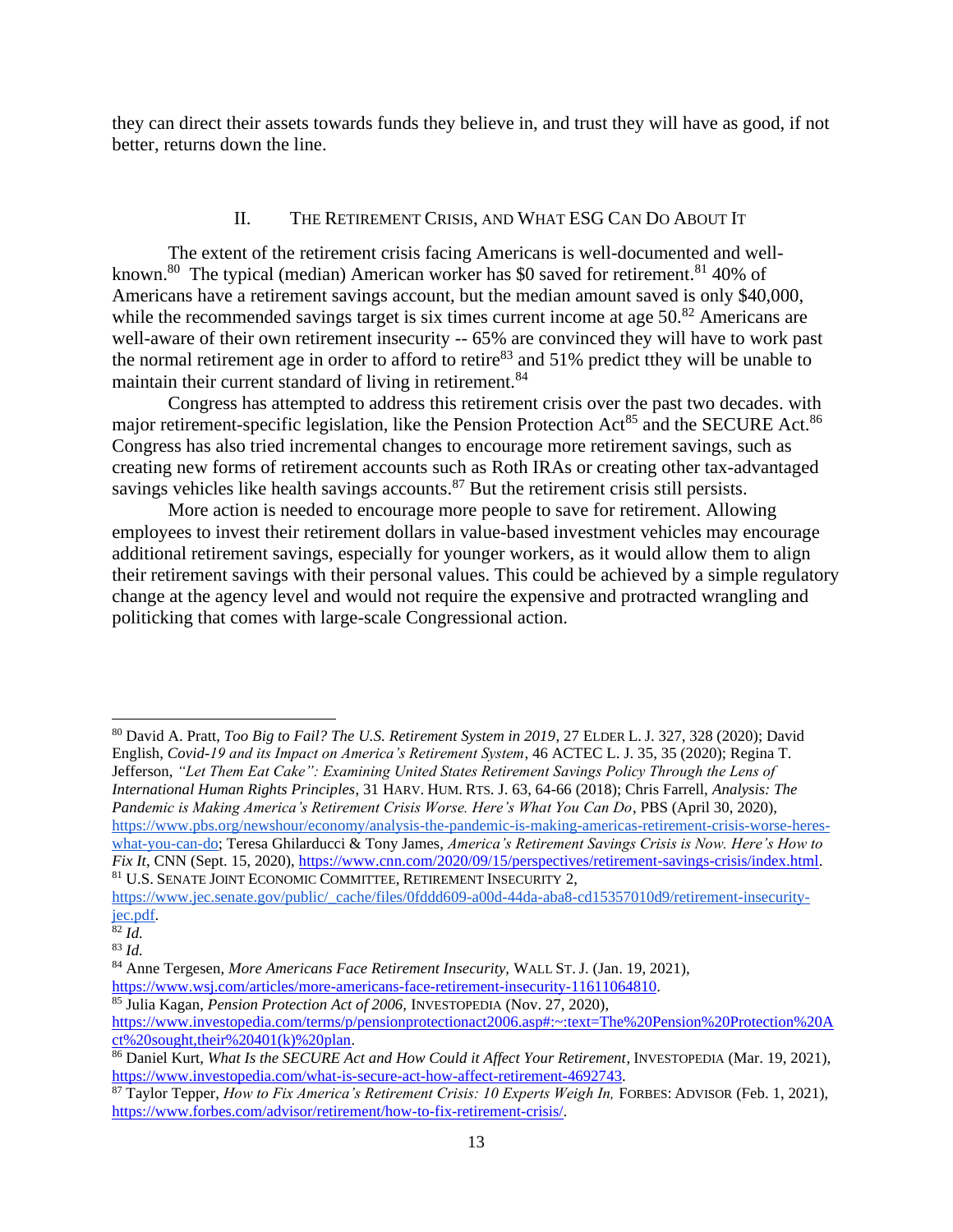#### *A. Millennial Retirement Insecurity*

<span id="page-16-0"></span>Retirement insecurity is especially heightened among millennials. 77% of millennials fear they'll either never retire or will have to work far past the normal retirement age, as compared to 36% of Gen Xers and 29% of baby boomers.<sup>88</sup> A research study by Aon Hewitt determined that millennials are at the highest risk of retirement insecurity compared to older generations, and predicted that eight out of ten millennials will not be able to meet their financial needs in retirement without significant changes in their saving and investing behaviors.<sup>89</sup>

Ninety-five percent of working millennials have insufficient retirement savings.<sup>90</sup> Twothirds of working millennials, or 54.9 million young Americans, have no retirement savings at all.<sup>91</sup> Among those millennials who are saving for retirement, most are still vastly under saving. The median account balance in millennial retirement accounts is  $$19,100.<sup>92</sup>$  Some financial professionals suggest this generation should save between \$1.8 to \$2.2. million for retirement, or between  $15{\text -}22\%$  of their annual income.<sup>93</sup> Yet currently, the 85% millennials who have retirement savings are saving less than 6%, with an average employee retirement savings rate of 5%.<sup>94</sup> This lack of savings is especially shocking given that 60% of surveyed millennial investors agreed with the statement ""I expect Social Security to go bankrupt before I retire" (as compared to 47% of overall workers.)<sup>95</sup>

One of the main reasons millennials are woefully underprepared for their financial needs in retirement is because of the outsized impact the shift from defined-benefit to definedcontribution plans has had on this generation. Defined-benefit plans have all but disappeared, especially for millennial workers, and employers have recplaed this retirement benefit with  $401(k)$  type plans.<sup>96</sup>  $401(k)$  plans may be better from an employer-persepctive, but from an employee persepctive, they make retirement security much less secure. While many employers offer an employer match where they contribute towards the employee's 401(k) type plan, this match is nothing like the defined benefit pension plans of the past.

In a defined benefit plan, the employer bears most of the market risk and has the burden of ensuring that the pension is adequately funded and manages to provide adequate retirement income for the employees. In a 401(k)-type plan, the employee bears that risk. Unlike with a traditional defined benefit pension plan, workers with 401(k) type plans do not have any

<sup>88</sup> Tom Conway, *Why Retirement Insecurity is the New American Epidemic,* WORKPLACE FAIRNESS (Mar. 3, 2020), [https://www.workplacefairness.org/blog/2020/03/03/why-retirement-insecurity-is-the-new-american-epidemic/.](https://www.workplacefairness.org/blog/2020/03/03/why-retirement-insecurity-is-the-new-american-epidemic/)

<sup>89</sup> *Employment Alert: Young Workers Face Hard Times in Retirement,* 28 No. 1 EMP. ALERT 11 (Jan. 14, 2011), available at

[https://www.westlaw.com/Document/I873fa4701d7c11e08b05fdf15589d8e8/View/FullText.html?transitionType=D](https://www.westlaw.com/Document/I873fa4701d7c11e08b05fdf15589d8e8/View/FullText.html?transitionType=Default&contextData=(sc.Default)&VR=3.0&RS=cblt1.0) [efault&contextData=\(sc.Default\)&VR=3.0&RS=cblt1.0.](https://www.westlaw.com/Document/I873fa4701d7c11e08b05fdf15589d8e8/View/FullText.html?transitionType=Default&contextData=(sc.Default)&VR=3.0&RS=cblt1.0)

<sup>90</sup> JENNIFER ERIN BROWN, NATIONAL INSTITUTE ON RETIREMENT SECURITY, MILLENNIALS AND RETIREMENT: ALREADY FALLING SHORT 22 (Feb. 2018), [https://www.nirsonline.org/wp-content/uploads/2018/02/Millennials-](https://www.nirsonline.org/wp-content/uploads/2018/02/Millennials-Report-1.pdf)[Report-1.pdf.](https://www.nirsonline.org/wp-content/uploads/2018/02/Millennials-Report-1.pdf)

 $\overline{91}$  *Id.* at 1.

<sup>92</sup> *Id.* at 14

<sup>93</sup> *Id.* at 15

<sup>94</sup> *Id.*

<sup>95</sup> *Generational Retirement Trends Study*, T. ROWE PRICE (2015), at slide 15, available at [https://www.slideshare.net/TRowePrice/generational-retirement-trends-study-2015/12-](https://www.slideshare.net/TRowePrice/generational-retirement-trends-study-2015/12-1212By_Worker_GenerationMajor_Reasons_for) [1212By\\_Worker\\_GenerationMajor\\_Reasons\\_for.](https://www.slideshare.net/TRowePrice/generational-retirement-trends-study-2015/12-1212By_Worker_GenerationMajor_Reasons_for)

 $96$  This paper will use "401k-type plans" as synonymous with "defiend contribution plans," though there are of course other forms of defined-contributions plans, such as 403(b) plans, etc.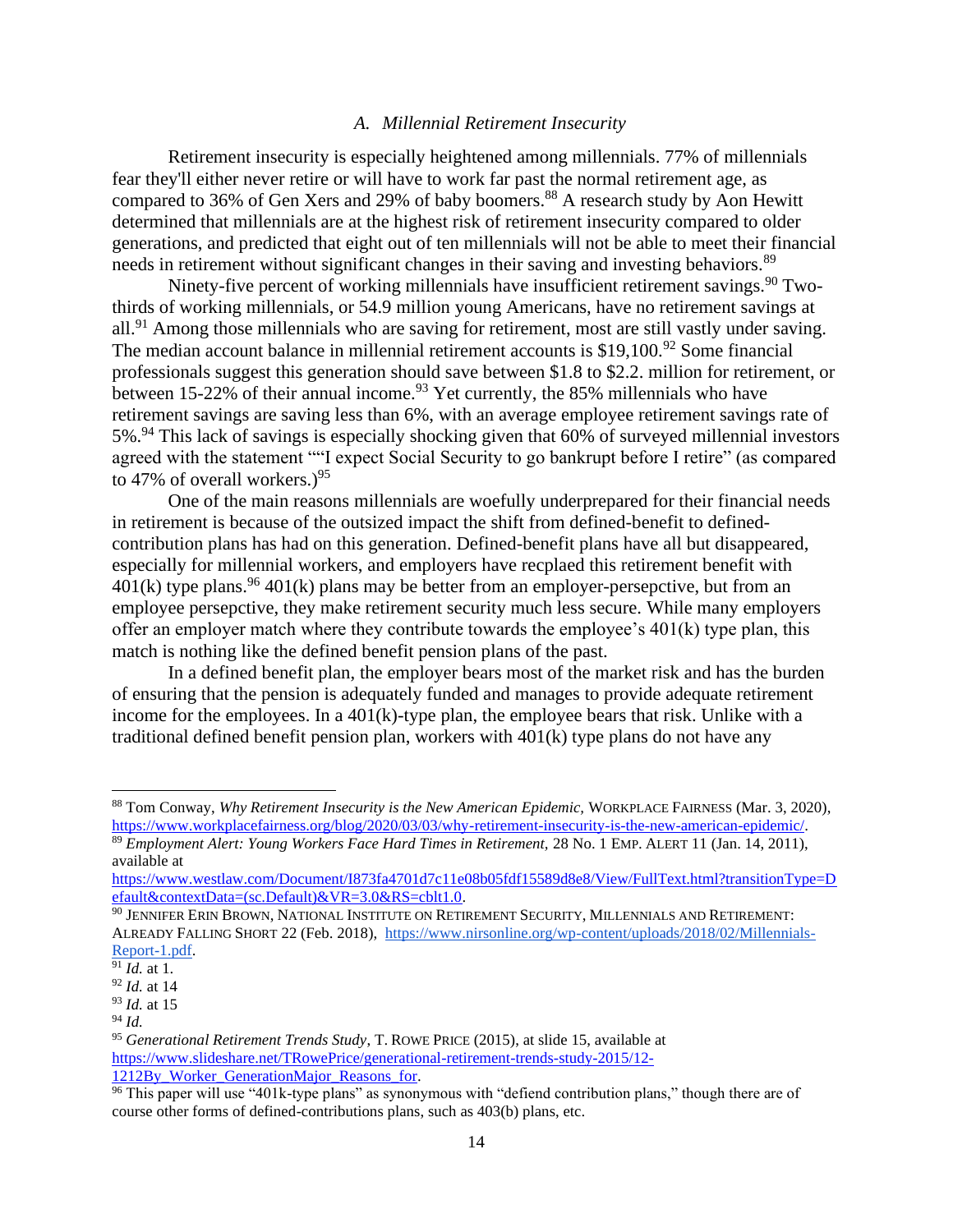guaranteed retirement savings—they bear the responsibility and risk of participating in the plan, contributing to the plan, and managing the plan.

The shift from employer-sponsored defined benefit plans (traditional pensions) to employer-sponsored defined contribution plans  $(401(k)$  like plans)<sup>97</sup> shifts the burden of who is responsible for ensuring the employee's retirement security. Traditional defined benefit pension plans are maintained by employers and contributed to by employers. Employees are not able to touch the retirement savings accruing in the pension plan until a specified retirement date. In a traditional defined benefit pension plan, employers hold the risk and liability for maintaining income for their employees in retirement. These plans guarantee employees a steady stream of income throughout retirement, typically determined based on average wages earned at a specified time prior to retirement. Traditional defined benefit pension plans are structured so that retirement benefits typically come close to replacing pre-retirement wages.<sup>98</sup>

401(k) type plans, on the other hand, place the burden of savings and investing those savings on the employee. The most common type of investment option in a 401(k) plan is a mutual fund or similar type of fund that pools participants' assets and is managed by a professional fund manager. The menu of investment options for employees is created by the employer, often with the help of plan service providers. There is usually a range of options (with an average of  $14<sup>99</sup>$  and employees can choose which option or options they would like to invest part or all of their retirement plan assets in. Requiring employees to manage their retirement savings is less desirable than the professionally managed defined benefit plan structure for many reasons, including that Americans are on average financially illiterate and lack basic knowledge required to make investment decisions.<sup>100</sup>

While the shift from traditional defined benefit pension plan to  $401(k)$  type plans was detrimental to all employees, it has had a disproportionately detrimental impact on the newest generation of workers. These Millennial workers have found themselves on the losing end of two-tiered wage and benefit agreements, where companies continue pension benefits for older workers, while phasing them out for younger workers. Millennials almost exclusively have defined contribution plans instead of defined benefit plans.<sup>101</sup>

Millennial workers are also disproportionately affected by the self-directed nature of a 401(k) plan versus the employer managed nature of a traditional defined benefit pension plan. Millennials have the lowest rates of participation in 401(k) type plans compared to older generations of workers. Studies from both 2011 and 2018 showed that only half of millennials

 $97\,401(k)$  plans are the most common and well-known type of defined contribution plan, so this paper will use 401(k) to be synonymous with defined-contribution plans.

<sup>98</sup> Thomas Olson*, 401(k) Leakage: Crafting a Solution Consistent with the Shift to Employer-Managed Retirement Accounts,* 20 ELDER L. J. 449, 453 (2013).

<sup>99</sup> Ian Yres & Quinn Curtis, *Beyond Diversification: The Pervasive Problem of Excessive Fees and "Dominated Funds" in 401(k) Plans,* 124 YALE L. J. 1476, 1485 (2015).

<sup>&</sup>lt;sup>100</sup> Deepa Das Acevedo, *Addressing the Retirement Crisis with Shadow 401(k)s*, 92 NOTRE DAME L. R. online 38, 48-49 (2016); Jill E. Fisch & Tess Wilkson-Ryan et. al, *The Knowledge Gap in Workplace Retirement Investing and the Role of Professional Advisors,* 66 DUKE L.J. 633, 634 (2016).

<sup>&</sup>lt;sup>101</sup> KATHERINE S. NEWMAN, DOWNHILL FROM HERE: RETIREMENT INSECURITY IN THE AGE OF INEQUALITY 9, [https://books.google.com/books?hl=en&lr=&id=36hbDwAAQBAJ&oi=fnd&pg=PA1&dq=retirement+insecurity+a](https://books.google.com/books?hl=en&lr=&id=36hbDwAAQBAJ&oi=fnd&pg=PA1&dq=retirement+insecurity+america&ots=3bMR2jycG9&sig=HK33JttG1Uj2OZSmh1Hmp_kZsGQ#v=onepage&q=retirement%20insecurity%20america&f=false) [merica&ots=3bMR2jycG9&sig=HK33JttG1Uj2OZSmh1Hmp\\_kZsGQ#v=onepage&q=retirement%20insecurity%2](https://books.google.com/books?hl=en&lr=&id=36hbDwAAQBAJ&oi=fnd&pg=PA1&dq=retirement+insecurity+america&ots=3bMR2jycG9&sig=HK33JttG1Uj2OZSmh1Hmp_kZsGQ#v=onepage&q=retirement%20insecurity%20america&f=false) [0america&f=false.](https://books.google.com/books?hl=en&lr=&id=36hbDwAAQBAJ&oi=fnd&pg=PA1&dq=retirement+insecurity+america&ots=3bMR2jycG9&sig=HK33JttG1Uj2OZSmh1Hmp_kZsGQ#v=onepage&q=retirement%20insecurity%20america&f=false)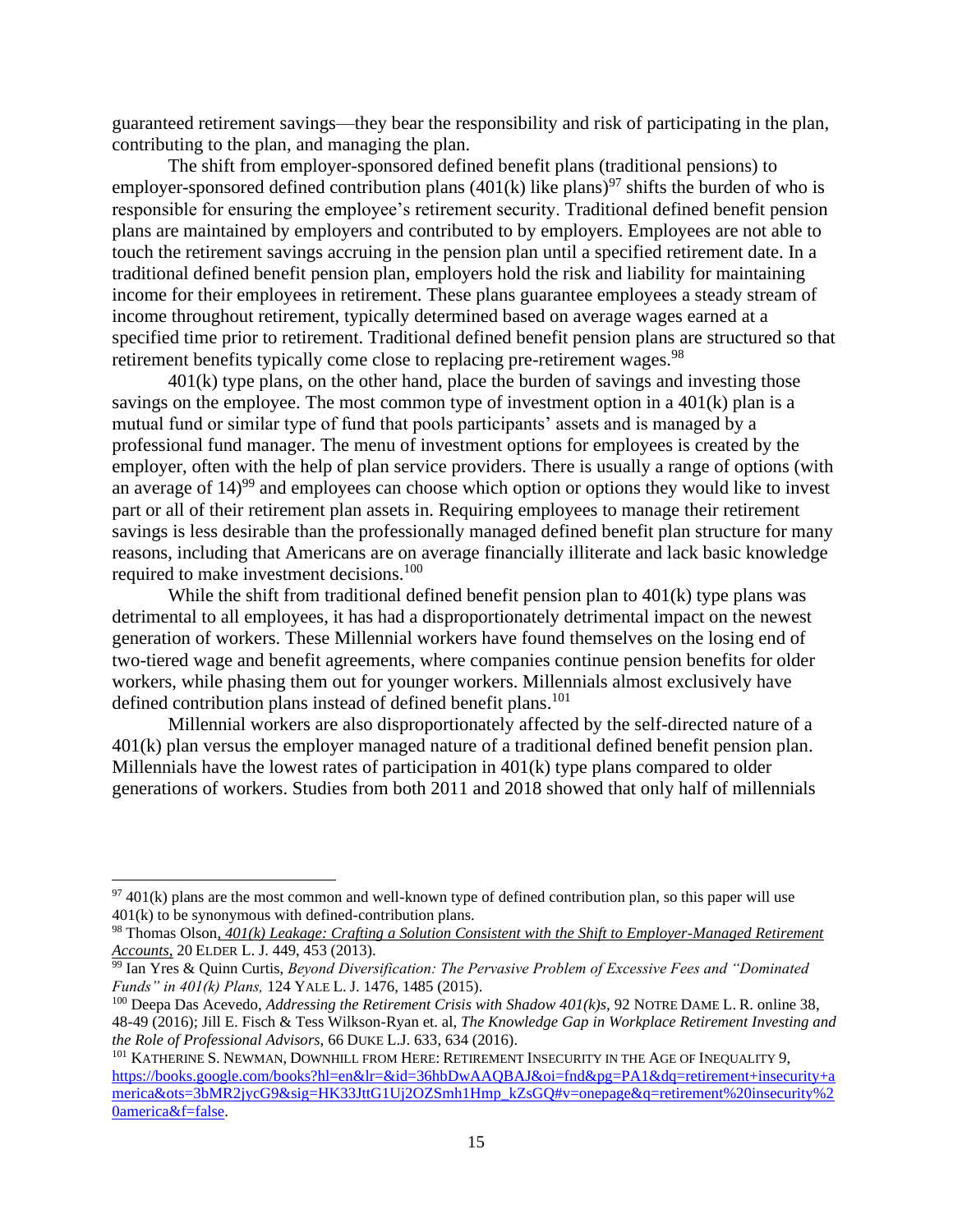<span id="page-18-0"></span>eligible to participate in a defined contribution plan did so.<sup>102</sup> And even those millennials who are participating in their 401(k) type plans are not saving enough.

#### *B. ESG As a Marginal Savings Nudge*

Employers seeking to increase participation in and contribution to an employersponsored, participant directed retirement savings plan should consider offering an ESG option in their investment lineup as a way to nudge more employees to save more dollars in these types of accounts. This could be particularly impactful for millennial workers, who are particularly interested in values-based investing.

Studies have shown that millennials consider companies' global impact before buying their product or investing in their business, and that millennials seek to tailor their investments to their values.<sup>103</sup> The financial industry recognizes the importance of ESG considerations to millennials, and uses ESG as a strategy to attract millennial investors.<sup>104</sup> Employers should do the same and entice more millennial employees to participate in and save more in their retirement plans by offering millennial-friendly ESG investment options.

To be clear, this is not a band aid that can solve all millennial economic woes. Offering an ESG option in the investment plan lineup will likely not encourage millennials who simply have no funds to invest to start investing in their 401(k). Millennials face record levels of student  $\text{debt}$ ,  $^{105}$  and, in some cases, it makes financial sense to use income to pay down student debt before saving for retirement.<sup>106</sup> Millennials may also be saving for a down payment, or using their income on childcare, the costs of which have both increased at a record pace. For millennial workers who simply have no discretionary dollars to invest after paying or saving for basic necessities and financing existing debt, opting out of a 401(k) may be the most financially savvy decision. But that is not all millennials.

Many millennial workers do have discretionary dollars left after they meet their basic needs each month, and it is these millennials who may save more if offered an ESG option. Only 39% of millennial workers who are eligible but do not participate in their 401(k) plans stated they have trouble meeting monthly expenses. Many millennials who opt out or under utilize their

[https://www.westlaw.com/Document/I873fa4701d7c11e08b05fdf15589d8e8/View/FullText.html?transitionType=D](https://www.westlaw.com/Document/I873fa4701d7c11e08b05fdf15589d8e8/View/FullText.html?transitionType=Default&contextData=(sc.Default)&VR=3.0&RS=cblt1.0) [efault&contextData=\(sc.Default\)&VR=3.0&RS=cblt1.0;](https://www.westlaw.com/Document/I873fa4701d7c11e08b05fdf15589d8e8/View/FullText.html?transitionType=Default&contextData=(sc.Default)&VR=3.0&RS=cblt1.0) Press Release, National Institute on Retirement Security, New Research Finds 95 Percent of Millennials Not Saving Adequately for Retirement (Feb. 27, 2018),

<sup>102</sup> *Employment Alert: Young Workers Face Hard Times in Retirement*, 28 No. 1 EMP. ALERT 11 (Jan. 14, 2011), available at

[https://www.nirsonline.org/2018/02/new-research-finds-95-percent-of-millennials-not-saving-adequately-for](https://www.nirsonline.org/2018/02/new-research-finds-95-percent-of-millennials-not-saving-adequately-for-retirement/)[retirement/.](https://www.nirsonline.org/2018/02/new-research-finds-95-percent-of-millennials-not-saving-adequately-for-retirement/)

<sup>103</sup> MSCI, SWIPE TO INVEST: THE STORY BEHIND MILLENNIALS AND ESG INVESTING 1 (March 2020), [https://www.msci.com/documents/10199/07e7a7d3-59c3-4d0b-b0b5-](https://www.msci.com/documents/10199/07e7a7d3-59c3-4d0b-b0b5-029e8fd3974b#:~:text=%E2%80%9CDemand%20for%20sustainable%20investments%20is,management%20clients%20at%20Ernst%20%26%20Young)

[<sup>029</sup>e8fd3974b#:~:text=%E2%80%9CDemand%20for%20sustainable%20investments%20is,management%20clients](https://www.msci.com/documents/10199/07e7a7d3-59c3-4d0b-b0b5-029e8fd3974b#:~:text=%E2%80%9CDemand%20for%20sustainable%20investments%20is,management%20clients%20at%20Ernst%20%26%20Young) [%20at%20Ernst%20%26%20Young.](https://www.msci.com/documents/10199/07e7a7d3-59c3-4d0b-b0b5-029e8fd3974b#:~:text=%E2%80%9CDemand%20for%20sustainable%20investments%20is,management%20clients%20at%20Ernst%20%26%20Young)

<sup>104</sup> Michal Barzuza, Quinn Curtis, & David Webber, *Shareholder Value(s): Index Fund ESG Activism and the New Millennial Corporate Governance*, 93 SO. CAL. L. REV. 1243, 1250 (2020), [https://papers.ssrn.com/sol3/papers.cfm?abstract\\_id=3439516.1250.](https://papers.ssrn.com/sol3/papers.cfm?abstract_id=3439516.1250)

 $105$  Millennials who are eligible but not contributing to a 401(k) have higher amounts of debt than millennials workers who are active in their 401(k) accounts. *Generational Retirement Trends Study*, T. ROWE PRICE (2015), at slide 55, available a[t https://www.slideshare.net/TRowePrice/generational-retirement-trends-study-2015/12-](https://www.slideshare.net/TRowePrice/generational-retirement-trends-study-2015/12-1212By_Worker_GenerationMajor_Reasons_for) 1212By Worker GenerationMajor Reasons for.

<sup>&</sup>lt;sup>106</sup> Kevin Mercadante, *Should You Delay Retirement Contribution to Pay Off Debt?*, MONEY UNDER 30 (Nov. 11, 2020), https://www.moneyunder30.com/should-you-delay-retirement-contributions-to-pay-off-debt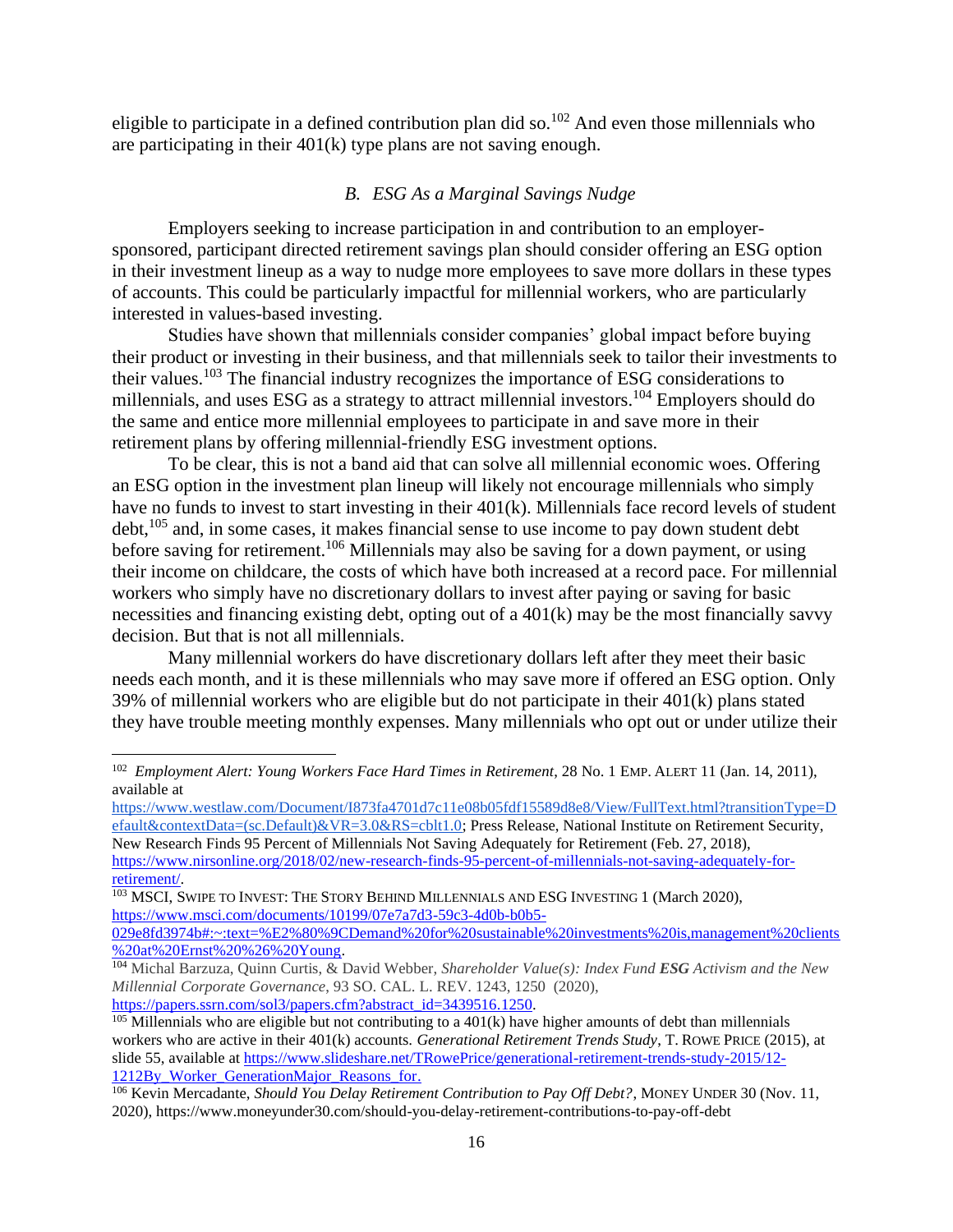401(k)s are simply saving elsewhere, likely in retail investment apps popular among millennials, like Robinhood.<sup>107</sup> For example, 8% of millennials eligible for  $401(k)$ s but not participating in the  $401(k)$  stated they don't participate because they are saving through other vehicles.<sup>108</sup> Additionally, 15% of millennials who are saving less than the maximum amount in their 401(k) stated they are under-saving in their  $401(k)$  because they are using other investment vehicles.<sup>109</sup> These investment-savvy but non- or under- 401(k) participating millennials are the ones who could be enticed to save more for retirement if the 401(k) investment lineup spoke more to their investment values.

Millennial behavior on individual investment platforms such as Robinhood underscore this interest and also the fact that Millenials will indeed invest if the opportunity is a good match for their values. Robinhood's investor base is overwhelmingly millennial, with the average investor age of 31. And what these millennial investors are chasing through Robinhood is the trend of investing in clean energy.<sup>110</sup> But the disadvantage to using a Robinhood account to invest in sustainable companies is that in Robinhood investments are less tax-advantaged than  $401(k)$  investments, and there is no potential employer match for Robinhood "contributions."<sup>111</sup>

If an employer offered a sustainable, environmentally friendly ESG fund within the taxadvantaged employer-sponsored retirement plan, especially if the company were matching employee contributions, it seems likely to redirect millennial savings away from tax-inefficient platforms like Robinhood and towards tax-efficient savings vehicles like 401(k)s. Not only would this provision of an ESG fund offer better returns and less investment risk for retirement plan assets, $^{112}$  but it would encourage greater millennial participation in and contribution to the plan in the first place.

Allowing employees to invest their 401(k) funds in a well-selected ESG investment option is not the be-all-end-all solution to millennial retirement woes. But it could encourage millennial workers, *at the margin*, to increase their retirement savings, at very little or no cost. And with the enormous impact that compound interest has on the value of dollars invested early in one's career, that marginal early investments could have an outsized impact on millennial retirement security.

#### <span id="page-19-0"></span>III. ERISA REGULATION OF ESG INVESTING

There is clear and overwhelming individual and institutional interest for ESG investing, and including ESG funds in 401(k) lineups could have a marginal, yet significant, impact on increased economic security for millennials in retirement. The current regulatory framework for

<sup>&</sup>lt;sup>107</sup> Sean Williams, *Robinhood Investors Are Head-Over-Heels in Love With This Trend*, THE MOTLEY FOOL (Jan. 26, 2021), [https://www.fool.com/investing/2021/01/26/robinhood-investors-head-over-heels-in-love-trend/.](https://www.fool.com/investing/2021/01/26/robinhood-investors-head-over-heels-in-love-trend/)

<sup>108</sup> *Generational Retirement Trends Study*, T. ROWE PRICE (2015), at slide 58, available at [https://www.slideshare.net/TRowePrice/generational-retirement-trends-study-2015/12-](https://www.slideshare.net/TRowePrice/generational-retirement-trends-study-2015/12-1212By_Worker_GenerationMajor_Reasons_for) [1212By\\_Worker\\_GenerationMajor\\_Reasons\\_for.](https://www.slideshare.net/TRowePrice/generational-retirement-trends-study-2015/12-1212By_Worker_GenerationMajor_Reasons_for)

<sup>109</sup> *Id.* at slide 12.

<sup>&</sup>lt;sup>110</sup> Sean Williams, *Robinhood Investors Are Head-Over-Hells in Love With This Trend*, THE MOTLEY FOOL (Jan. 26, 2021), [https://www.fool.com/investing/2021/01/26/robinhood-investors-head-over-heels-in-love-trend/.](https://www.fool.com/investing/2021/01/26/robinhood-investors-head-over-heels-in-love-trend/)

<sup>111</sup> Jean Folger, *Minimize Taxes and Maximize Your Bottom Line,* INVESTOPEDIA (Dec. 10, 2020), [https://www.investopedia.com/articles/stocks/11/intro-tax-efficient-investing.asp.](https://www.investopedia.com/articles/stocks/11/intro-tax-efficient-investing.asp)

<sup>112</sup> Paul A. Davies et al, *Pulling in Opposite Directions: Investor Community, US Regulators Diverge on Regulation of ESG Disclosures,* LATHAM & WATKINS (July 21, 2020)[, https://www.globalelr.com/2020/07/pulling-in-opposite](https://www.globalelr.com/2020/07/pulling-in-opposite-directions-investor-community-us-regulators-diverge-on-regulation-of-esg-disclosures/)[directions-investor-community-us-regulators-diverge-on-regulation-of-esg-disclosures/.](https://www.globalelr.com/2020/07/pulling-in-opposite-directions-investor-community-us-regulators-diverge-on-regulation-of-esg-disclosures/)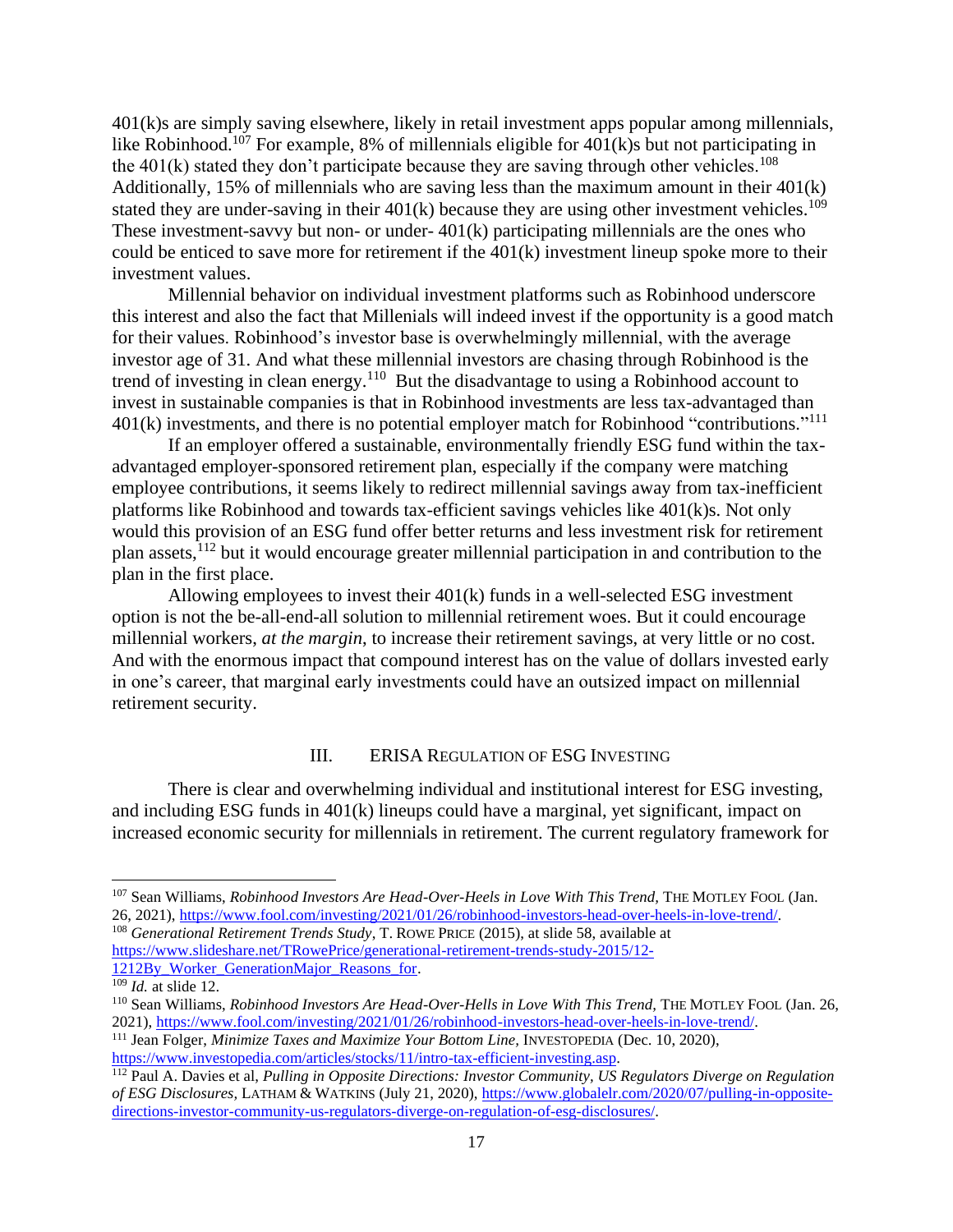ESG investments, however, makes it difficult for Americans to invest their employer-sponsored retirement accounts in ESG funds.

Limiting ESG access for retirement plan assets not only keeps the trillions of dollars in  $401(k)$  assets out of the sustainable market,<sup>113</sup> but it also limits the extent to which many Americans can even access ESG. More than 20 percent of American households' only form of investment ownership is an employer-sponsored retirement account.<sup>114</sup> Lowering the regulatory barriers to investing retirement funds in ESG will increase access to and investment in ESGs and could simultaneously encourage increased retirement savings.

Before delving into the history of ERISA and its subsequent regulations curtailing the inclusion of ESG options in ERISA-regulated investment plan lineups, I describe the regulatory framework, as it stands under the current rule, Financial Factors for Selecting Plan Investments (the "ESG Rule".) Although the Department of Labor announced in March 2021 that it would not be enforcing this rule, this is still the current rule that individual litigants can sue under if they believe they suffered losses to their plan because of the fiduciaries' decision to include an ESG option.

Furthermore, even if the Financial Factors rule is likely to be replaced by a more pro-ESG Rule in the next few years under the 2021 Department of Labor, the Financial Factors rule still sets the standard for how a retirement plan provider must act if they wish to include an ESG option today.

#### *A. Trump's anti-ESG Rule*

<span id="page-20-0"></span>While the ESG Rule was not issued in its final form nor published until late 2020, the Trump Labor Department made it clear early that they would be taking a critical eye to ESG investing of retirement plan assets. A Field-Assistance Bulletin issued in 2018 warned that "fiduciaries must not too readily treat ESG factors as economically relevant to the particular investment."<sup>115</sup> The Department reiterated this lukewarm stance on ESG when issuing the ESG rule in 2020, warning that "private employer-sponsored retirement plans are not for furthering social goals or policy objectives but rather to provide for retirement security of workers."<sup>116</sup> The final rule did not explicitly *ban* ESG investments in retirement plan lineups. Instead, it laid out a complex process that fiduciaries needed to follow to ensure they did not violate their fiduciary duties by offering an ESG fund.<sup>117</sup>

The rule colloquially known as "the ESG Rule" doesn't even use the term ESG in the text of the rule (although it is all over the preamble.) Instead, the Labor Department's rule regulates the use of ESG funds by ERISA regulated fiduciaries through an opaque word—"pecuniary."

[https://www.americanbenefitscouncil.org/pub/e613e1b6-f57b-1368-c1fb-966598903769.](https://www.americanbenefitscouncil.org/pub/e613e1b6-f57b-1368-c1fb-966598903769) 

<sup>113</sup> AMERICAN BENEFITS COUNCIL, 401(K) FAST FACTS (Jan. 2019),

<sup>114</sup> FINRA INVESTOR EDUCATION, SEC, A SNAPSHOT OF INVESTOR HOUSEHOLDS IN AMERICA 1 (Sept. 2015), https://www.sec.gov/spotlight/fixed-income-advisory-committee/finra-investor-education-foundation-investorhouseholds-fimsa-040918.pdf.

<sup>115</sup> Elizabeth Goldberg & Julie Stapel, *Don't Call it ESG: The DOL's New Financial Facts Regulations and Their Impact on ESG Inesting and ERISA Fiduciary Duties More Broadly,* VIMEO (Dec. 17, 2020), at 7:45, [https://vimeo.com/492216884/dd4468700c.](https://vimeo.com/492216884/dd4468700c)

<sup>116</sup> Paul A. Davies et al, *Pulling in Opposite Directions: Investor Community, US Regulatory Diverge on Regulation of ESG Disclosures,* LATHAM & WATKINS (July 21, 2020)[, https://www.globalelr.com/2020/07/pulling-in-opposite](https://www.globalelr.com/2020/07/pulling-in-opposite-directions-investor-community-us-regulators-diverge-on-regulation-of-esg-disclosures)[directions-investor-community-us-regulators-diverge-on-regulation-of-esg-disclosures.](https://www.globalelr.com/2020/07/pulling-in-opposite-directions-investor-community-us-regulators-diverge-on-regulation-of-esg-disclosures)

<sup>117</sup> Craig Bitman et al, *DOL Finalizes 'Financial Factors' ERISA Regulation*, MORGAN LEWIS: LAWFLASH (Nov. 17, 2020), [https://www.morganlewis.com/pubs/2020/11/dol-finalizes-financial-factors-erisa-regulation.](https://www.morganlewis.com/pubs/2020/11/dol-finalizes-financial-factors-erisa-regulation)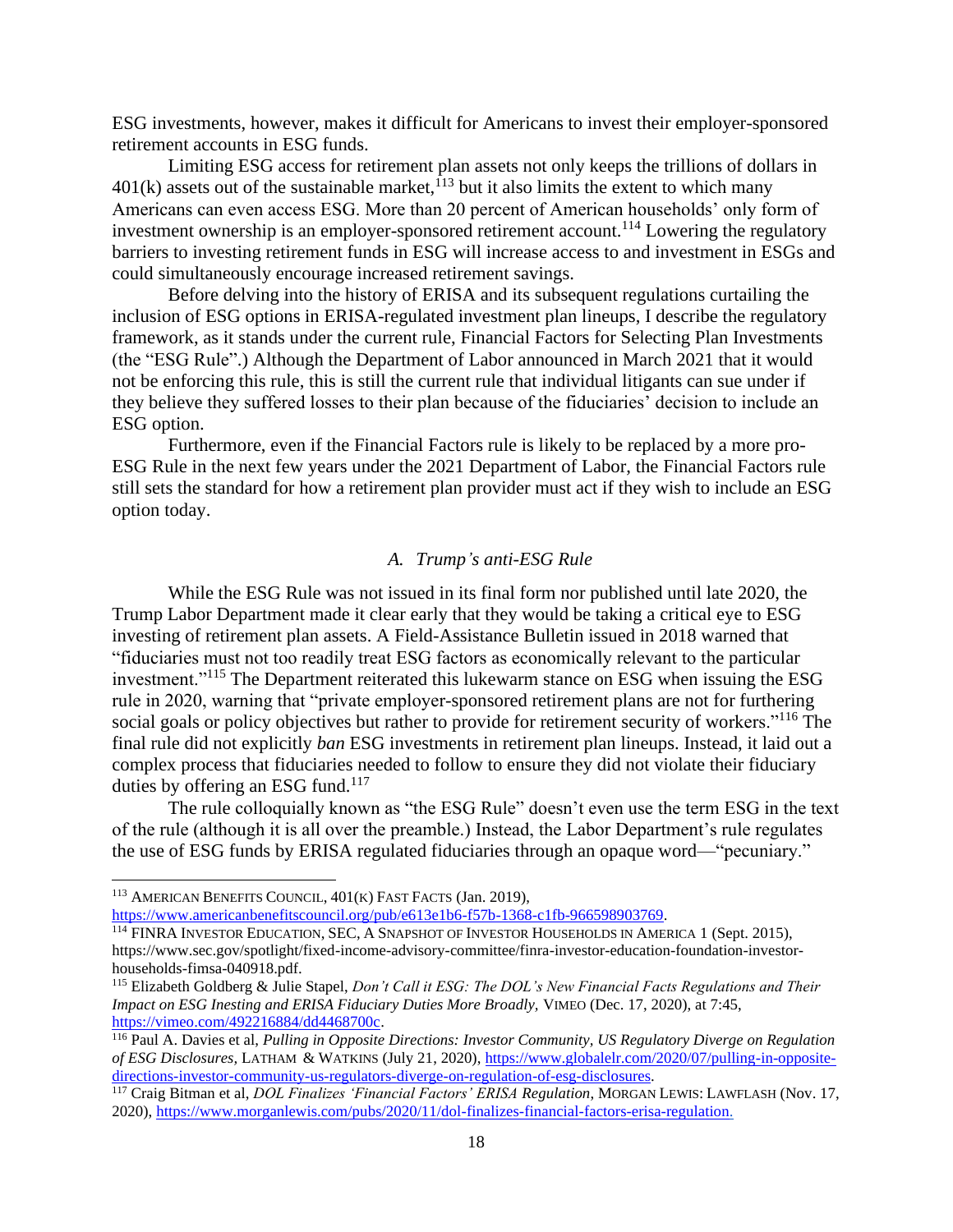The rule lays out the types of factors that are permissible for fiduciaries to consider when choosing plan investments, namely "pecuniary" factors, and those that are impossible for fiduciaries to consider, namely "non-pecuniary" factors. The rule defines "pecuniary" as "a factor that a fiduciary prudently determined is expected to have a material effect on the risk and/or return of an investment based on appropriate investment horizons consistent with the plan's investment objectives."<sup>118</sup>

The regulation sets forth two exceptions to the pecuniary factors requirement. First, a fiduciary can choose plans that "promote, seek, or support non-pecuniary goals" as long as the investment choice can be justified solely on the basis of pecuniary factors.<sup>119</sup> The second exception is that a fiduciary can choose a plan based on non-pecuniary factors, as long as they can pass the "tie breaker test."<sup>120</sup>

In the first exception, a fiduciary who wants to include a plan that considered nonpecuniary (maybe ESG) factors can do so, as long as the fiduciary justifies the inclusion of this plan based solely on pecuniary (materially relevant economic) factors.

Of course, an employer who wanted to include an ESG option in their lineup could do this. *The premise of this entire paper* is that many ESG funds do rely on ESG as a clearly *pecuniary*, or economically relevant factor. But the fact that the rule requires fiduciaries to document this pecuniary benefit upfront, $121$  rather than simply presuming that ESG considerations are pecuniary, and therefore economically relevant to the investment, is the *crux of the problem* with this regulation. It presumes that ESG factors are not pecuniary, or economically relevant, and therefore requires the fiduciaries to carry the burden of proving that they are, up front, before any beneficiary even complains about potential losses down the line.

In the case where a fiduciary either concedes that ESG factors are not pecuniary or does not want to go through the steps of proving they are pecuniary, the rule sets out another avenue a fiduciary can take to include an ESG investment in the lineup. The rule allows fiduciaries to use an exception known as the "tie breaker" exception, which traditionally was used when there was a tie between two exact investment options, so you can use non-pecuniary factors to "break the tie."<sup>122</sup> Here, fiduciaries are allowed to consider non-pecuniary factors, such as some ESG

<sup>118</sup> Financial Factors in Selecting Plan Investments, 29 C.F.R. 2509.

<sup>119</sup> Craig Bitman et al, *DOL Finalizes 'Financial Factors' ERISA Regulation*, MORGAN LEWIS: LAWFLASH (Nov. 17, 2020),<https://www.morganlewis.com/pubs/2020/11/dol-finalizes-financial-factors-erisa-regulation> ("a fiduciary may consider investment funds that promote, seek, or support non-pecuniary goals… The DOL emphasized that this is a limited exception, which applies only if the alternatives can be justified solely on the basis of pecuniary factors.")

<sup>120</sup> Financial Factors in Selecting Plan Investments, 29 C.F.R. 2509 § d(2); *see also* Financial Factors in Selecting Plan Investments, 85 FR 72846, 72864 (Nov. 13, 2020)..

<sup>&</sup>lt;sup>121</sup> Elizabeth Goldberg & Julie Stapel, *Don't Call it ESG: The DOL's New Financial Facts Regulations and Their Impact on ESG Investing and ERISA Fiduciary Duties More Broadly,* VIMEO (Dec. 17, 2020), at 27:45, [https://vimeo.com/492216884/dd4468700c.](https://vimeo.com/492216884/dd4468700c)

<sup>122</sup> Craig Bitman et al, *DOL Finalizes 'Financial Factors' ERISA Regulation*, MORGAN LEWIS: LAWFLASH (Nov. 17, 2020),<https://www.morganlewis.com/pubs/2020/11/dol-finalizes-financial-factors-erisa-regulation> ("The first exception is an updated formulation of the so-called "tie-breaker" rule first specifically stated in 1995 guidance—the concept that, all other things being equal based on risk and return considerations, a fiduciary is permitted to take into account non-financial considerations. Recognizing that all other things are rarely ever equal, the new formulation in the final rule (revised in response to comments) permits a fiduciary to apply non-pecuniary factors, and to make an investment decision based on such non-pecuniary factors, when the fiduciary is "unable to distinguish [among investment alternatives] on the basis of pecuniary factors alone.")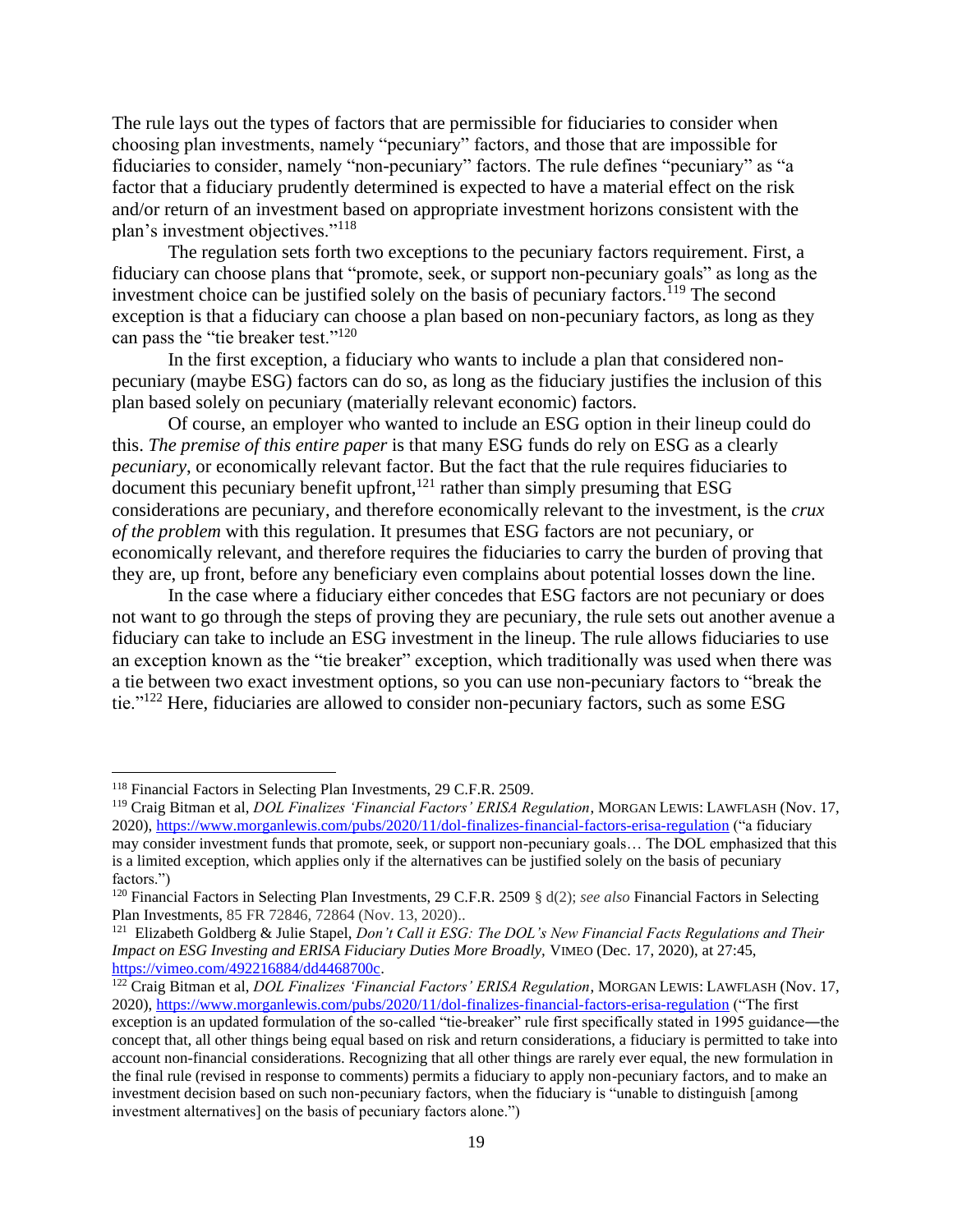factors but only if the fiduciary again follows a lengthy documentation process upfront, justifying the consideration of these socially desirable but non-pecuniary factors.<sup>123</sup>

Requiring that documentation process upfront raises the same issue and question as the first exception—why are fiduciaries required to document the necessity or inherent value-add of looking to ESG factors when considering the value of an investment option? Why is there a higher burden upfront on funds using an ESG investing strategy versus any other type of proprietary active management strategy?

To reiterate, the Trump ESG Rule does not ban ESG options in retirement plans. The rule explicitly states in the preamble, "nothing in the final rule precludes a fiduciary from looking into certain types of investment alternatives in light of participant demand for those types of investments…."<sup>124</sup> It does, however, caution fiduciaries against ESG funds, warning fiduciaries that they should not "too hastily conclud[e] that ESG funds may be selected based on pecuniary factors or [under the "tie-breaker" rule] are not distinguishable based on pecuniary factors."<sup>125</sup> This regulation sets up walls of red tape, increasing the cost, burden, and litigation risk of offering an ESG option.

The Department of Labor's lukewarm stance on ESG investing of ERISA-regulated plan assets is one of the main reasons for, if not *the* main reason for, the lack of access to ESG investing in retirement plan lineups. As of 2019, 3% of 401(k) plans offer an ESG fund in their investment lineup.<sup>126</sup> The reason why that percentage is so low is because of the enormous burden fiduciaries face when seeking to include those funds in their plans, and the inherent risk of litigation to plans that offer them. The rule raises compliance costs and raises litigation risk for employers seeking to provide ESG options in their lineup, and it is understandable, given the enormous cost of ERISA litigation, why most employers chose to avoid the risk altogether.

As a result of the Trump ESG Rule's requirement that fiduciaries either justify ESG factors as pecuniary upfront, or go through the steps of the tie breaker, there are high compliance costs, and as a result, few employers offer ESG options in their lineups. Employers and their fiduciaries may feel the need to hire third party investment managers or plan consultants<sup>127</sup> to help them navigate the process of justifying including an ESG option, or to shield or offset liability in a potential ERISA suit down the line.<sup>128</sup> Other companies who cannot afford to hire these types of third-party advisors may simply choose not to include an ESG option.

This high burden and large compliance costs explain the massive discrepancy between non-retirement assets invested in funds using ESG investment strategies (1/3 of all professional

 $^{123}$  *Id.* ("To rely on this exception, the fiduciary is required to document why pecuniary factors were not sufficient, how the selected investment compares to the other comparable investments with regard to the prudence factors enumerated in the regulation, and how the chosen non-pecuniary factors are consistent with the interests of the plan participants and beneficiaries in their retirement income or financial benefits under the plan.")

<sup>&</sup>lt;sup>124</sup> Financial Factors in Selecting Plan Investments, 85 FR 72846, 72864 (Nov. 13, 2020).

<sup>125</sup> Craig Bitman et al, *DOL Finalizes 'Financial Factors' ERISA Regulation*, MORGAN LEWIS: LAWFLASH (Nov. 17, 2020), [https://www.morganlewis.com/pubs/2020/11/dol-finalizes-financial-factors-erisa-regulation.](https://www.morganlewis.com/pubs/2020/11/dol-finalizes-financial-factors-erisa-regulation)

<sup>&</sup>lt;sup>126</sup> Greg Iacurci, *Climate Funds Hold Less than 1% of 401(k) Money. Here's Why. CNBC (Dec. 14, 2020),* [https://www.cnbc.com/2020/12/11/heres-why-401k-plans-lag-in-green-investment-options.html.](https://www.cnbc.com/2020/12/11/heres-why-401k-plans-lag-in-green-investment-options.html)

<sup>127</sup> Elizabeth Goldberg & Julie Stapel, *Don't Call it ESG: The DOL's New Financial Facts Regulations and Their Impact on ESG Investing and ERISA Fiduciary Duties More Broadly,* VIMEO (Dec. 17, 2020), at 30:20, [https://vimeo.com/492216884/dd4468700c.](https://vimeo.com/492216884/dd4468700c)

<sup>128</sup> Emile Hallez, *ESG Could Thrive in 401(k) Plans, Despite DOL Rule*, INVESTMENTNEWS (Sept. 14, 2020), <https://www.investmentnews.com/esg-future-401k-dol-rule-197100> ("One strategy that retirement plan advisers will likely be taking is to use a third-party fiduciary to evaluate ESG funds for plan menus, which could potentially shield advisers from some liability..."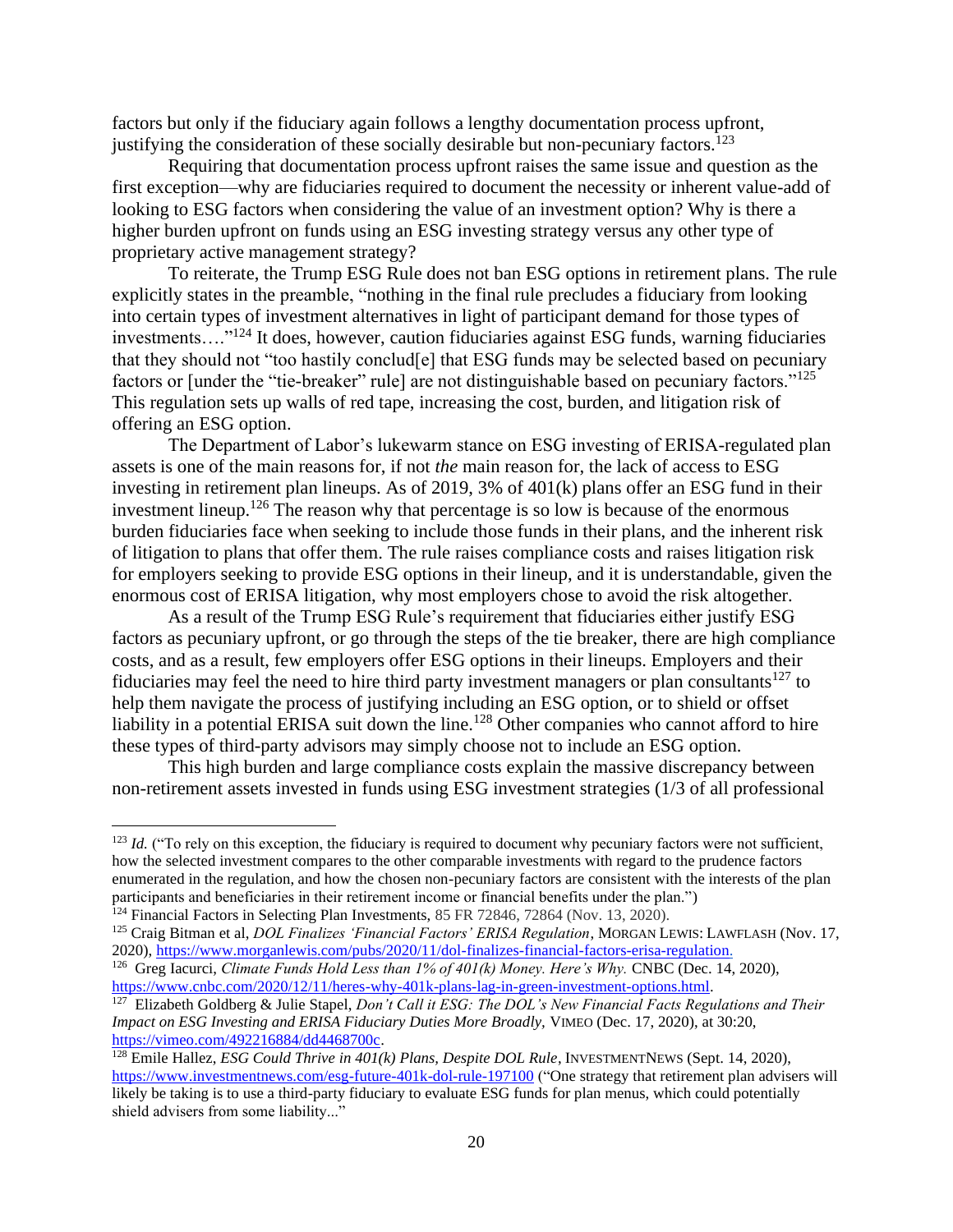managed assets)<sup>129</sup> versus retirement assets invested in ESG (less than 0.1% of 401(k) assets.)<sup>130</sup> It is not that employees don't *want* to invest in ESG, it's that employees *do not have access* to ESG.

This scarcity may be dissuading certain employees from participating in and contributing to their retirement plans. This negative impact on retirement savings behavior goes directly against the purpose of ERISA and the intent behind its strict regulation of plan fiduciaries.

To better understand why the 2021 Department of Labor not only *can* allow ESG options in retirement plans, but *should encourage* the inclusion of these options, this article will next discuss the context and goals of ERISA. A more fulsome understanding of the history of ERISA and the intention and operation of its strict fiduciary duties will help the reader understand why including ESG options in retirement plan lineups is directly in line with ERISA's intended goal of ensuring retirement security for American workers.

#### *B. Background to ERISA*

<span id="page-23-0"></span>Most employer-sponsored retirement plans are regulated under the Employee Retirement Income Security Act of 1974 (ERISA). The provisions of ERISA that regulate retirement plans are administered by the U.S. Department of Labor.<sup>131</sup> ERISA was passed as the culmination of decades of legislative and activist efforts to address the retirement savings crisis in the United States and a long history of mismanagement of pension funds.<sup>132</sup>

One of the key turning points in the pension crisis that led to ERISA's adoption into law was the very public meltdown of the Studebaker automobile plant, which closed in 1963.<sup>133</sup> At the time the plant closed, it had over  $10,000$  employees enrolled in their pension plan.<sup>134</sup> Four thousand of those ended up receiving only 15 cents on each dollar they were owed, and 2,900 received nothing.<sup>135</sup> In the years following that plant closure and few more disastrous pension plan failures, NBC recorded and aired interviews of individuals who had lost their retirement savings and economic security due to mismanagement of their pension plans.<sup>136</sup> This exposure led to a public outcry, and the passing of ERISA.<sup>137</sup>

When ERISA was first passed, its goal was simple—to ensure employees' economic security in retirement.<sup>138</sup> ERISA attempts to strike a balance between sufficient regulation to ensure retirement plan assets are secure, and not too much regulation that would dissuade employers from providing retirement plans to begin with. As such, ERISA does not mandate

<sup>&</sup>lt;sup>129</sup> PARNASSUS INVESTMENTS, REPORT ON US SUSTAINABLE AND IMPACT INVESTING TRENDS 1 (2020). [https://www.ussif.org/files/Trends%20Report%202020%20Executive%20Summary.pdf.](https://www.ussif.org/files/Trends%20Report%202020%20Executive%20Summary.pdf)

<sup>&</sup>lt;sup>130</sup> Greg Iacurci, *Climate Funds Hold Less than 1% of 401(k) Money. Here's Why.* CNBC (Dec. 14, 2020), [https://www.cnbc.com/2020/12/11/heres-why-401k-plans-lag-in-green-investment-options.html.](https://www.cnbc.com/2020/12/11/heres-why-401k-plans-lag-in-green-investment-options.html)

<sup>&</sup>lt;sup>131</sup> *History of EBSA and ERISA*, U.S. DEPARTMENT OF LABOR[, https://www.dol.gov/agencies/ebsa/about-ebsa/about](https://www.dol.gov/agencies/ebsa/about-ebsa/about-us/history-of-ebsa-and-erisa)[us/history-of-ebsa-and-erisa,](https://www.dol.gov/agencies/ebsa/about-ebsa/about-us/history-of-ebsa-and-erisa) last accessed April 14, 2021. <sup>132</sup> *Id.*

<sup>133</sup> Rebecca J. Miller et al, *ERISA: 40 Years Later,* JOURNAL OF ACCOUNTANCY (Sept. 1, 2014), [https://www.journalofaccountancy.com/issues/2014/sep/erisa-20149881.html.](https://www.journalofaccountancy.com/issues/2014/sep/erisa-20149881.html)

 $^{134}$  *Id.* 

<sup>135</sup> *Id.* <sup>136</sup> *Id.*

 $^{137}$  *Id.* 

<sup>&</sup>lt;sup>138</sup> U.S. DEP'T OF LABOR, EMPLOYEE BENEFITS SECURITY ADMINISTRATION, FAQS ABOUT RETIREMENT PLANS AND ERISA 1, [https://www.dol.gov/sites/dolgov/files/ebsa/about-ebsa/our-activities/resource-center/faqs/retirement](https://www.dol.gov/sites/dolgov/files/ebsa/about-ebsa/our-activities/resource-center/faqs/retirement-plans-and-erisa-for-workers.pdf)[plans-and-erisa-for-workers.pdf,](https://www.dol.gov/sites/dolgov/files/ebsa/about-ebsa/our-activities/resource-center/faqs/retirement-plans-and-erisa-for-workers.pdf) last accessed April 19, 2021.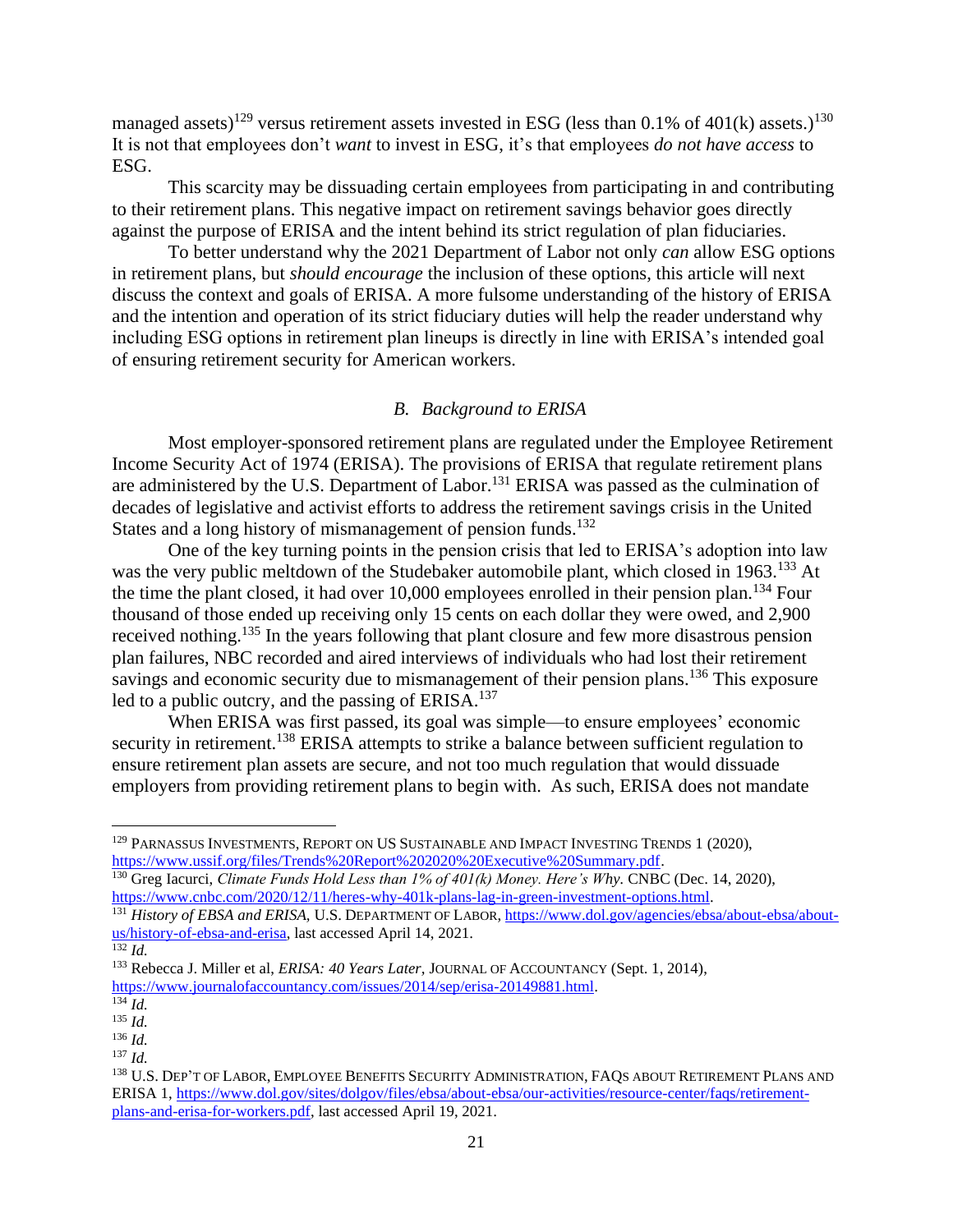that all companies must provide specific benefit plans, such as retirement plans. But ERISA does mandate that *if* an employer provides certain types of benefit plans, the plans must comply with ERISA standards.<sup>139</sup>

The employers who sponsor these plans, and any fiduciary providing investment services or management of these plans, are held to ERISA's strict fiduciary duties to serve the interest of plan participants. Plan participants can sue employer sponsors or fiduciaries for breach of fiduciary duty. The penalties for breach of fiduciary duty can be astronomical, and ERISA allows for fiduciaries to be held personally liable—so fiduciaries can be personally responsible for making beneficiaries whole for whatever they lost as a result of the fiduciary's mismanagement.<sup>140</sup> As such, companies and fiduciaries take extreme precaution to avoid any hint of fiduciary breach when it comes to ERISA-regulated plans.

ERISA requires plan fiduciaries to prioritize the interests of plan participants and beneficiaries when making investment decisions for the plan.<sup>141</sup> ERISA mandates specific fiduciary duties stemming from trust law and requiring fiduciaries to exercise the same standard of care and diligence that a prudent person would exercise under similar circumstances.<sup>142</sup> This is called ERISA's fiduciary duty of prudence. ERISA also mandates that fiduciaries must act solely in the interest of the participants and beneficiaries and for the exclusive purpose of providing financial benefits.<sup>143</sup> This requirement is also known as the fiduciary's duty of loyalty.<sup>144</sup> In addition to the duties of prudence and loyalty, the ERISA-regulated fiduciary also has the duties to diversify the plan's investments, follow the terms of a plan, and avoid conflicts of interest and statutorily prohibited transactions.<sup>145</sup>

Some types of ERISA-regulated plans, including 401(k)s, can be set up so that the participants choose where to direct their plan assets from a suite of employer-provided investment options. When selecting investment options for a plan such as a 401(k), the plan fiduciaries have specific obligations. Fiduciaries must have a "prudent process" that they rely upon when selecting investments and service providers, must ensure that fees and other expenses are reasonable, must select investments that are both "prudent" and "adequately diversified", and monitor the investment options and service providers to make sure they continue to be appropriate choices for the plan.<sup>146</sup>

#### *C. ERISA's Fiduciary Duties and Fiduciaries' Selection of Plan Investment Options*

<span id="page-24-0"></span>If an employer wants to offer an ESG investment option, such as one of the ESG choices detailed above, the employer and any other fiduciaries involved in the decision must tread

<sup>139</sup> *Id.*

<sup>140</sup> *Id.* at 11

<sup>141</sup> David H. Webber, *The Use and Abuse of Labor's Capital,* 89 NYU L. Rev. 2108, 2109 (2014), [https://www.nyulawreview.org/wp-content/uploads/2018/08/NYULawReview-89-6-2106-Webber.pdf.](https://www.nyulawreview.org/wp-content/uploads/2018/08/NYULawReview-89-6-2106-Webber.pdf)  $142$  29 U.S.C. § 1104(a)(1) (2012).

<sup>143</sup> ERISA § 404(a)(1)(A); 29 CFR § 2550.404a-1; Kevin Long, *What It Means To Be an ERISA Fiduciary,*  EMPLOYEE BENEFITS LAW GROUP (June 29, 2015)[, https://www.employeebenefitslawgroup.com/what-it-means-to](https://www.employeebenefitslawgroup.com/what-it-means-to-be-an-erisa-fiduciary/)[be-an-erisa-fiduciary/.](https://www.employeebenefitslawgroup.com/what-it-means-to-be-an-erisa-fiduciary/)

 $\overline{\phantom{a}144}$  *Id.* 

<sup>145</sup> William J. Swartzwelder, *Employment Law-- The Split over the Shift: The Burden of Proving Causation in Claims for Breach of Fiduciary Duty under ERISA*, 41 U. ARK. LITTLE ROCK L. REV. 141, 145 (2018). <sup>146</sup> U.S. DEP'T OF LABOR, EMPLOYEE BENEFITS SECURITY ADMINISTRATION, FAQS ABOUT RETIREMENT PLANS AND ERISA 12, [https://www.dol.gov/sites/dolgov/files/ebsa/about-ebsa/our-activities/resource-center/faqs/retirement](https://www.dol.gov/sites/dolgov/files/ebsa/about-ebsa/our-activities/resource-center/faqs/retirement-plans-and-erisa-for-workers.pdf)[plans-and-erisa-for-workers.pdf,](https://www.dol.gov/sites/dolgov/files/ebsa/about-ebsa/our-activities/resource-center/faqs/retirement-plans-and-erisa-for-workers.pdf) last accessed April 19, 2021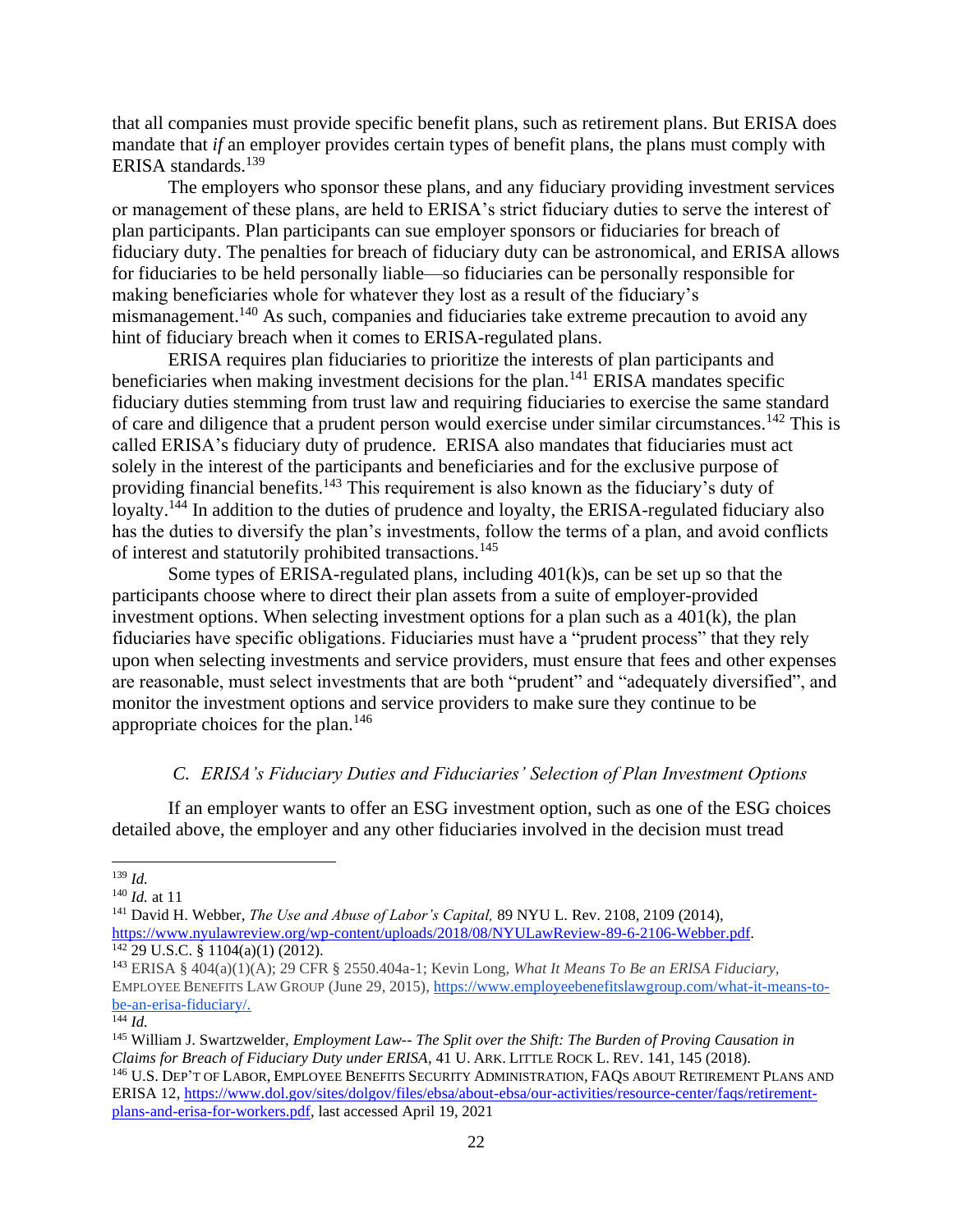carefully to avoid running afoul of ERISA's regulations governing investment selection. Specifically, fiduciaries need to make sure they do not run afoul of ERISA's duties of loyalty and prudence.

The duty of loyalty issue is whether the fiduciary is allowed to consider benefits that this type of investment option has on anyone other than the beneficiary—is it a violation of the duty of *exclusive* loyalty to the beneficiary if the plan not only benefits the beneficiary and his assets, but also benefits a third party, such as the fund manager, or the planet? Does that collateral benefit mean that the fiduciary selecting an ESG option for inclusion in the lineup has violated ERISA's duty of loyalty? This is a procedural question—regardless of how positive the financial performance of the ESG option is, does the fact that it also inherently benefits a third party make it strictly off-limits for an ERISA-regulated plan?

The second issue is that of the duty of prudence. This issue gets to the investment research process the fiduciary engaged in when choosing the investment choice, as well as the substantive quality of the specific investment option included in the plan. Is it prudent, or financially sound, to include an option in the lineup that only invests in companies that have positive ESG impact? Presumably, this issue will depend upon what research the fiduciary undertook when choosing the specific option, and how good of a financial investment the specific ESG option is.

#### 1. ERISA' Duty of Loyalty and ESG Investing

<span id="page-25-0"></span>The first fiduciary duty that comes up when discussing inclusion of ESG funds in a plan's lineup, and the one specifically targeted by the Trump ESG rule,  $147$  is the fiduciary duty of loyalty. ERISA's fiduciary duty of loyalty requires plan fiduciaries to act in the best interest of their beneficiaries' plan assets, from an economic perspective. Fiduciaries cannot take into account the larger scope of "best interest", like making a different investment decision that might be better for the beneficiaries' work environment.

This narrow scope of "best interest" is dubbed "fund-first" by David Webber in his article "The Use and Abuse of Labor's Capital," where he criticizes this narrow focus. <sup>148</sup> Webber summarizes this understanding of the duty of loyalty as follows: "Under this same view, trustees might similarly breach their fiduciary duties by negotiating to protect their participants' jobs at

<sup>147</sup> James Marasciullo & Gretchen Harders, *DOL's Final Rule on Investment Duties of ERISA Fiduciaries and its Impact on Retirement Plan ESG Investing,* NATL. L. REV. (Jan. 8, 2021), [https://www.natlawreview.com/article/dol](https://www.natlawreview.com/article/dol-s-final-rule-investment-duties-erisa-fiduciaries-and-its-impact-retirement-plan)[s-final-rule-investment-duties-erisa-fiduciaries-and-its-impact-retirement-plan](https://www.natlawreview.com/article/dol-s-final-rule-investment-duties-erisa-fiduciaries-and-its-impact-retirement-plan) ("The Final Rule clarifies that ERISA's duty of loyalty, which requires a fiduciary to act solely in the interest of plan participants and beneficiaries for the exclusive purpose of providing benefits and defraying expenses, applies to the evaluation of investments and investment courses of action. The Final Rule therefore states that the duty of loyalty forbids ERISA fiduciaries from sacrificing investment returns or taking additional risks to promote non-pecuniary goals. Thus, ERISA fiduciaries may not select ESG investments to promote any goal other than ensuring financial benefits for plan participants.") <sup>148</sup> David H. Webber, *The Use and Abuse of Labor's Capital,* 89 NYU L. Rev. 2108, 2110-11 (2014), [https://www.nyulawreview.org/wp-content/uploads/2018/08/NYULawReview-89-6-2106-Webber.pdf.](https://www.nyulawreview.org/wp-content/uploads/2018/08/NYULawReview-89-6-2106-Webber.pdf) ("Under the ascendant view of ERISA and state fiduciary duties, consideration of the impact of a fund's investments on the jobs

of fund participants is worse than irrelevant; it is considered to be a breach of the duty of loyalty and the exclusive purpose rule. This is because the dominant interpretation of the fiduciary duties of public pension trustee requires them to prioritize the investment impact on the fund alone, and not its impact on the funds' participants and beneficiaries, like Thorne. Even in the extreme case, in which an investment by a public pension fund in a company that competes with public employees is the proximate cause of the employees' loss of employment, the employees' lost compensation or benefits is irrelevant to the fiduciary analysis.")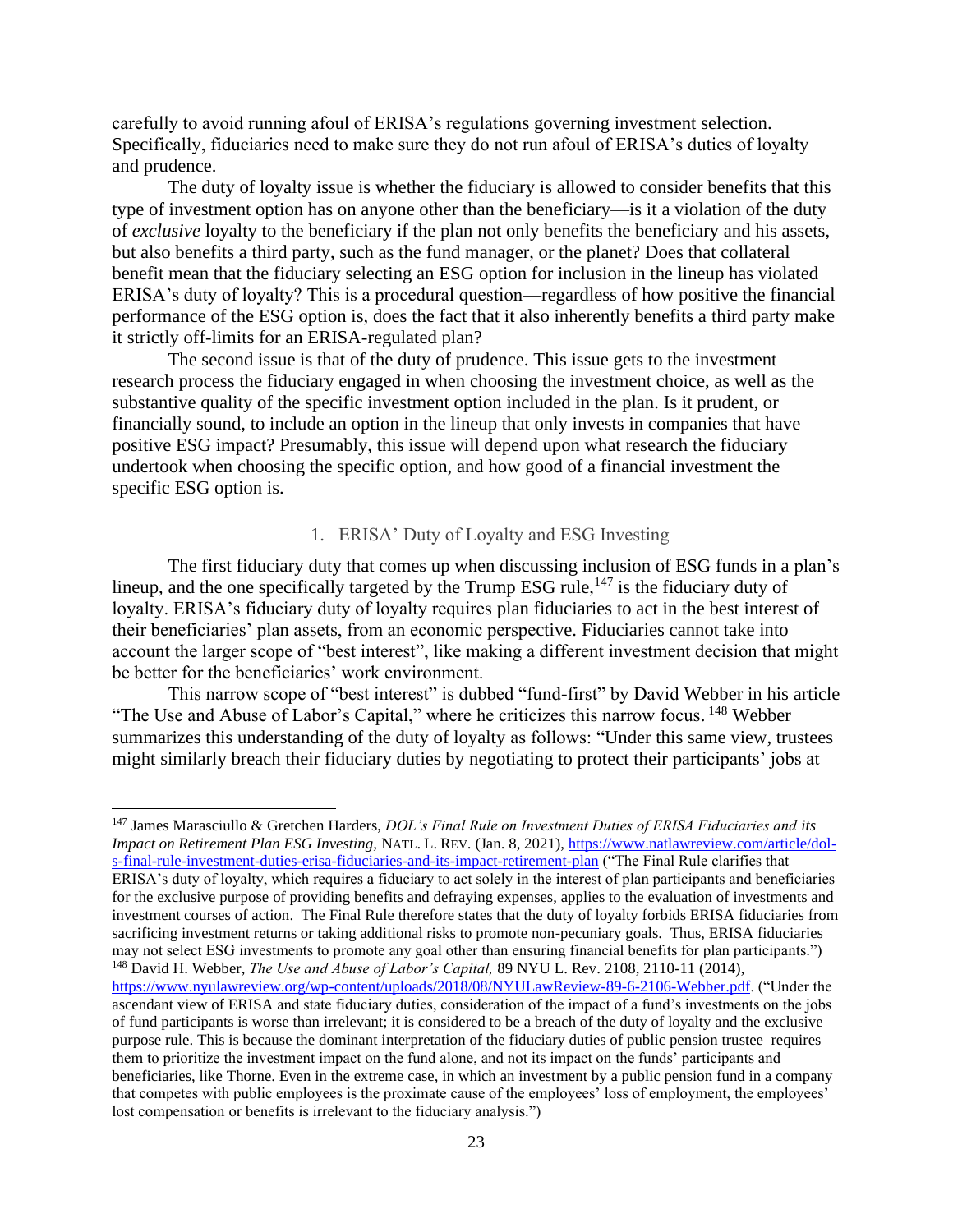some cost to return on investment, even if it would improve the investment's net economic benefit to fund participants and beneficiaries."<sup>149</sup>

This article does not seek to criticize this fund-first approach to the duty of loyalty, no matter how many good points David Webber brings up in his astute critique. This article simply seeks to clarify that, under the duty of loyalty, a fiduciary has a duty to make investment decisions that are in the sole interest of the beneficiaries' assets in the plan. If the fiduciary takes other considerations into mind and makes a slightly worse economic decision that has slightly more extrinsic favorable impacts, like on the beneficiary's job security, or on global warming, that subjugation of the plan assets to that collateral benefit would be a violation of the fiduciary's duty of loyalty.

But what if the consideration of collateral benefits does NOT cause the plan or its participants to lose money? What if we had a win-win scenario, like that offered by many prudent ESG investment options, where a fund's consideration of ESG factors actually led to similar or increased economic benefits for the beneficiaries' assets? <sup>150</sup> Would it be a violation of the duty of loyalty if, in addition to being in the best interest of the beneficiary's assets, a fiduciary's investment decision also had a positive impact on a third party, say, the planet?<sup>151</sup>

ERISA case laws answers this question clearly—no. It is not a violation of the duty of loyalty to make a decision that is both in the *best* interest of the beneficiaries' assets *and* provides a collateral benefit to a third party. To establish a breach of fiduciary duty of loyalty, the fiduciary would have needed to value someone else's benefits *over* the benefits to the participant's assets.<sup>152</sup> The district court in *Donovan v. Walton* clarified this point when it wrote that ERISA's duty of loyalty "does not prohibit a party other than a plan's participants and beneficiaries from benefitting in some measure from a prudent transaction with the plan. Furthermore, by adopting the 'exclusive purpose' standard, Congress did not intend to make illegal the fact of life that most often a transaction benefits both parties involved."<sup>153</sup>

From a court's perspective, it doesn't matter who the third party is—it could even be a decision that benefits the actual fiduciary, as was the case in *Metzler v. Graham*. <sup>154</sup> It's not much of a logical jump to assume that it could also be a decision that happens to benefit the planet. As long as it is in the best interest of the beneficiaries' portfolio, precedent would suggest it doesn't

<sup>149</sup> *Id.* at 2112.

<sup>150</sup> *See* SHIVAM GHOSH, J.P. MORGAN CHASE & CO., VIRTUE ISN'T THE ONLY REWARD 3 (15 March 2020). On file with the author, Courtesy J.P. Morgan Chase & Co., Copyright 2021. ("...constraining the investment universe to only the top rated ESG issuers not only improves the ESG profile of a portfolio but also boosts alpha. Our results seem to suggest that ESG integration into active mandates should be a 'why-not?' proposition for fund managers given the ethical and financial rewards.")

<sup>&</sup>lt;sup>151</sup> *Id.* ("...constraining the investment universe to only the top rated ESG issuers not only improves the ESG profile of a portfolio but also boosts alpha. Our results seem to suggest that ESG integration into active mandates should be a 'why-not?' proposition for fund managers given the ethical and financial rewards.")

<sup>152</sup> Tibble v. Edison, No. 2:07-cv-05359, 2010 WL 2757153, at \*24 n.19 (C.D. Cal. Jul. 8, 2010), aff'd, 711 F.3d 1061 (9th Cir.), aff'd en banc, 729 F.3d 1110 (9th Cir. 2013); rev'd on other grounds, 135 S. Ct. 1823 (2015), aff'd on remand, 2016 WL 1445220 (9th Cir. April 13, 2016). The Fourth Circuit held that a fiduciary breached its duty where it acted out of "fear of liability, not out of concern for its employees' best interests." Tatum v. RJR Pension Invest. Comm., 761 F.3d 346, 361 (4th Cir. 2014), petition for cert. denied, 135 S.Ct. 2887 (2015).

<sup>153</sup> Donovan v. Walton, 609 F. Supp. 1221, 1245 (S.D. Fla. 1985).

<sup>154</sup> Metzler v. Graham, 112 F.3d 207 (5th Cir. 1997) (plan administrator did not breach his fiduciary duty when he caused the plan to purchase land adjacent to his own, thus increasing the value of his land, because there was no evidence the plan administrator placed his own interests above that of the plan's and it actually increased the value of the plan's assets).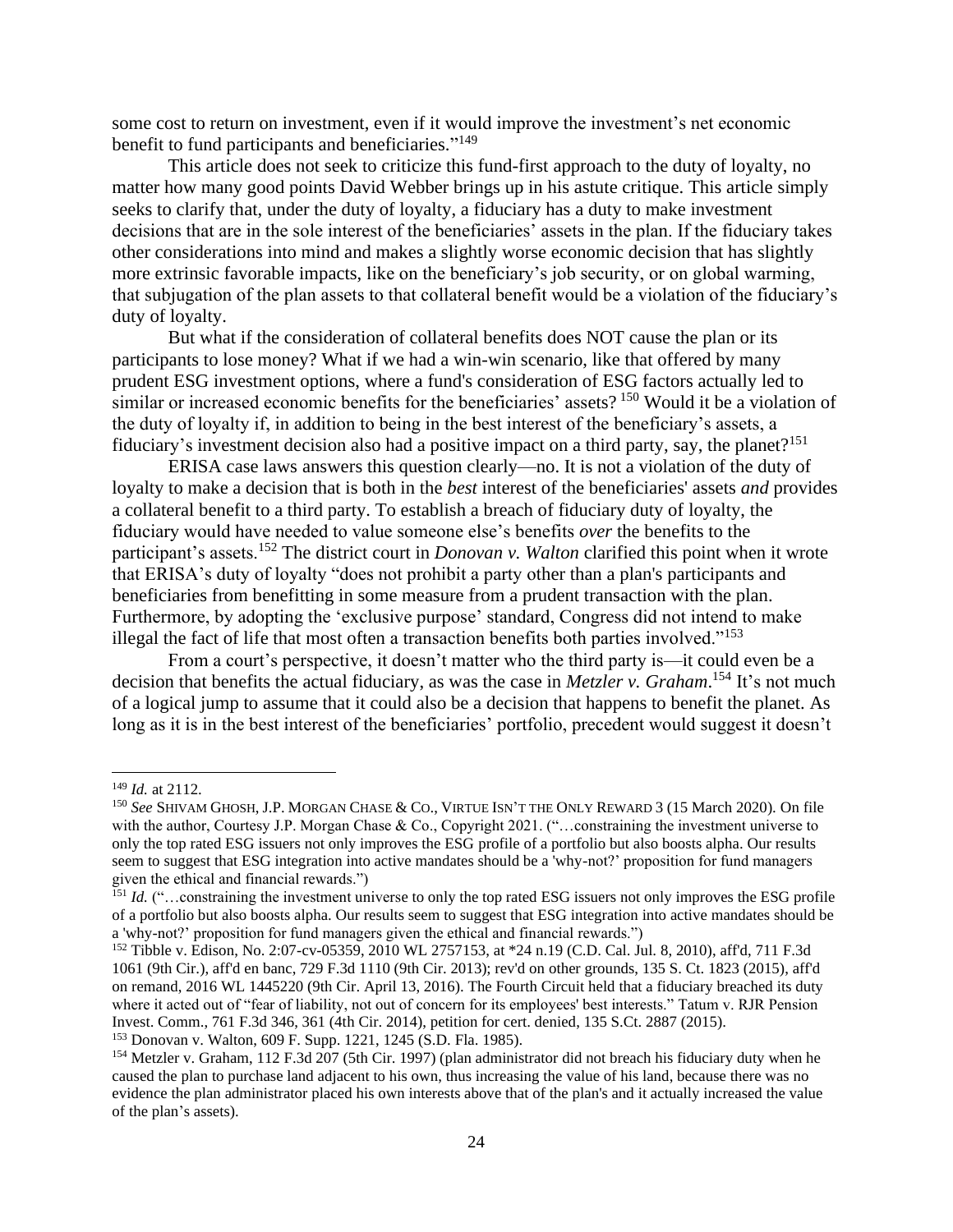violate the duty of loyalty if it also happens to help the planet. The fiduciary can make an investment decision that is good for the planet, as long as it's the *best* one for the portfolio.

In his article criticizing ESG investing and arguing for exclusion of ESG funds from retirement plans, Bernard Sharfman claimed that investing in ESG plans would inherently violate ERISA's duty of loyalty because of the collateral benefits it would have on society.<sup>155</sup> He argued that if a fund strategy pursued non-financial goals, such as cleaning up the environment, or excluding investments in guns or tobacco, that collateral benefit would violate the sole benefit rule and make the fiduciary liable for breach of his duty of loyalty.

This argument fails to recognize that a fiduciary can do both. If a fiduciary chooses an actively managed fund that pursues the highest risk-adjusted return possible by including ESG factors in the investment and screening out "bad" ESG companies because of their inherent volatility and risk, that fiduciary would not be breaching his duty of loyalty. That fiduciary would be following the portfolio management advice that the finance industry is shouting from the rooftops: fiscally responsible investing requires analysts to consider the risks posed by certain ESG factors and exclude "bad" ESG companies from funds if they pose too big of a risk to the funds' return.

Trust law professor Susan N. Gary emphasized that prudent selection of an ESG fund would not violate a fiduciary's duty of trust, because "growing evidence suggestions that ESG information may improve returns, especially when a longer time horizon is considered."<sup>156</sup> As such, she argued in a 2019 article that, "[a]s long as a strategy does not involve sacrificing financial returns, then even if the duty of loyalty is defined as the duty to act solely in the financial interests of the beneficiaries, the duty of loyalty is not compromised by a direction to invest using a strategy that incorporates ESG criteria."<sup>157</sup>

This way of thinking about ESG investing as permissible within the duty of loyalty is consistent with the public policy and purpose of ERISA. Congress drafted ERISA to encourage employers to establish retirement savings plans.<sup>158</sup> ERISA preempts state legislation and offers some protection to employers because Congress recognized that too much liability, or too much confusion about which law prevails, will dissuade companies from offering retirement plans.<sup>159</sup> Uncertainty and increased liability raise compliance costs, and higher compliance costs of benefit plans will necessarily translate to fewer benefit plans.

Here too, if there is too much liability risk surrounding offering ESG, as under the Trump-era rule, employers simply won't offer it. We see that playing out right now, with only

<sup>155</sup> Bernard Sharfman, *ESG Investing Under ERISA,* 38 YALE J. ON REG. BULLETIN 112, 129 (2020).

<sup>156</sup> Susan N. Gary, *Best Interests in the Long Term: Fiduciary Duties and ESG Integration,* 90 U. COLORADO L. REV. 731, 788 (2019).

<sup>157</sup> Susan N. Gary, *Best Interests in the Long Term: Fiduciary Duties and ESG Integration,* 90 U. COLORADO L. REV. 731, 799 (2019).

<sup>&</sup>lt;sup>158</sup> *ERISA: What You Need to Know*, BLR.COM[, https://www.blr.com/compensation/retirementplanning/erisa,](https://www.blr.com/compensation/retirementplanning/erisa) last accessed April 19, 2021.

<sup>&</sup>lt;sup>159</sup> VANESSA SCOTT, AMERICAN HEALTH POLICY INSTITUTE, THE NEED TO STRENGTHEN ERISA PREEMPTION 1 (2017),

[https://www.americanhealthpolicy.org/Content/documents/resources/The\\_Need\\_to\\_Strengthen\\_ERISA\\_Preemption.](https://www.americanhealthpolicy.org/Content/documents/resources/The_Need_to_Strengthen_ERISA_Preemption.pdf) [pdf.](https://www.americanhealthpolicy.org/Content/documents/resources/The_Need_to_Strengthen_ERISA_Preemption.pdf)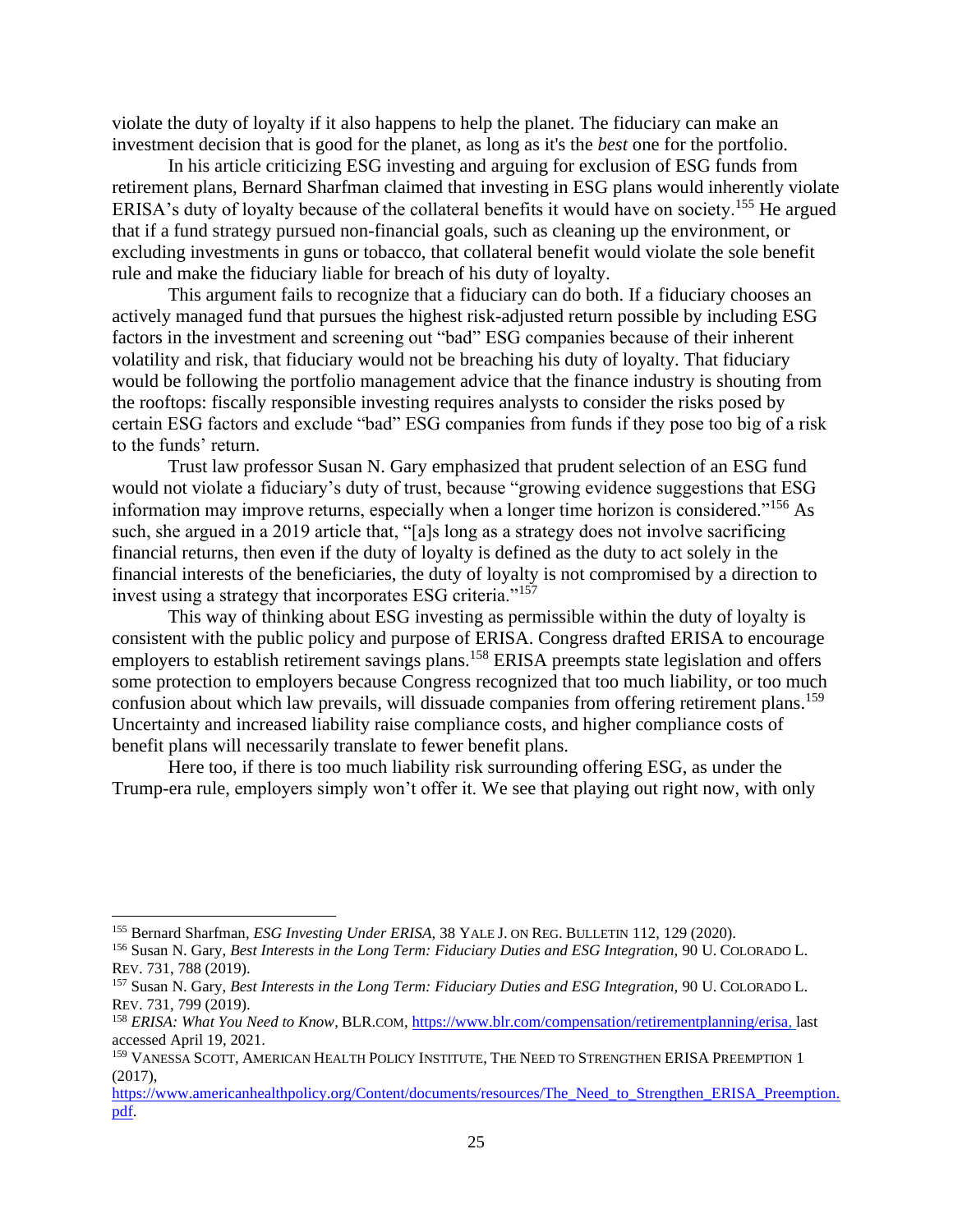<span id="page-28-0"></span>3% of employers offering an ESG option,<sup>160</sup> even as supply of and demand for these high-quality investment options is exploding. 161

## 2. ERISA's Duty of Prudence and ESG

The second fiduciary duty that is potentially at play in fiduciary's wariness towards ESG is the duty of prudence. ERISA's fiduciary duty of prudence requires a fiduciary to investigate and consider the relevant facts and circumstances of the investment choice. The duty does not require a fiduciary to be prescient, or predict the actual outcome of an individual investment decision.<sup>162</sup> The duty of prudence does require that the fiduciary determine that a particular investment is reasonably designed, and take into consideration the risk of loss and opportunity for gain, including factors such as the diversification of the plan, the liquidity of the plan, and the projected return of the plan.<sup>163</sup> This duty basically asks the question, "did the fiduciary do his or her due diligence?"

This duty looks more at the decision-making process, and less at the actual performance of the selected investment. The duty of prudence depends on industry norms, and requires the fiduciary to do the research and consider the factors that a prudent investor would.<sup>164</sup>

Courts have found a breach of the fiduciary duty of prudence when the fiduciary did not engage in adequate process. For example, in *Katsaros v. Cody*, the Second Circuit found there was a fiduciary breach of the duty of prudence because the pension fund made a \$2 million loan to a bank simply relying on a short presentation by the bank and without obtaining an independent professional appraisal or analysis of the bank or collateral. There, the fiduciary breached his duty of prudence because he did not do enough work to determine that the loan was a safe one that would reasonably be repaid to the pension fund.<sup>165</sup>

Another example of a court finding a fiduciary breached his duty of prudence for lack of due diligence in the process is *Zanditon v. Feinstein*, where the fiduciary merely relied upon a co-trustee's advice when selecting a plan and did not independently investigate the plan's merits. Here, he breached his fiduciary duty because he did not do his due diligence in researching the plan prior to investing in it.<sup>166</sup> Similarly, the Seventh Circuit found a fiduciary breached his duty of prudence when he agreed to a fee schedule after only discussing it for ten minutes and not giving it adequate study. $167$ 

In order for this failure of process to cause a breach of the duty of prudence, there must be a causal link between the failure to investigate and the harm suffered by the plan.<sup>168</sup>

<sup>160</sup> Greg Iacurci, *Climate Funds Hold Less than 1% of 401(k) Money. Here's Why.* CNBC (Dec. 14, 2020), [https://www.cnbc.com/2020/12/11/heres-why-401k-plans-lag-in-green-investment-options.html.](https://www.cnbc.com/2020/12/11/heres-why-401k-plans-lag-in-green-investment-options.html)

<sup>161</sup> Simon Jessup & Elizabeth Howcroft, *Sustainable Fund Assets Hit Record 41.7 Trillion in 2020: Morningstar,*  Reuters (Jan. 28, 2021), [https://www.reuters.com/article/us-global-funds-sustainable/sustainable-fund-assets-hit](https://www.reuters.com/article/us-global-funds-sustainable/sustainable-fund-assets-hit-record-1-7-trln-in-2020-morningstar-idUSKBN29X2NM)[record-1-7-trln-in-2020-morningstar-idUSKBN29X2NM;](https://www.reuters.com/article/us-global-funds-sustainable/sustainable-fund-assets-hit-record-1-7-trln-in-2020-morningstar-idUSKBN29X2NM) PARNASSUS INVESTMENTS, REPORT ON US SUSTAINABLE AND IMPACT INVESTING TRENDS 1 (2020)

[https://www.ussif.org/files/Trends%20Report%202020%20Executive%20Summary.pdf.](https://www.ussif.org/files/Trends%20Report%202020%20Executive%20Summary.pdf)

<sup>162</sup> *How is Prudence Defined Under ERISA?,* PLIANCED, [https://www.plianced.com/compliance-wiki/how-is](https://www.plianced.com/compliance-wiki/how-is-prudence-defined-under-erisa/)[prudence-defined-under-erisa/,](https://www.plianced.com/compliance-wiki/how-is-prudence-defined-under-erisa/) last accessed April 19, 2021.

 $^{163}$  *Id.* 

<sup>&</sup>lt;sup>164</sup> Susan N. Gary, *Best Interests in the Long Term: Fiduciary Duties and ESG Integration*, 90 UNIV. OF COLORADO L. REV. 731, 733 (2019).

<sup>165</sup> Katsaros v. Cody, 744 F.2d 270 (2d Cir. 1984).

<sup>166</sup> Zanditon v. Feinstein, 849 F.2d 692 (1st Cir. 1988).

<sup>167</sup> Brock v. Robbins, 830 F.2d 640 (7th Cir. 1987).

<sup>168</sup> Kuper v. Iovenko, 66 F.3d 1447, 1459 (6th Cir. 1995).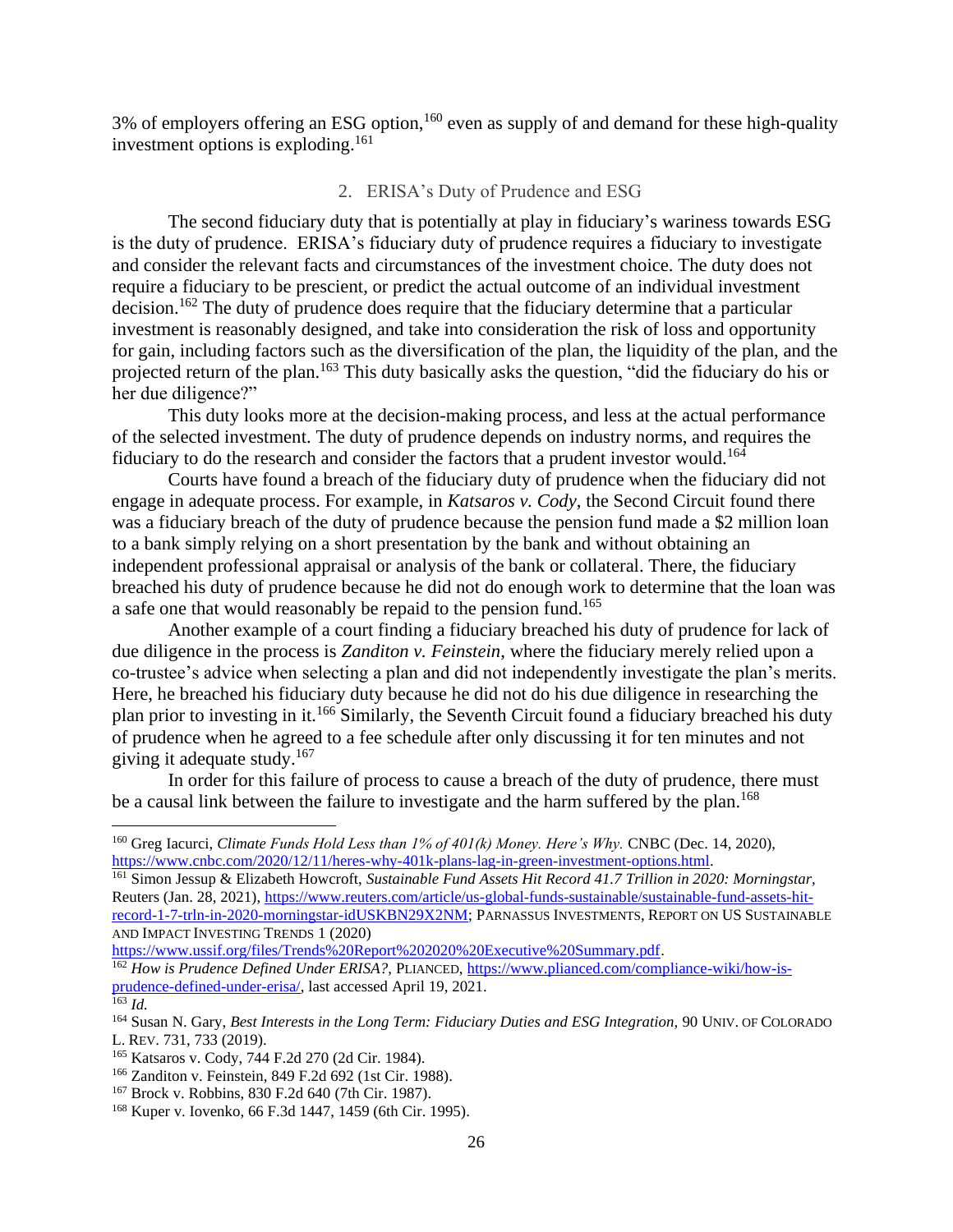Additionally, if a fiduciary does not engage in the proper research process, but makes a decision that another "hypothetical prudent fiduciary" would have also made, that lack of research up front also does not rise to the level of breach of a fiduciary's duty of prudence.<sup>169</sup>

Given courts' interpretations of a fiduciary's duty of prudence, and the clear impact of ESG factors on a fund's performance, it seems there is an easy way for fiduciaries to avoid liability under their duty of prudence when selecting an ESG fund for the plan lineup. The fiduciary simply needs to engage in the same sort of research process he engages in when choosing any sort of fund for the lineup. This process should include asking fund managers about their strategy, their level of research, their expertise, their performance against a benchmark, their fees, etc. As long as other prudent investors are making similar choices (and millions of individual Americans and dozens of institutional investors are choosing to invest in ESG funds), then a fiduciary need not worry about a beneficiary-instigated or Department of Labor-instigated lawsuit for including a climate-friendly investment plan in the lineup.

Trust law professor Susan N. Gary argues that ESG investing does not violate the duty of prudence for these same reasons. In her article entitled "Best Interests in the Long Term: Fiduciary Duties and ESG Integration," she argues that the fluid nature of the duty of prudence, which changes with industry norms, means that as the financial industry has moved to adopt ESG investment practices, the duty of prudence now allows, or even requires, a prudent fiduciary to consider those factors as well.<sup>170</sup> Her article cited to a United Nations report issued in conjunction with the British law firm Freshfield Buckhaus Deringer, which analyzed fiduciary duties applicable to investment decision-making and "concluded that integrating ESG considerations into investment analysis was 'clearly permissible' and 'arguably required.'"<sup>171</sup>

The duty of prudence requires that fiduciaries take the factors into consideration that a prudent investor would—and prudent investors are starting to consider ESG factors *even in non-ESG funds*. These are important factors that contribute to performance and impact a company's bottom line. Including ESG factors are absolutely part of the process of doing due diligence on a company's valuation and exposure to risk. As cited above, the chief operating and compliance officer at a benefits firm explained that ESG considerations are simply "a new way of thinking about the extra layer of qualitative due diligence."<sup>172</sup> Additionally, a white paper released by the investment management firm Neurberger Merman stated that, "investors now expect that any robust investment process should integrate material ESG considerations, and they are increasingly seeking to define, measure and enhance the total impact of their investment."<sup>173</sup>

Institutional investors are investing in ESG because it is a good financial strategy. It is ludicrous for an ESG Rule to create a presumption that it is imprudent to consider ESG factors, when the financial industry is explicitly stating it is imprudent NOT to consider those factors.

To reiterate the point above, the current ESG Rule, as it stands, puts a higher burden on fiduciaries seeking to include ESG options in the lineup than fiduciaries seeking to include non-

<sup>169</sup> Roth v. Sawyer–Cleator Lumber Co., 16 F.3d 915, 919 (8th Cir.1994).

<sup>&</sup>lt;sup>170</sup> Susan N. Gary, *Best Interests in the Long Term: Fiduciary Duties and ESG Integration*, 90 UNIV. OF COLORADO L. REV. 731, 790-792 (2019).

<sup>&</sup>lt;sup>171</sup> Susan N. Gary, *Best Interests in the Long Term: Fiduciary Duties and ESG Integration*, 90 UNIV. OF COLORADO L. REV. 731, 797 (2019).

<sup>172</sup> Emile Hallez, *ESG Could Thrive in 401(k) Plans, Despite DOL Rule,* INVESTMENTNEWS (Sept. 14, 2020) [https://www.investmentnews.com/esg-future-401k-dol-rule-197100.](https://www.investmentnews.com/esg-future-401k-dol-rule-197100)

<sup>173</sup> JOSEPH V. AMATO & INGRID S. DYOTT, NEUBERGER BERMAN, ESG INVESTING: AN ACTIVE APPROACH TO LONG-TERM VALUE CREATION 1 (Jan. 2019)

[https://www.nb.com/documents/public/global/t0349\\_0119\\_wp\\_esg\\_investing\\_an\\_active\\_approach.pdf.](https://www.nb.com/documents/public/global/t0349_0119_wp_esg_investing_an_active_approach.pdf)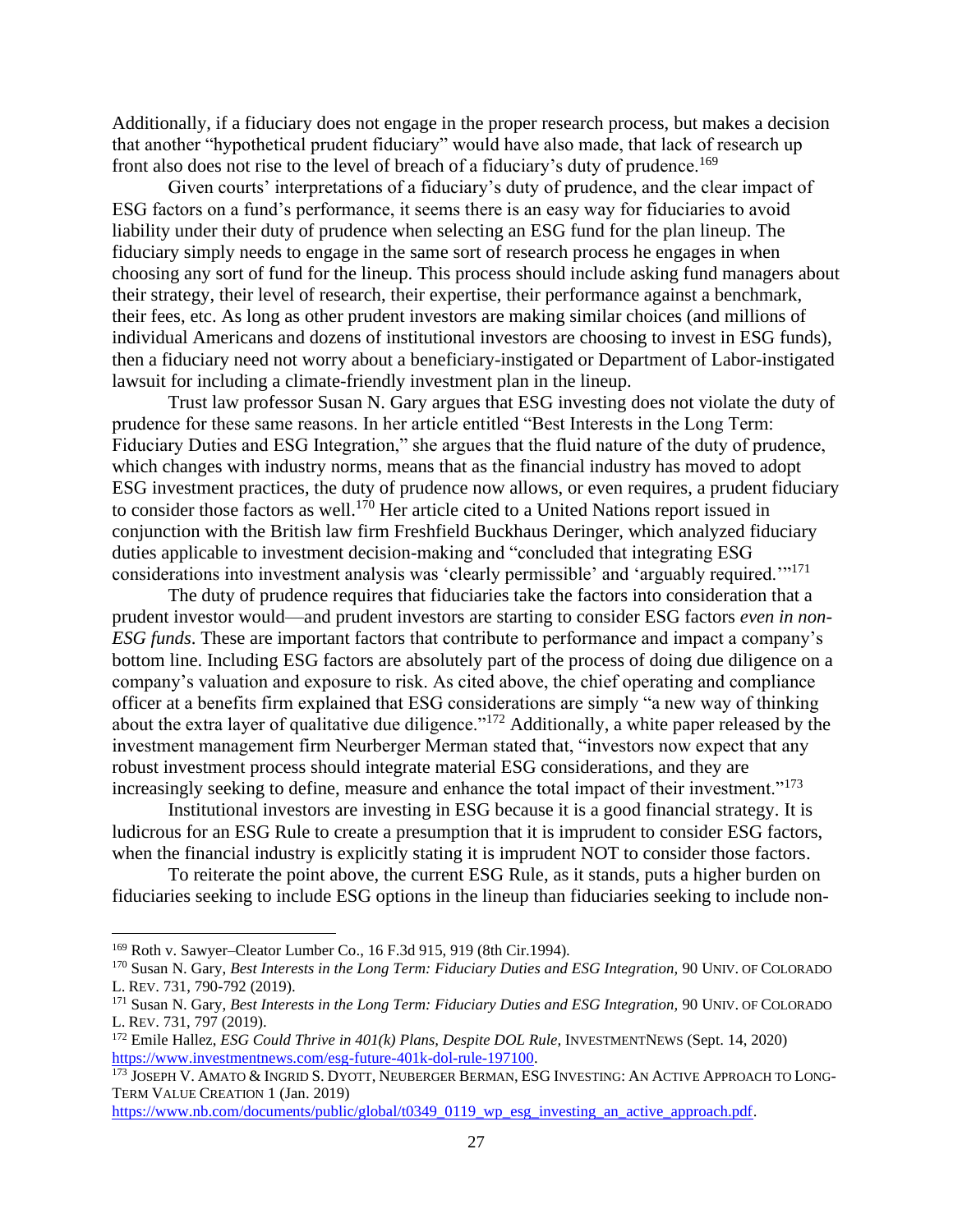ESG investments in the lineup. The rule states that fiduciaries must prove the pecuniary nature of the ESG factors or avail themselves of the laborious tie-breaker exclusion, in order to avoid the risk of litigation. This placement of the burden of proof on the plan fiduciary upfront is directly counter to the placement of the burden for any other type of investment, where plan sponsors can choose to include any non-ESG fund in the plan, and only need to justify their fulfillment of the duties of loyalty and prudence down the line, *if* they get sued.

In addition, in an ERISA litigation suit, the burden of proving a fiduciary breached or did not breach his duty is *almost never* on the plan sponsor or the fiduciary!<sup>174</sup> The burden of proving that the fiduciary breached his duty is on the plan participant, or plaintiff—the fiduciary almost never needs to prove it was *not* a violation of fiduciary duty (with a few rare, fact-specific exceptions.)<sup>175</sup> Mandating that a fiduciary has the burden of proving that including an ESG fund is not a violation of the duty of loyalty is a clear double standard for ESG plans, and it denies American investors the opportunity to avail themselves of one of the hottest and fastest growing investment vehicles in the industry.

### <span id="page-30-0"></span>IV. PRESIDENT BIDEN SHOULD "BUILD BACK" A "BETTER" ESG RULE

The current ESG Rule fails to recognize that employers can carry out ERISA's goal of secure retirement for American workers through offering an ESG option in retirement plan lineups. This article suggests two approaches the Department of Labor can take to encourage more employers to offer these attractive investment options to their employees. The Department of Labor can either (1) rewrite the rule to shift the presumption back to a presumption that ESG factors are pecuniary, or economically relevant, or (2) amend pre-existing safe harbor exceptions or create a new safe harbor exception for plans that offer an ESG option, as long as they follow certain requirements.

#### *A. Shift the Presumption and Burden Back Where It Belongs*

<span id="page-30-1"></span>One approach the Department of Labor could take to explicitly allow employers to offer ESG options in their 401(k) lineups would be to rewrite the ESG Rule to make it clear that ESG factors should not be presumed to be non-pecuniary. In this scenario, the process for a fiduciary to select and include an ESG option in a 401(k) investment lineup would be exactly the same process they go through when choosing a non-ESG investment. The fiduciary could on his own, or with the help of an investment consultant, consider the plan's diversification, risk, fee

<sup>174</sup> William J. Swartzwelder, *Employment Law-- The Split over the Shift: The Burden of Proving Causation in Claims for Breach of Fiduciary Duty under ERISA*, 41 U. ARK. LITTLE ROCK L. REV. 141, 142 (2018) ("…a plan participant demonstrates the first two elements [that the allegedly breaching party is a fiduciary and that this fiduciary breaches a duty ERISA imposes on him]"); Michael W. Stockham & Mackenzie S. Wallace, *Fiduciary Duty Litigation and Burden Shifting,* ABA SECTION OF LITIGATION: TRIAL EVIDENCE COMM. at 2 (Mar. 4, 2014) ("Generally, plaintiffs have the burden of proving each element: (1) existence of a fiduciary duty, (2) breach of that fiduciary duty, and (3) damages directly stemming from that breach. Arizona, Arkansas, California, Colorado, New York, Oklahoma, Pennsylvania, and Washington have jury charge instructions that clearly set out that it is the plaintiff's burden to prove breach of fiduciary duty. The majority of states place the burden of proving each element of a breach of fiduciary duty on the plaintiff.") (citations omitted.)

<sup>&</sup>lt;sup>175</sup> *Id.* at 2-4 (reviewing the few fact-specific incidences where the burden of proof of breach shifts to the fiduciary, including if the defendant-fiduciary profited or benefited from the transaction or in certain cases where the fiduciary is a director or officer of the company).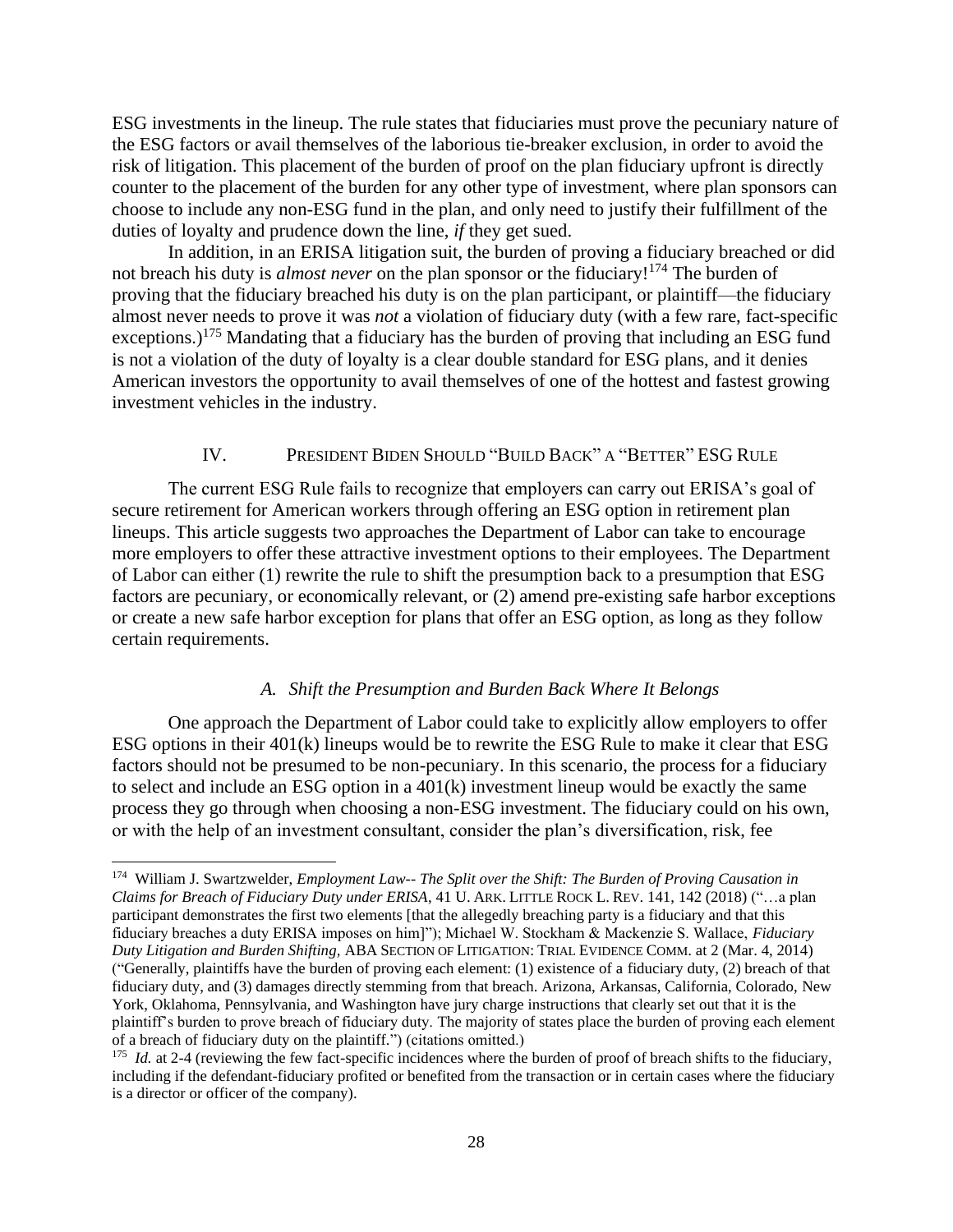structure, and historical performance relative to a benchmark.<sup>176</sup> There would be no additional work required upfront if the fiduciary was investigating an ESG option as opposed to a non-ESG option.

Instead of fiduciaries needing to document up front their rationale for believing ESG factors to be pecuniary, or to go through the steps of the tie-breaker exception, the re-written rule could simply clarify that the Department of Labor presumes ESG factors are pecuniary, the same presumption that any other non-ESG fund is afforded. If a beneficiary disagrees, and in the case of a certain ESG plan, thinks that the type of ESG considerations in that plan were not sufficiently economically relevant to the plan's performance, the burden would be on the beneficiary to prove that point in the course of a lawsuit.

This presumption and burden shift would remove the double standard for ESG funds that currently places the burden on the fiduciary to upfront justify the consideration of ESG factors and their relevance to the investment decision. Additionally, this would remove the added litigation threat currently present in the ESG Rule which suggests that it is a violation of a fiduciary's duty of prudence to pick an investment option that has collateral benefits to the planet (even though, as documented excessively above, these plans are arguably *better* for the beneficiary, and certainly a fiduciary could demonstrate the plan selection was in the best interest of the participant.)

The fiduciary then would have the same duty to monitor the performance of the ESG option, just as they have the duty to monitor the performance of any other non ESG fund in the plan lineup.<sup>177</sup> If the ESG fund did not perform as predicted, or if any non ESG fund did not perform as predicted, the fiduciary should remove that fund and restart the research process to find a better one.

This type of rule would not require a fiduciary to justify up front if a specific ESG fund was using ESG characteristics that were pecuniary or not--it would simply care about the same things we care about in any plan investment selection: process and performance.

#### <span id="page-31-0"></span>*B. Encourage ESG Investment Inclusion by Creating a Safe Harbor for Lineups with ESG*

An alternative method that the Department of Labor could pursue is to create a safe harbor to encourage plan fiduciaries to include ESG investment options in their plan's lineup. A safe harbor is a way to create an exception to ERISA for plans that meet certain requirements. If the plans meet the requirements of safe harbors, they are removed either from some ERISA reporting and testing requirements, or in certain cases, removed entirely from ERISA's jurisdiction.

Safe harbors have the effect of massively lowering the compliance costs for certain types of plans. ERISA reporting and compliance testing takes an enormous amount of time and is very

<sup>&</sup>lt;sup>176</sup> Donald Stone, *Investment Selection and Monitoring: A Practical Approach to Best Practices*, 401k Help Center, [http://www.401khelpcenter.com/401k/stone\\_investment\\_selection.html#.YFEAdJ1Ki00,](http://www.401khelpcenter.com/401k/stone_investment_selection.html#.YFEAdJ1Ki00) last accessed April 19, 2021.

<sup>177</sup> Tibble v. Edison Int'l, 2010 WL 2757153 (Jul. 8, 2010), aff'd in relevant part, 729 F.3d 1110 (9th Cir. 2013). Plaintiffs successfully petitioned the Supreme Court for certiorari to review that portion of the Ninth Circuit's order affirming summary judgment as to other claims on statute of repose grounds. The Supreme Court reversed the Ninth Circuit on that point, holding that, because fiduciaries have a continuing duty to monitor investments and remove imprudent ones under ERISA's duty of prudence, a plaintiff may allege a case that is timely under ERISA's six-year statute of repose by alleging that the defendant failed to perform this monitoring function during the six-year repose period. 135 S. Ct. 1823 (2015).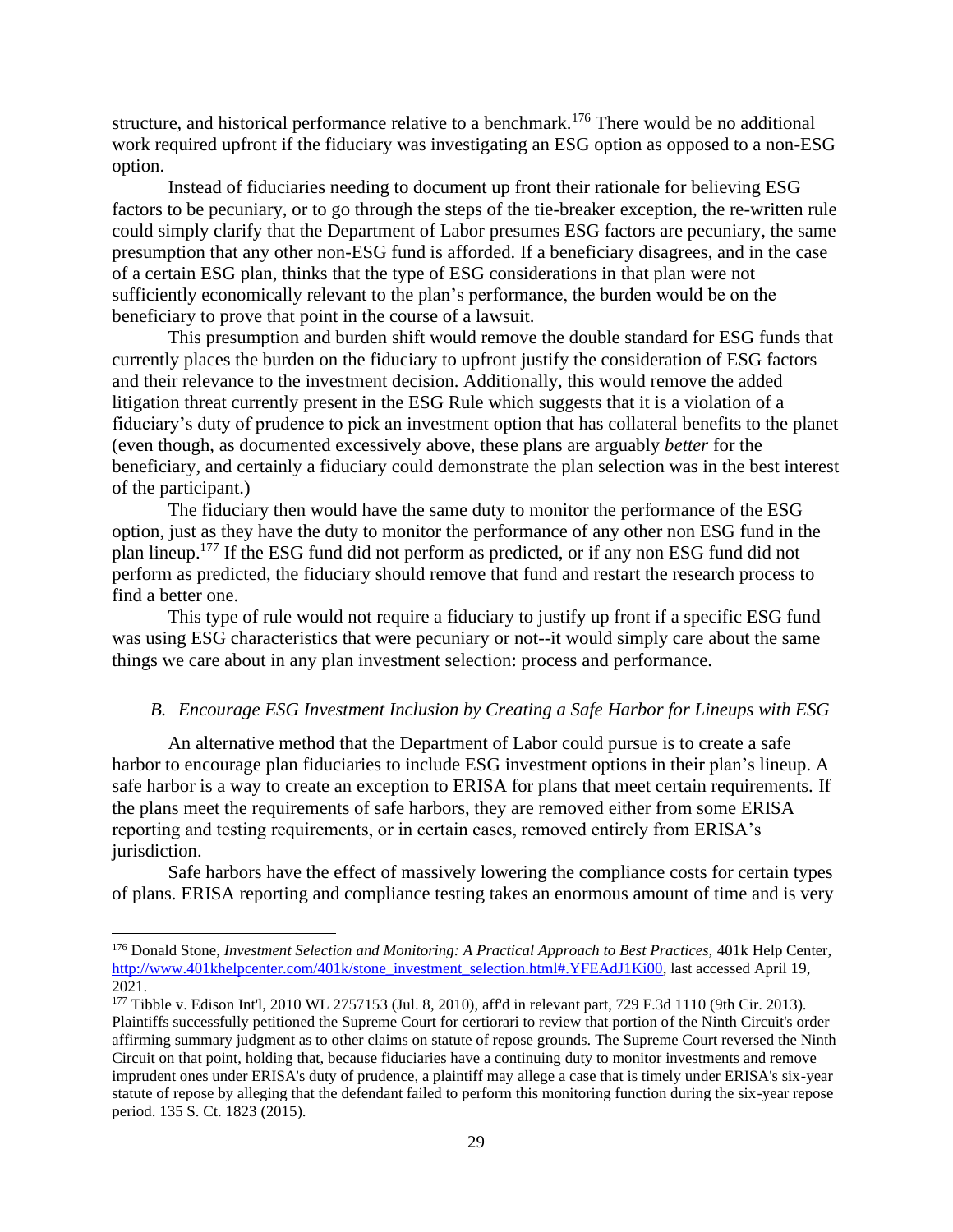costly, so if a company can avoid the time and expense of those reports and tests by complying with a certain requirement from a safe harbor, in most cases they will comply with the safe harbor. This is a way that Congress or the Department of Labor can encourage plans to be drafted in certain ways, by effectively lowering the compliance costs and making it much cheaper for an employer to offer a certain kind of benefit plan. Congress and the Department of Labor have created a number of safe harbors for certain types of retirement plans, so this would not be a deviation from the norm.

One example of Congress creating a safe harbor to encourage a new type of retirement plan design is the safe harbor for plans that auto-enroll employees in their 401(k) retirement savings plans as they qualify, rather than requiring the employees to go through the hassle of enrolling themselves.<sup>178</sup> If an employee does not want to participate in the plan, they can opt out. The idea of auto-enrolling employees in retirement plans as a nudge to get them to participate in higher numbers, and thus save more for retirement, came from behavioral economist Richard Thaler, who eventually won the Nobel Prize for his research on behavioral economics and how employers could adjust plan design to automatically encourage more employees to save.<sup>179</sup>

Recognizing that auto-enrollment was a desirable feature for retirement plans, Congress created a safe harbor in the Pension Protection Act of 2006.<sup>180</sup> The safe harbor provided that 401(k) plans with an auto-enroll feature meeting certain requirements are exempt from the nondiscrimination rules and tests for deferrals and matching contributions, and are exempt from certain "top heavy" rules.<sup>181</sup> Unsurprisingly, retirement plan providers jumped at the chance to avoid the expensive and time-consuming nondiscrimination and top heavy rules, and exempted themselves from those rules by adjusting their plans to auto-enroll participants.

As a result of the safe harbor for plans that auto-enroll beneficiaries, plans with an autoenroll feature doubled over the course of ten years, from 35.6% in 2007 to 59.7% in 2016.<sup>182</sup> This is not surprising. When regulation makes a certain type of plan construction cheaper, companies will adopt that type of plan construction. And, in this case, adopting this type of plan construction had massive positive impacts on plan participation and retirement saving--auto enrollment nearly doubled plan participation and successfully enrolled participants who otherwise would not have saved for retirement.<sup>183</sup> A Vanguard study from 2015 found that in recent years, auto-enrollment has more than doubled plan participation rates, from 42% without auto-enroll to more than 91% participation with an auto-enroll feature. This is an example of

[http://www.pensionrights.org/issues/legislation/automatic-enrollment-401ks,](http://www.pensionrights.org/issues/legislation/automatic-enrollment-401ks) last accessed April 19, 2021. <sup>179</sup> Ian Salisbury, *Meet Richard Thaler, the Man Who Just Won the Nobel Prize for Helping You Save for Retirement,* MONEY (Oct. 9, 2017)[, https://money.com/thaler-nobel-economist-retirement-savings-nudge/.](https://money.com/thaler-nobel-economist-retirement-savings-nudge/) <sup>180</sup> RBC WEALTH MANAGEMENT, AUTOMATIC ENROLLMENT SAFE HARBOR 401(K) PLAN 1 (2021),

<sup>178</sup> *Automatic Enrollment in 401(k)*s, PENSION RIGHTS CENTER,

[https://www.rbcwm-usa.com/resources/file-687791.pdf.](https://www.rbcwm-usa.com/resources/file-687791.pdf)

 $\overline{^{181}}$  *Id.* 

<sup>182</sup> *PSCA Study Shows Steady Increase in Automatic Features*, PLAN SPONSOR COUNCIL OF AMERICA, [https://www.psca.org/news/press-room/psca-study-shows-steady-increase-automatic-features,](https://www.psca.org/news/press-room/psca-study-shows-steady-increase-automatic-features) last accessed April 19, 2021.

<sup>&</sup>lt;sup>183</sup> JOSHUA DIETCH & TAHA CHOUKHAMANE, T. ROWE PRICE INSIGHTS, AUTO-ENROLLMENT'S LONG-TERM EFFECT ON RETIREMENT SAVING 1 (Nov. 2020),

[https://www.troweprice.com/content/dam/fai/Collections/DC%20Resources/Automated%20Services/AutoEnrollme](https://www.troweprice.com/content/dam/fai/Collections/DC%20Resources/Automated%20Services/AutoEnrollment.pdf) [nt.pdf.](https://www.troweprice.com/content/dam/fai/Collections/DC%20Resources/Automated%20Services/AutoEnrollment.pdf) <sup>183</sup> Some scholars argue that this autoenroll feature may actually have backfired, and that participants would have saved more in the absence of this feature. *See* Ryan Bubb & Richard H. Pildes, *How Behavioral Economics Trims Its Sails and Why*, 127 Harv. L. Rev. 1594 (2014).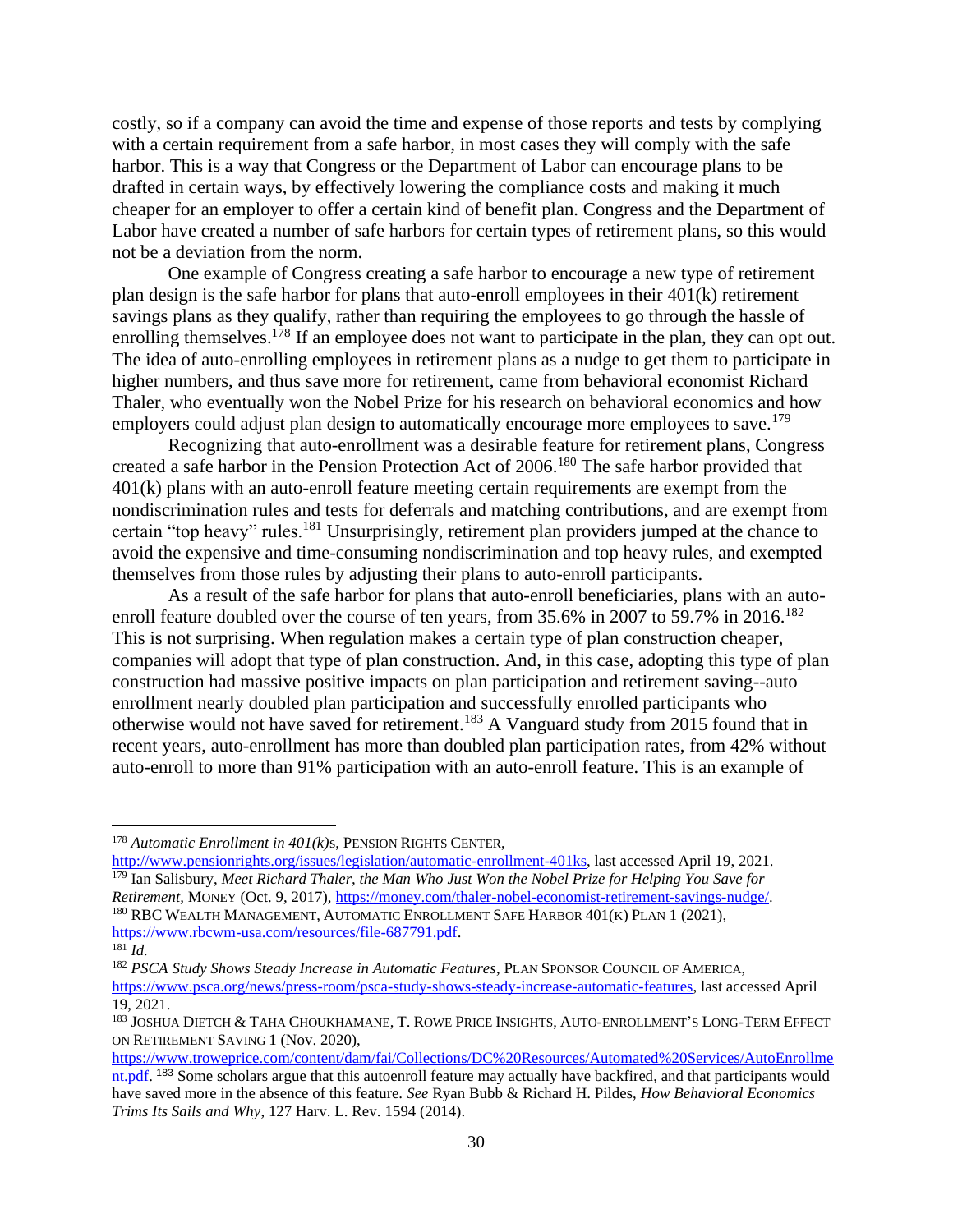Congress intentionally lowering the compliance costs of ERISA for certain plans in order to encourage plans to be designed in that desirable way.

Other types of safe harbors completely shield fiduciaries from liability under certain conditions. The ERISA Section 404(c) safe harbor, for example, shields fiduciaries from liability for a beneficiary's investment decision that leads to plan losses. This safe harbor is also known as "the large menu defense." The 404(c) safe harbor states that as long as the plan offers a broad range of investment options, allows the beneficiary to control their investments, and sufficiently educates the beneficiary about the investment options, the fiduciary is not liable for an individual beneficiary's investment choice that leads to investment losses.<sup>184</sup> This means that, if a fiduciary sets out a large enough menu of investment choices in a lineup and properly educates the participant about the options, and the participant chooses an option that ends up performing poorly, the participant should not prevail in a lawsuit against the fiduciary to recover the loss of his plan assets.<sup>185</sup>

This safe harbor may sound like it already protects fiduciaries from liability for including an ESG plan in their lineup, as long as there are enough investment options in the lineup and the fiduciary provides enough information to educate the participant about his options.

The Department of Labor, however, explicitly explained that the 404(c) defense does *not* apply to plan investment selection decisions.<sup>186</sup> The Department of Labor clarified that the 404(c) shield cannot be used as a defense against an allegation of breach of the duty of prudence, and investment selection choices fall within the duty of prudence. Plan investments still must be prudently selected, and 404(c) will not protect a fiduciary who does not select good investment options. 404(c) only protects a fiduciary if one of those prudently selected investments ends up with poor performance, and the participant tries to sue the fiduciary for having invested in that option as opposed to one of the plan's other prudent options.<sup>187</sup>

Some courts have disagreed with the agency's interpretation of the 404(c) safe harbor, and argue that the 404(c) protection should extend to fiduciary decisions in selecting plan investments. The Third, Seventh, and Eighth Circuits have held that the 404(c) large menu defense *does* apply to protect fiduciary decisions made at the investment selection level.<sup>188</sup> Many of these cases have centered on the issue of excessive fees, where beneficiaries sued the fiduciary for losses to their plan assets due to an allegedly excessive fee structure. In numerous cases, these circuit courts have held that the 404(c) large menu defense applies, and that fiduciaries are

<sup>184</sup> John Manganaro, *ERISA 404(c) Compliance Well Worth the Effort,* PLANADVISOR: COMPLIANCE (Sept. 24, 2018), [https://www.planadviser.com/exclusives/erisa-404c-compliance-well-worth-effort/.](https://www.planadviser.com/exclusives/erisa-404c-compliance-well-worth-effort/)

<sup>185</sup> ERISA Section 404(c) FAQs, FindLaw: Employment Lawhttps://employment.findlaw.com/wages-andbenefits/erisa-section-404c-faqs-

<sup>.</sup>html#:~:text=Section%20404(c)%20is%20a,of%20their%20own%20retirement%20accounts.&text=The%20sectio n%20follows%20a%20prudent,the%20investments%20of%20their%20accounts, last accessed April 19, 2021.

<sup>186</sup> This was initially clarified in an agency regulation entitled "Fiduciary Requirements for Disclosure in Participant-Direct Individual account Plans" 73 FR 43014-01 (2008) and then codified i[n 29 C.F.R. § 2550.404c-](https://1.next.westlaw.com/Link/Document/FullText?findType=L&pubNum=1000547&cite=29CFRS2550.404C-1&originatingDoc=I99944d250e7111debd2ea1c260265a02&refType=LQ&originationContext=document&transitionType=DocumentItem&contextData=(sc.Search)) $1(d)(2)(iv)$  with the words that a participant's exercise of independent control over his assets in accordance with § 404(c) "does not serve to relieve a fiduciary from its duty to prudently select and monitor any service provider or designated investment alternative offered under the plan."

 $187$  LEE T. POLK, J.D. 1A ERISA PRACTICE AND LITIGATION  $\S 6:14$  (Dec. 2020) ("To "reiterate its long held position," the agency codified its position in the body of a new regulation. Now DOL's position is reflected in 29 C.F.R. § 2550.404c-1(d)(2)(iv) with the words that a participant's exercise of independent control over his assets in accordance with § 404(c) "does not serve to relieve a fiduciary from its duty to prudently select and monitor any service provider or designated investment alternative offered under the plan.")

<sup>188</sup> Mercer Bullard, *The Social Costs of Choice, Free Market Ideology and the Empirical Consequences*, 20 CONN. L. INS. J. 335, 335, 340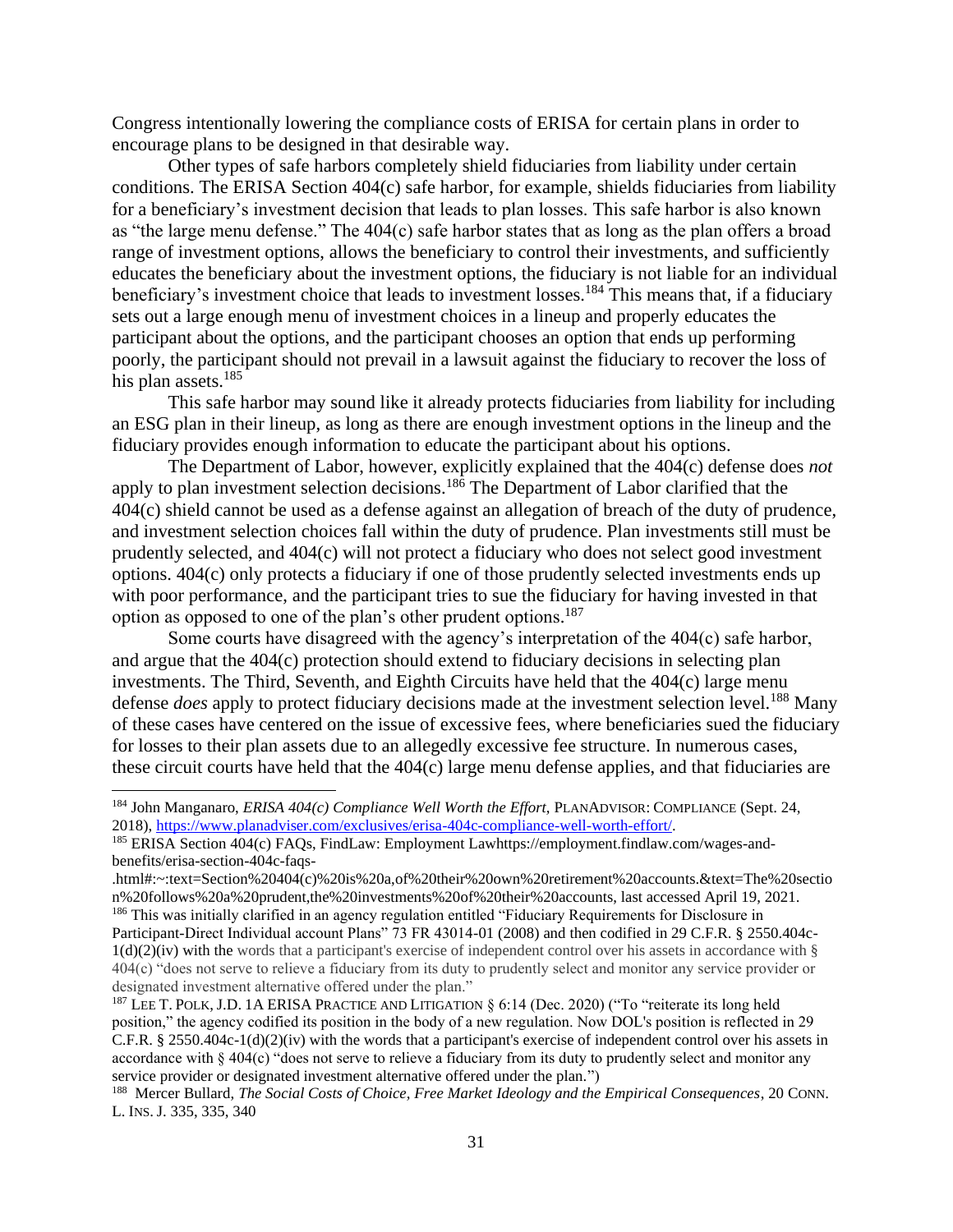<span id="page-34-0"></span>not liable as long as they took the steps required to avail themselves of 404(c), namely offering enough options, enough choice, and sufficient investor education.<sup>189</sup>

## 1. Expand the 404(c) Safe Harbor to Shield Fiduciaries from ESG-related Liability

One simple type of safe harbor that the Department of Labor could set up to encourage fiduciaries to offer an ESG option would be to simply amend the 404(c) safe harbor to include protections for a fiduciary's decision to include an ESG option. This could be done in one of two ways.

First, the Department of Labor could retract their prior regulation stating that 404(c) does *not* apply to plan investment selection, and instead adopt the position taken by the Third, Seventh, and Eighth Circuits that it *does* protect decisions at the plan level. The problem with this broad expansion of the safe harbor, however, is that it may end up protecting plan investment decisions that the Labor Department does not want to protect, such as choosing investment options that have excessive fees. It is not targeted specifically at including ESG options, so this broad safe harbor may do more harm than good.

A narrower expansion of the 404(c) safe harbor could specifically only extend the safe harbor to the decision to include an ESG option. The 404(c) regulation could be rewritten to state that this safe harbor does not extend to any decision made at the plan investment selection phase, *except for* the decision to add a prudently selected ESG plan. This would still require that the ESG investment be prudently selected, and would not shield the fiduciary from liability for picking a "bad" ESG investment. It would, however, shield a fiduciary from liability if they followed the steps to pick a prudent ESG investment (detailed above in the duty of prudence section), and then for whatever reason the investment did not perform as expected, and the participant wanted to sue to recoup losses.

This narrow expansion of the 404(c) large menu defense safe harbor to protect a fiduciary's decision to include an ESG option would lower the compliance costs of including ESG, and would be expected to lead to more ESG investments getting added to retirement plan lineups. Fiduciaries would just need to follow the 404(c) instructions and then could rest assured they would be protected in case of plan losses down the line. If a plan provides a broad menu of options, one of which is a prudently selected ESG investment option, a fiduciary could raise a complete 404(c) defense to a beneficiary suing for plan losses they claimed were due to the fiduciary's categorical selection of an ESG option. If beneficiaries could no longer sue a fiduciary for simply choosing an ESG option, fiduciaries would be encouraged, or at least not *discouraged*, to include an ESG option in their plan lineup.

## 2. Draft a New Safe Harbor Explicitly for ESG Investment Options

<span id="page-34-1"></span>An alternative to expanding the 404(c) safe harbor defense to include the plan selection of an ESG investment could be to draft an entirely new safe harbor that applies only to ESG investments. This might be a more desirable approach for the Department of Labor to take, rather than just expanding 404(c) protection to ESG investments, since an ESG-specific safe harbor could be drafted in a way that takes ESG-specific investing into consideration. For example, the safe harbor could include specific process requirements that the fiduciary would need to do upfront in order to qualify for the safe harbor and remove the risk of litigation. There might be a requirement that the ESG fund have a certain number of years of outperformance of a non-ESG

<sup>189</sup> *Id.* at 339-340.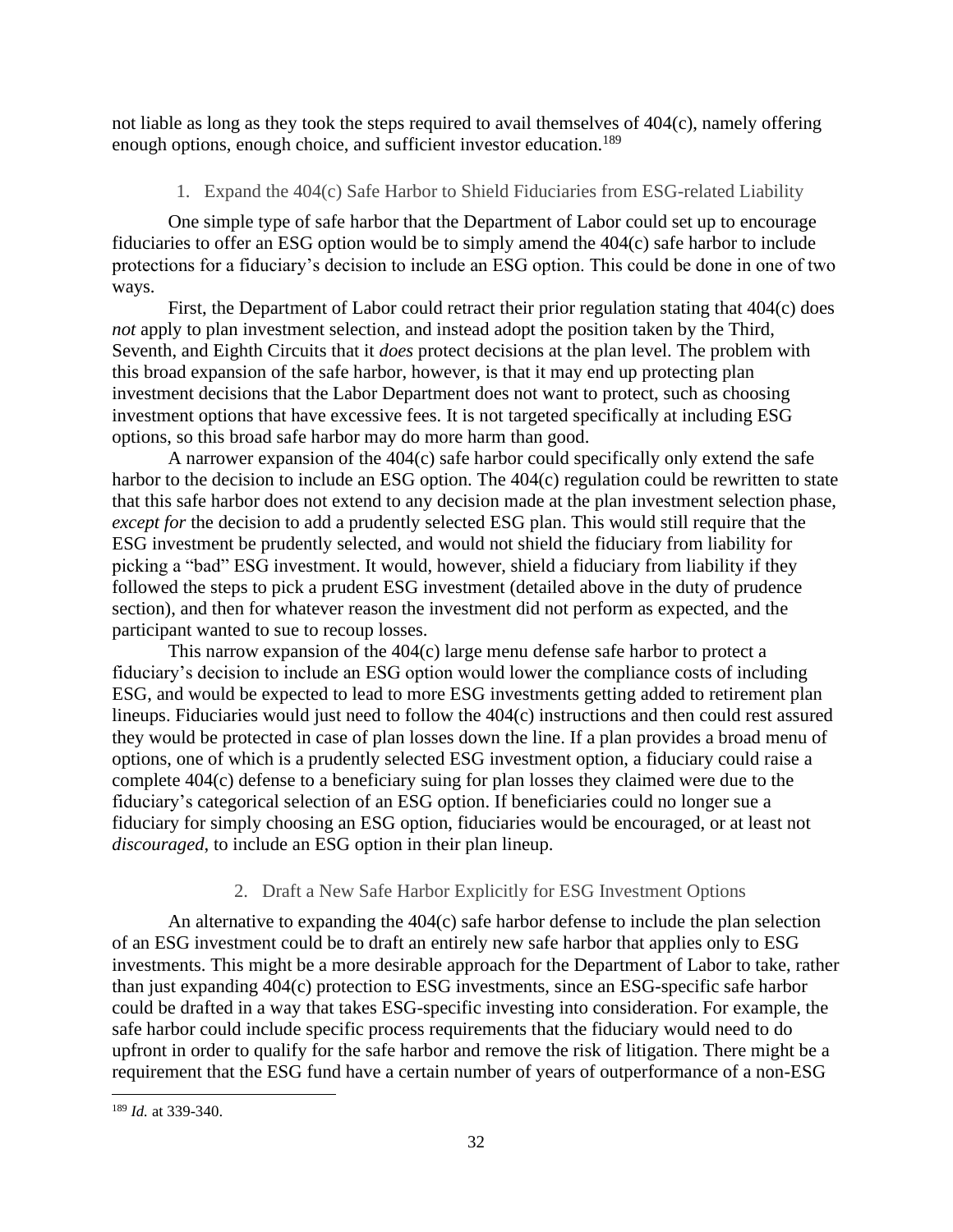benchmark, to prove that the choice of this fund is in the sole economic interest of the beneficiary, and that the beneficiary's assets would not be taking a hit relative to how they'd perform in a non-ESG fund. Also, it could put certain limitations on the type of ESG investments that could be included, perhaps only allowing a safe harbor for ESG funds that are actively managed, rather than passively managed, since ESG investment research seems to indicate that actively managed ESG funds perform better than passively managed ESG funds.<sup>190</sup>

The problem with the Department of Labor creating a prescriptive safe harbor for certain types of ESG investment process choices is that it assumes that the Department of Labor is in a better position to mandate the requirements for a good ESG fund better than the fiduciary himself. Creating a rule where the Department of Labor, rather than the fiduciary, sets the process and parameters for which ESG funds are eligible for inclusion in the safe harbor not only presumes the agency knows better than the fiduciary, but it also risks becoming an inflexible regulation that is set in stone in the Federal Register. This safe harbor could become too difficult to change and update as the investment research changes and certain ESG strategies end up performing better than others. It also continues the differential treatment of ESG funds, which could stigmatize them.

While this kind of detailed and prescriptive safe harbor may give the Department of Labor an illusion of control and feelings of certainty that only "safe" ESG investments will qualify for protection under the safe harbor, this approach does risk becoming antiquated and resistant to change, as the updating and amending of rules takes agency attention, time, and coordination.

Ultimately, there are pros and cons for each approach the Department of Labor could take when updating the ESG Rule. This article sets out the argument in favor of updating the ESG Rule to encourage employers to offer ESG options in their lineups, and sets out a number of recommendations for the agency's consideration. The Department of Labor could completely rewrite the rule, amend pre-existing safe harbors, or draft a new safe harbor. The need for a regulatory change is clear, but various paths are plausible.

#### *C. Work in Tandem with Other Government Agencies*

<span id="page-35-0"></span>No matter which path the Department of Labor chooses to follow, it would be a good idea for the Labor Department to work hand-in-hand with other agencies attending to ESG regulation. In particular, the Department of Labor should work with the Securities and Exchange Commission, which has also recently stated their intent to regulate heavily in the area of ESG.

The current SEC, which is technically an independent agency<sup>191</sup> but has a chairperson appointed by the President,<sup>192</sup> has made multiple moves early in the Biden Administration to

<sup>190</sup>Tom Lyndon, *[Is Active Management ESG More Comprehensive,](file:///C:/Users/jonjm/Downloads/Tom%20Lyndon,%20Is%20Active%20Management%20ESG%20More%20Comprehensive,%20ETF%20Database%20(Dec.%208,%202020),%20https:/etfdb.com/active-etf-channel/is-active-management-esg-more-comprehensive/)* ETF Database (Dec. 8, 2020), [https://etfdb.com/active-etf-channel/is-active-management-esg-more-comprehensive/](file:///C:/Users/jonjm/Downloads/Tom%20Lyndon,%20Is%20Active%20Management%20ESG%20More%20Comprehensive,%20ETF%20Database%20(Dec.%208,%202020),%20https:/etfdb.com/active-etf-channel/is-active-management-esg-more-comprehensive/) ("Over rolling one- and threeyear periods since 1999, active ESG strategies beat their passive counterparts after fees more than 60% of the time across capitalizations and geographies. The success of active management was particularly pronounced in global and non-U.S. equity portfolios, as active outperformed passive at least 70% of the time").

<sup>&</sup>lt;sup>191</sup> Mary Jo White, Chair, U.S. Securities and Exchange Commission, Speech at the 14<sup>th</sup> Annual A.A. Sommer, Jr. Corporate Securities and Financial Law Lecture, Fordham Law School: The Importance of Independence (Oct. 3, 2013), [https://www.sec.gov/news/speech/spch100113mjw.](https://www.sec.gov/news/speech/spch100113mjw)

<sup>192</sup> Svea Herbst-Bayliss et al, *Biden to Name Gary Gensler as U.S. SEC Chair, Sources Say,* REUTERS (Jan. 12 ,2021), [https://www.reuters.com/article/us-usa-biden-sec-exclusive/biden-to-name-gary-gensler-as-u-s-sec-chair](https://www.reuters.com/article/us-usa-biden-sec-exclusive/biden-to-name-gary-gensler-as-u-s-sec-chair-sources-say-idUSKBN29H2PQ)[sources-say-idUSKBN29H2PQ.](https://www.reuters.com/article/us-usa-biden-sec-exclusive/biden-to-name-gary-gensler-as-u-s-sec-chair-sources-say-idUSKBN29H2PQ)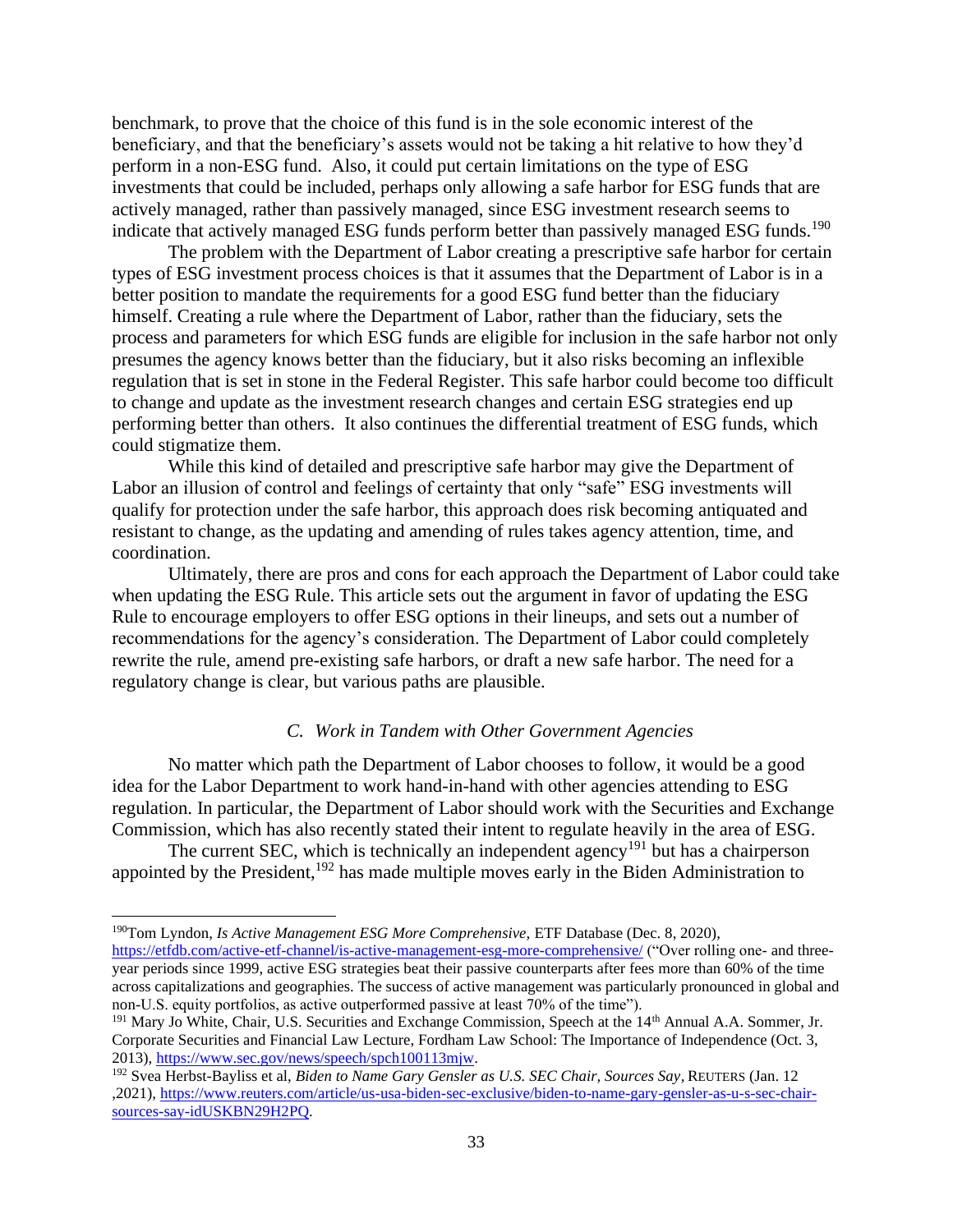signal its desire to push for sustainable investing. In early March of 2021, the SEC created a new Climate and ESG Task Force<sup>193</sup> and throughout the late winter and early spring, filled up its ranks with environmentally-conscious new leaders.<sup>194</sup> These moves signal an enhanced focus on regulating corporations' environmental impacts.<sup>195</sup> Specifically, the SEC intends to standardize ESG disclosures so that investors can accurately assess and value corporate exposure to climate change.<sup>196</sup>

The current lack of standardized disclosures makes it difficult for investors and consumers to truly understand the environmental impact a company has, or the company's exposure to climate change risks.<sup>197</sup> It also allows some companies to engage in "greenwashing," where they make their environmental impact look more positive than it really is by manipulating what metrics they are using to report ESG impacts.<sup>198</sup> Uncertainty about the extent or comprehensiveness of a company's ESG disclosures makes it difficult for investors to trust they are getting the full picture of a company's ESG exposure or impact. More than half of the respondents to a BlackRock survey cited concerns about "poor quality or availability of ESG data and analytics" as the biggest barrier to engaging in sustainable investing.<sup>199</sup>

Standardized and mandatory ESG disclosures will give investors a better understanding of how companies really stack up with their climate change risk and ESG impact. Robust disclosures will allow ESG investors to better select which companies truly belong in an ESG fund. This increased disclosure and proper valuation of risk and impact will allow employees to better trust that their assets will be safe in an ESG fund. The SEC and the Labor Department should coordinate their efforts to achieve maximum impact, by allowing for proper valuation of climate risk, minimizing greenwashing, and encouraging the investment of retirement plan assets in sustainable businesses.

#### **CONCLUSION**

<span id="page-36-0"></span>The Department of Labor's most recent anti-ESG ESG Rule stands in the way of consumer demand for access to sustainable investments. It is the number one, if not only, barrier

<sup>193</sup> Alexandra N. Farmer et al, *Enforcement Task Force Announcement is Latest Sign of SEC Focus on ESG and*  Climate, Kirkland Ellis: Kirkland Alert (Mar. 8, 2021)[, https://www.kirkland.com/publications/kirkland](https://www.kirkland.com/publications/kirkland-alert/2021/03/sec-climate-and-esg-task-force)[alert/2021/03/sec-climate-and-esg-task-force.](https://www.kirkland.com/publications/kirkland-alert/2021/03/sec-climate-and-esg-task-force)

<sup>&</sup>lt;sup>194</sup> Press Release, U.S. Securities and Exchange Commission, Satyam Khanna Named Senior Policy Advisor for Climate and ESG (Feb. 1, 2021), [https://www.sec.gov/news/press-release/2021-20;](https://www.sec.gov/news/press-release/2021-20) Andrew Ramonas, *ESG Reporting Top Priority for SEC Director on Leave from Harvard,* Bloomberg Tax (Feb. 24, 2021), [https://news.bloombergtax.com/financial-accounting/esg-reporting-top-priority-for-sec-director-on-leave-from](https://news.bloombergtax.com/financial-accounting/esg-reporting-top-priority-for-sec-director-on-leave-from-harvard)[harvard.](https://news.bloombergtax.com/financial-accounting/esg-reporting-top-priority-for-sec-director-on-leave-from-harvard)

<sup>195</sup> Mark Schoeff Jr., *Gensler Quizzed on Climate Disclosure, Mandatory Arbitration in Confirmation Hearing,*  INVESTMENTNEWS (Mar. 2, 2021)[, https://www.investmentnews.com/gensler-quizzed-on-climate-disclosure](https://www.investmentnews.com/gensler-quizzed-on-climate-disclosure-mandatory-arbitration-in-confirmation-hearing-203419)[mandatory-arbitration-in-confirmation-hearing-203419.](https://www.investmentnews.com/gensler-quizzed-on-climate-disclosure-mandatory-arbitration-in-confirmation-hearing-203419)

Andrew Ramonas, *ESG Reporting Top Priority for SEC Director on Leave from Harvard,* Bloomberg Tax (Feb. 24, 2021), [https://news.bloombergtax.com/financial-accounting/esg-reporting-top-priority-for-sec-director-on-leave](https://news.bloombergtax.com/financial-accounting/esg-reporting-top-priority-for-sec-director-on-leave-from-harvard)[from-harvard.](https://news.bloombergtax.com/financial-accounting/esg-reporting-top-priority-for-sec-director-on-leave-from-harvard)

<sup>197</sup> Dana Brakman Reiser & Anne Tucker, *Buyer Beware: Variation and Opacity in ESG and ESG Index Funds,* 41 CARDOZO L. REV. 1921 (2020)

<sup>198</sup> [https://finance.yahoo.com/news/portfolio-warming-climate-anxiety-fund-100032539.html.](https://finance.yahoo.com/news/portfolio-warming-climate-anxiety-fund-100032539.html)

<sup>199</sup> Press Release, BlackRock, BlackRock Survey Shows Acceleration of Sustainable Investing (Dec. 3, 2020), [https://www.blackrock.com/corporate/newsroom/press-releases/article/corporate-one/press-releases/blackrock](https://www.blackrock.com/corporate/newsroom/press-releases/article/corporate-one/press-releases/blackrock-survey-shows-acceleration-of-sustainable-investing)[survey-shows-acceleration-of-sustainable-investing.](https://www.blackrock.com/corporate/newsroom/press-releases/article/corporate-one/press-releases/blackrock-survey-shows-acceleration-of-sustainable-investing)